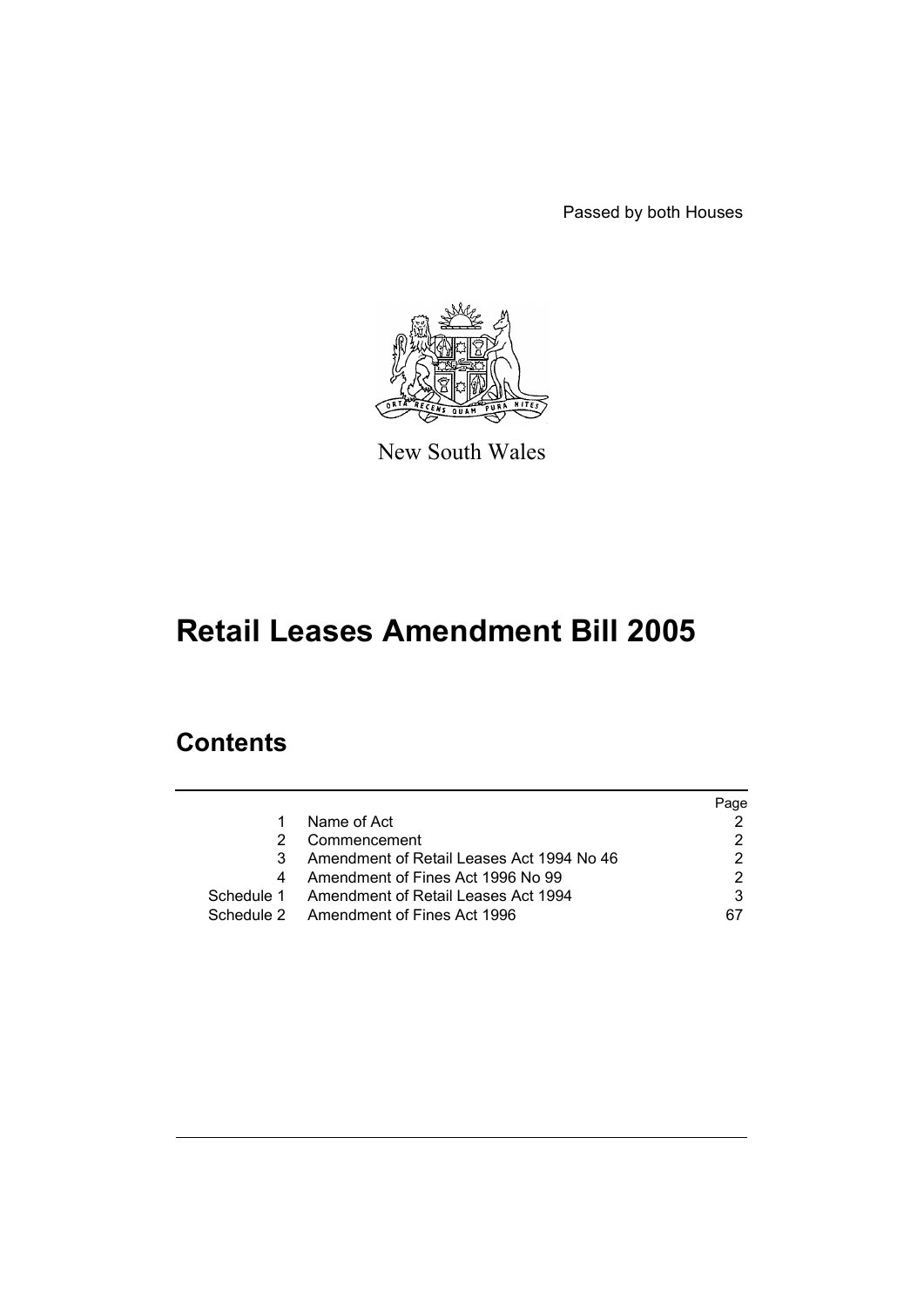*I certify that this PUBLIC BILL, which originated in the LEGISLATIVE ASSEMBLY, has finally passed the LEGISLATIVE COUNCIL and the LEGISLATIVE ASSEMBLY of NEW SOUTH WALES.*

> *Clerk of the Legislative Assembly. Legislative Assembly, Sydney, , 2005*



New South Wales

# **Retail Leases Amendment Bill 2005**

Act No , 2005

An Act to amend the *Retail Leases Act 1994* in relation to the rights and obligations of lessees and lessors under retail shop leases, the procedures for entering into retail shop leases, the deposit of retail lease security bonds with a government security deposit facility, and the jurisdiction of the Administrative Decisions Tribunal in connection with retail shop leases; to make a consequential amendment to the *Fines Act 1996*; and for other purposes.

*I have examined this Bill, and find it to correspond in all respects with the Bill as finally passed by both Houses.*

*Chairman of Committees of the Legislative Assembly.*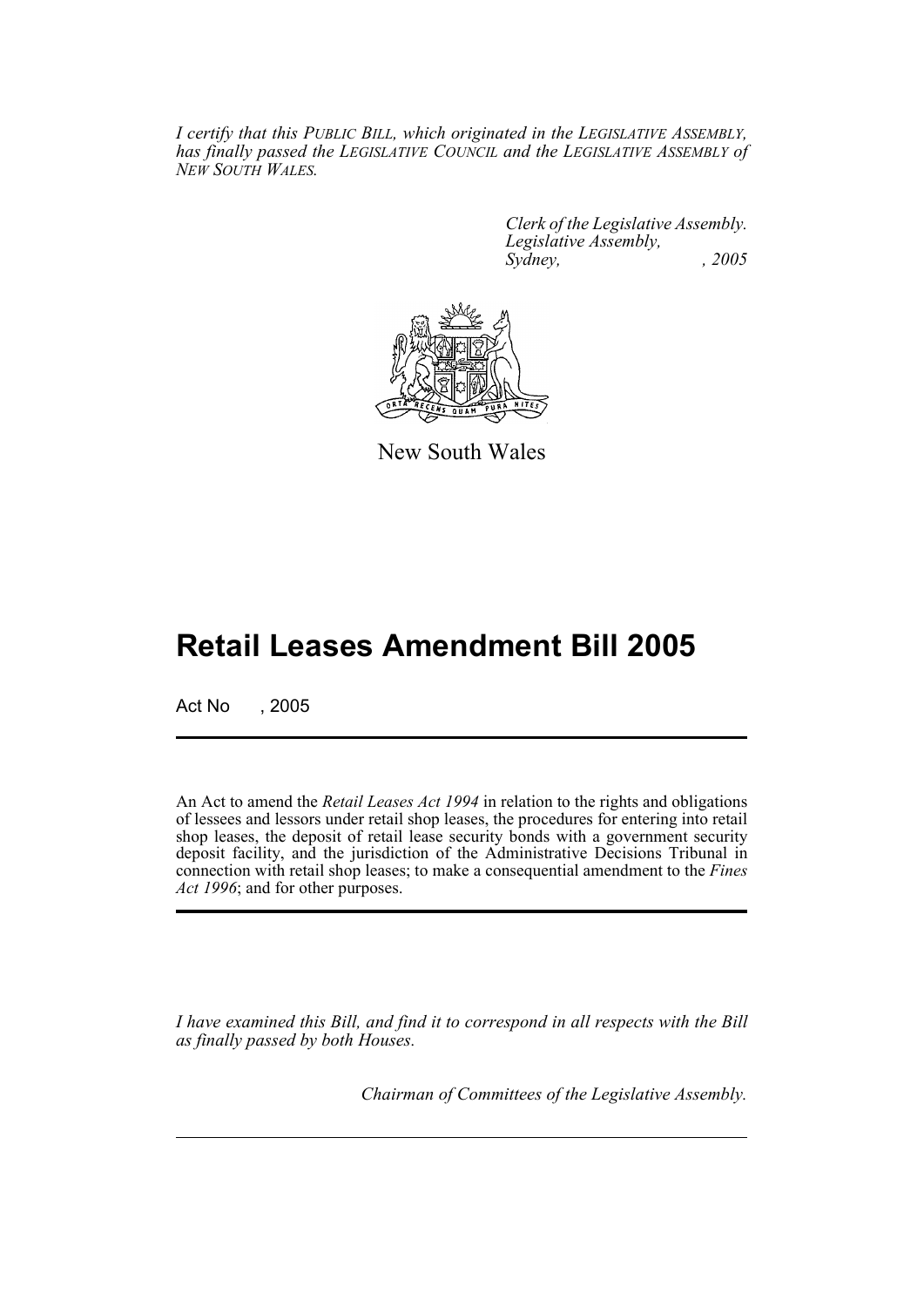## **The Legislature of New South Wales enacts:**

## **1 Name of Act**

This Act is the *Retail Leases Amendment Act 2005*.

## **2 Commencement**

This Act commences on a day or days to be appointed by proclamation.

## **3 Amendment of Retail Leases Act 1994 No 46**

The *Retail Leases Act 1994* is amended as set out in Schedule 1.

## **4 Amendment of Fines Act 1996 No 99**

The *Fines Act 1996* is amended as set out in Schedule 2.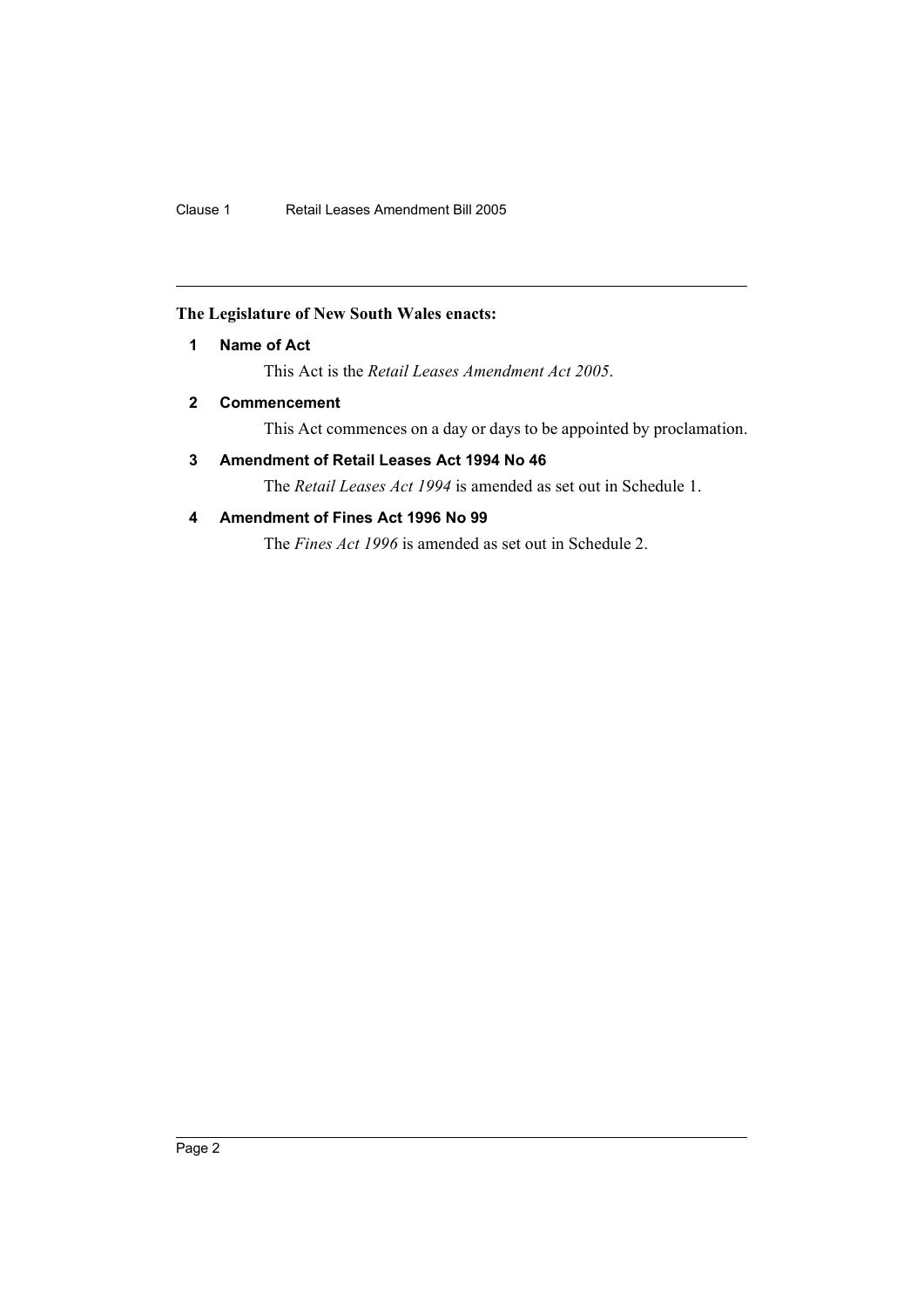Amendment of Retail Leases Act 1994 Schedule 1

## **Schedule 1 Amendment of Retail Leases Act 1994**

(Section 3)

#### **[1] Part 1, note before section 1**

Omit "section 6". Insert instead "sections 6, 6A and 84B".

#### **[2] Section 3 Definitions**

Insert in alphabetical order:

*authorised deposit-taking institution* means an authorised deposit-taking institution within the meaning of the *Banking Act 1959* of the Commonwealth.

*business day* means any day except Saturday or Sunday or a day that is a public or bank holiday throughout the State.

*Director-General* means the Director-General of the Department of State and Regional Development.

*lettable area* of a retail shop does not include:

- (a) car parking spaces, or
- (b) storage areas not attached to the retail shop premises where the business of the shop is or is to be carried on.

*listed business* means a business prescribed for the purposes of paragraph (a) of the definition of *retail shop* (including a business for the time being specified in Schedule 1).

*retail specialty shop* means a retail shop referred to in paragraph (a) of the definition of *retail shop*, other than a department store, a supermarket or premises of a kind prescribed as excluded from this definition by the regulations.

*strata levies* means contributions levied under the *Strata Schemes Management Act 1996* or any other Act relating to strata schemes.

*Tribunal* means the Administrative Decisions Tribunal of New South Wales established by the *Administrative Decisions Tribunal Act 1997*.

#### **[3] Section 3, definition of "outgoings"**

Insert "and reasonably" after "directly" in paragraph (a).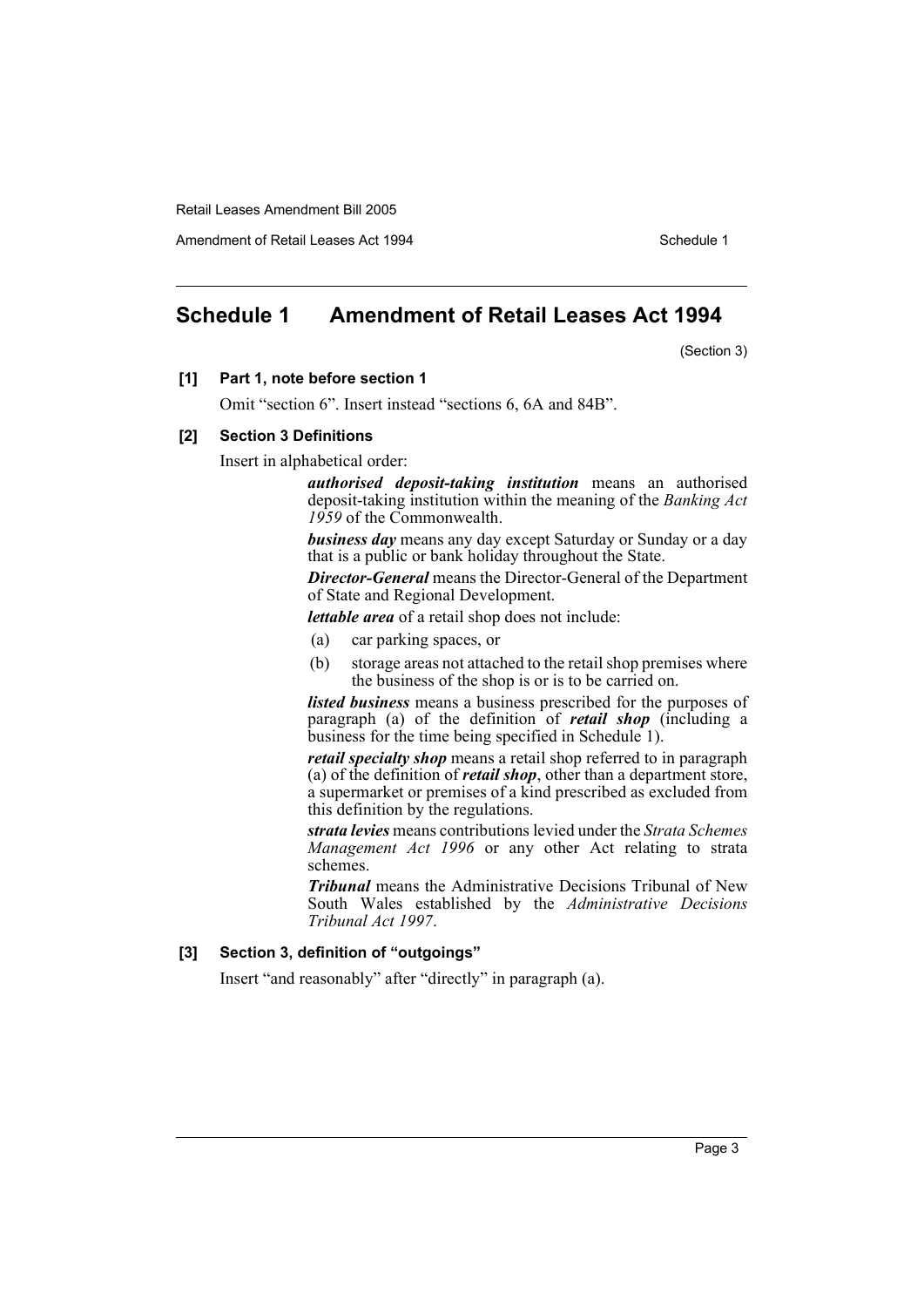Schedule 1 Amendment of Retail Leases Act 1994

#### **[4] Section 3, definition of "retail shop"**

Omit the definition. Insert instead:

*retail shop* means premises that:

- (a) are used, or proposed to be used, wholly or predominantly for the carrying on of one or more of the businesses prescribed for the purposes of this paragraph (whether or not in a retail shopping centre), or
- (b) are used, or proposed to be used, for the carrying on of any business (whether or not a business prescribed for the purposes of paragraph (a)) in a retail shopping centre.

**Note 1.** Section 5 limits the retail shops to which this Act applies.

**Note 2.** Clause 17 of Schedule 3 provides that the businesses specified in Schedule 1 are taken to be prescribed for the purposes of paragraph (a) of this definition until regulations prescribing businesses and repealing Schedule 1 are made.

## **[5] Section 3, definition of "retail shop lease" or "lease"**

Omit "Section 6 limits" from the note.

Insert instead "Sections 6, 6A and 84B limit".

#### **[6] Section 3, definition of "retail shopping centre"**

Omit "of the businesses specified in Schedule 1" from paragraph (a).

Insert instead "listed businesses".

#### **[7] Section 3, definition of "specialist retail valuer"**

Omit the definition. Insert instead:

#### *specialist retail valuer* means:

- (a) for the purposes of a valuation under this Act relating to a retail specialty shop in a retail shopping centre having both:
	- (i) 20 or more retail specialty shops, and
	- (ii) a total of lettable areas of retail specialty shops that exceeds 1,000 square metres,

a valuer having not less than 5 years' experience in valuing retail specialty shops in shopping centres of that kind, or

(b) for the purposes of a valuation under this Act relating to any other retail specialty shop or any other retail shop, a valuer having not less than 5 years' experience in valuing retail shops.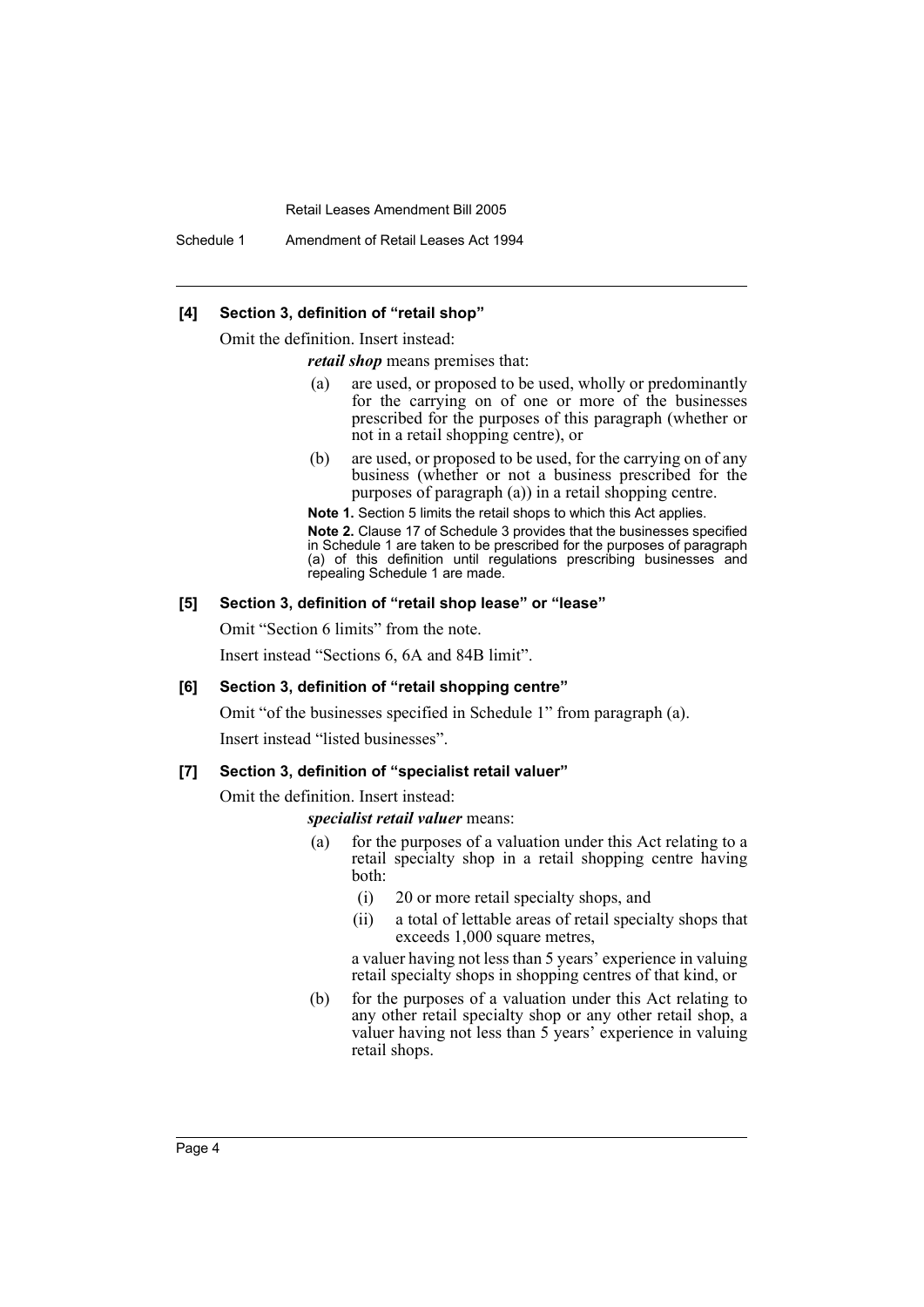Amendment of Retail Leases Act 1994 Schedule 1

## **[8] Section 6 Leases to which Act does not apply**

Omit section 6 (1) (a).

#### **[9] Section 6A**

Insert after section 6:

#### **6A Application of Act to short-term leases**

#### (1) **Generally, Act not to apply to short-term leases**

Subject to subsection (2), this Act does not apply to a lease of a retail shop for a term of less than 6 months without any right for the lessee to extend the lease (whether by means of an option to extend or renew the lease or otherwise).

#### (2) **Exception for successive, extended or renewed leases for more than one year**

If the lessee has been in possession or entitled to be in possession of the retail shop without interruption for more than one year (whether by means of a series of 2 or more leases or by means of an extended or renewed lease or leases, or by any combination of those means), this Act applies to:

- (a) the lease on and from the day on which the lessee has been in possession or entitled to be in possession of the shop for more than one year, and
- (b) any succeeding lease or leases of the shop to the lessee, where possession or entitlement to possession is not interrupted.

#### (3) **Operation of provisions for disclosure statements**

Section 11 does not apply to the lease referred to in subsection (2) (a), but applies to any succeeding lease referred to in subsection (2) (b).

#### (4) **Operation of provisions for minimum 5 year term**

Section 16 (1) and (2) do not apply to the lease referred to in subsection (2) (a) unless the lessee notifies the lessor in writing during the term of the lease that the lessee elects to have the benefit of section 16. However, in that case, any period for which the lessee has already been in possession or entitled to possession of the retail shop without interruption is taken to be included in the term of the lease.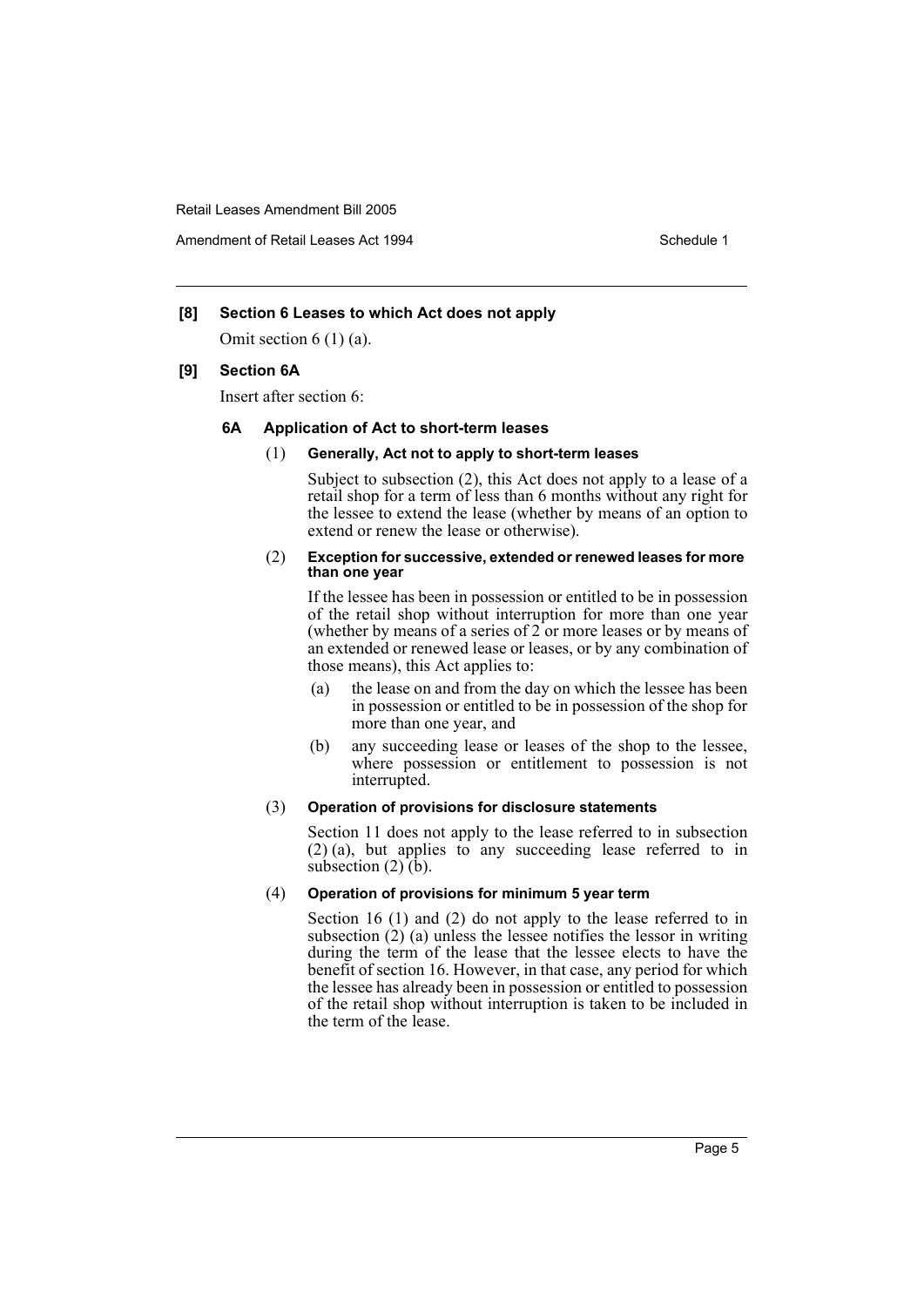Schedule 1 Amendment of Retail Leases Act 1994

#### (5) **Operation of other provisions**

The regulations may provide that, if this Act applies to a lease because of subsection (2), specified provisions of this Act (other than sections 11 and 16 (1) and (2) and Part 2A) do not apply to or in respect of the lease or apply with prescribed modifications.

#### (6) **Certain interruptions do not break continuity**

The regulations may provide that interruptions for a prescribed period or of a prescribed kind are to be disregarded for the purposes of this section.

#### (7) **Holding over**

For the purposes of subsection (1), a provision for holding over by the lessee at the end of the term of the lease does not confer a right on the lessee to extend the lease if it operates at the discretion of each of the lessee and the lessor.

#### (8) **Assignment**

This section has effect in relation to a lease whether or not it is assigned to another person, but if it is assigned the period of possession or entitlement to possession by the assignee is taken to include any period of possession or entitlement to possession by the assignor and any previous assignor.

#### **[10] Section 9 Copy of lease and retail tenancy guide to be provided at negotiation stage**

Omit section 9 (b). Insert instead:

- (b) the person makes:
	- (i) a copy of the proposed lease, and
	- (ii) if the regulations so provide—a copy of a retail tenancy guide prescribed by or identified in the regulations,

available to any prospective lessee as soon as the person enters into negotiations with the prospective lessee concerning the lease.

## **[11] Section 9 (2)**

Insert at the end of the section:

- (2) The copy of the retail tenancy guide to be made available to a prospective lessee may be or be a copy of:
	- (a) the officially printed guide, or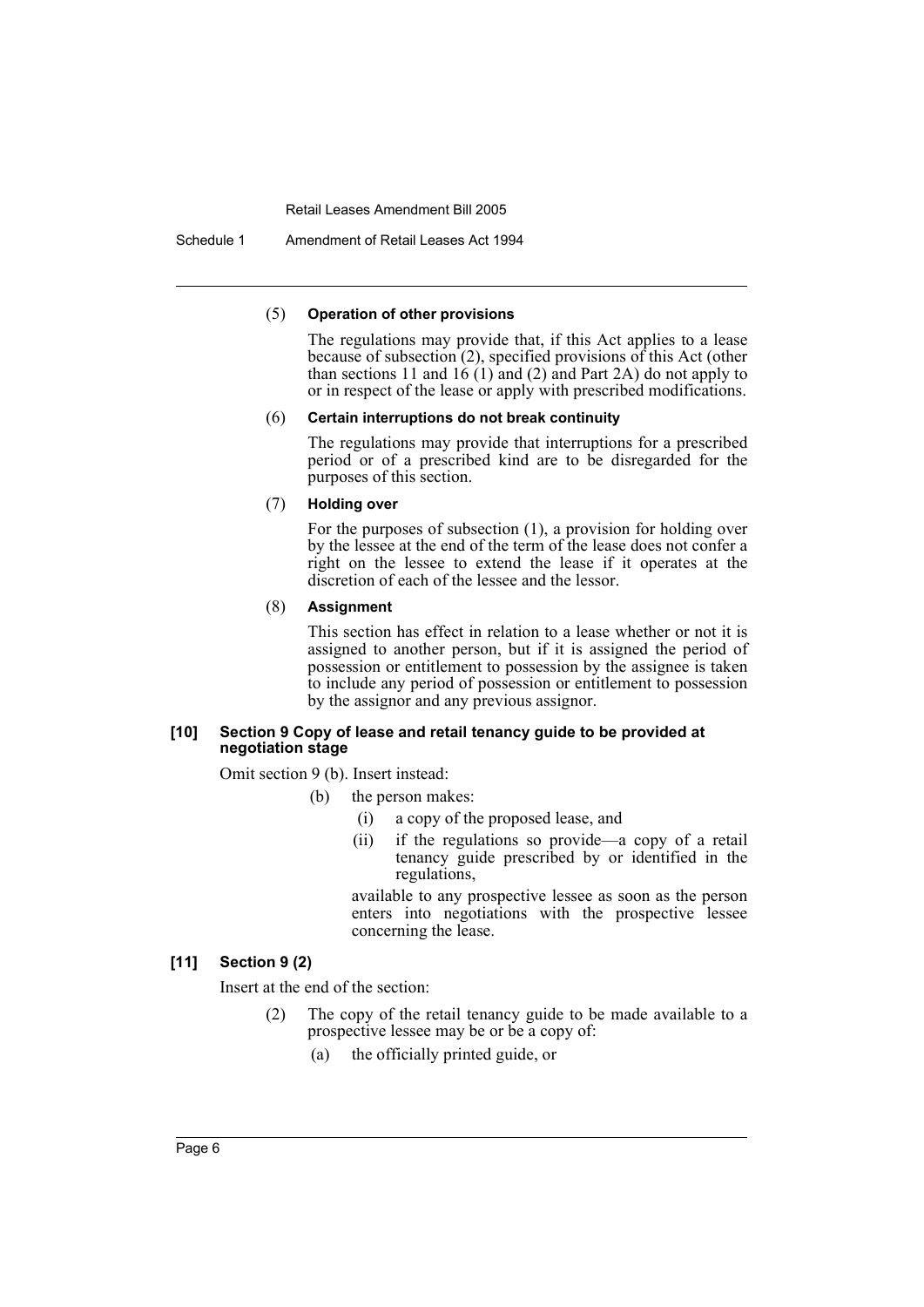Amendment of Retail Leases Act 1994 Schedule 1

(b) a version of the guide printed from a website of a government department or authority or from a website identified in the regulations.

#### **[12] Section 11 Lessor's disclosure statement**

Omit "Part 1 of the form contained in Schedule 2" where firstly occurring in section 11 (1).

Insert instead "the prescribed form".

## **[13] Section 11 (1)**

Omit "form set out in Part 1 of the form contained in Schedule 2".

Insert instead "prescribed form".

#### **[14] Section 11 (1)**

Omit "as set out in Part 2 of the form contained in Schedule 2".

Insert instead "in the form prescribed for the purposes of section 11A".

#### **[15] Section 11**

Insert at the end of the section:

**Note.** Clause 20 of Schedule 3 provides that the forms set out in Schedule 2 are taken to be prescribed for the purposes of sections 11 and 11A until regulations prescribing the forms and repealing Schedule 2 are made.

#### **[16] Section 11A Lessee's disclosure statement**

Omit "Part 2 of the form contained in Schedule 2" where firstly occurring in section 11A (1).

Insert instead "the prescribed form".

## **[17] Section 11A (1)**

Omit "form set out in Part 2 of the form contained in Schedule 2".

Insert instead "prescribed form".

## **[18] Section 11A**

Insert at the end of the section:

**Note.** Clause 20 of Schedule 3 provides that the form set out in Part 2 of Schedule 2 is taken to be prescribed for the purposes of section 11A until regulations prescribing the form and repealing Schedule 2 are made.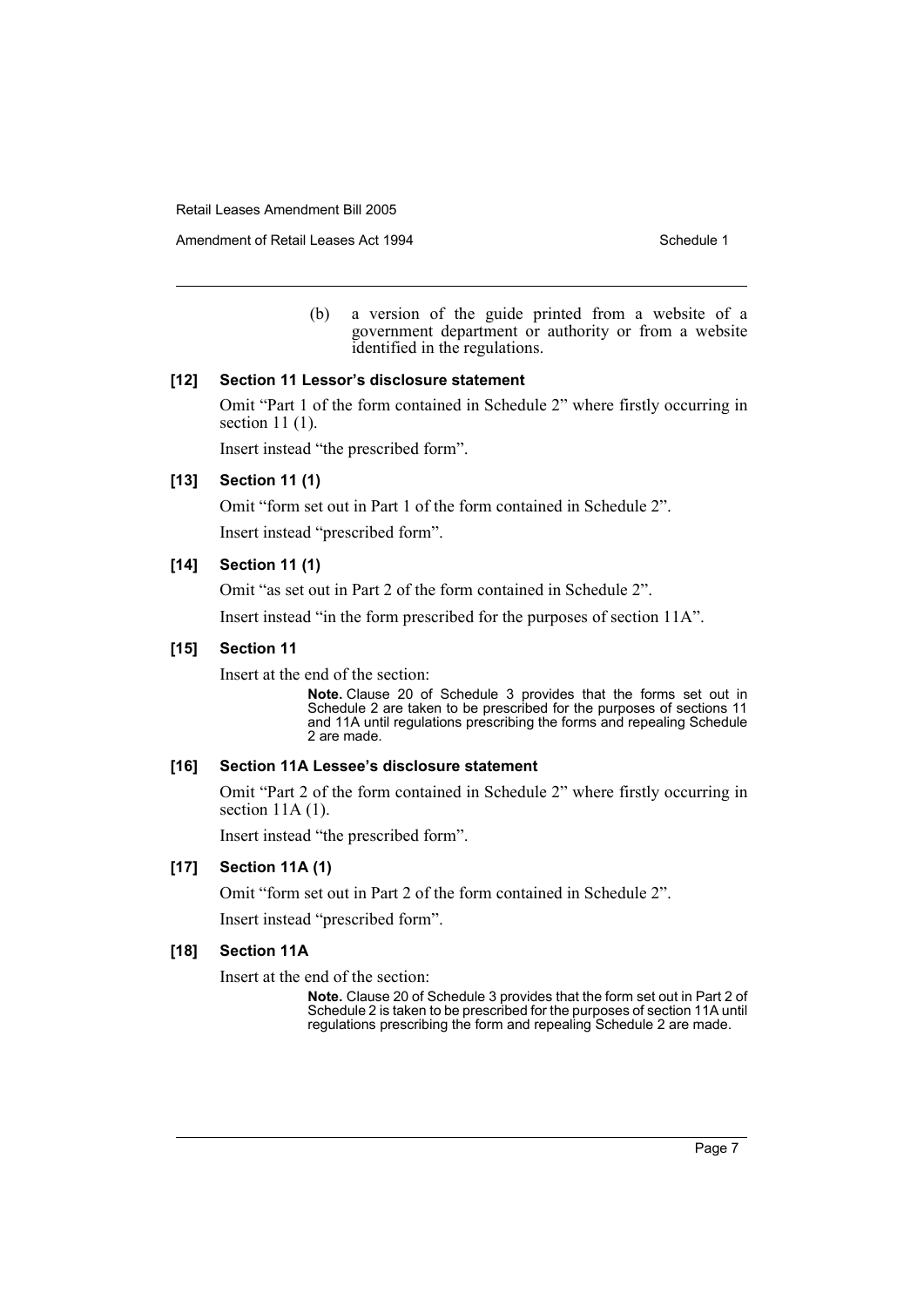Schedule 1 Amendment of Retail Leases Act 1994

## **[19] Sections 13 and 13A**

Insert after section 12:

#### **13 Costs before fit-out**

- (1) This section applies if a lessee of a retail shop is liable to pay an amount for, or associated with, any works carried out by or on behalf of the lessor (before or after the lease is entered into) to enable the proposed fit-out of the shop by the lessee.
- (2) The maximum amount of the costs of the works, or a basis or formula with respect to those costs, is to be agreed in writing by the lessor and lessee before the lease is entered into.
- (3) The lessee is not liable to pay an amount in respect of the works that is more than the agreed maximum amount.
- (4) A reference in this section to a lessor or lessee includes a reference to a prospective lessor or prospective lessee.

#### **13A Tenancy fit-out statement or guide**

- (1) If a prospective lessor of a retail shop in a retail shopping centre requires a particular standard of construction for fit-outs to be carried out by the lessee, the relevant information relating to the standard must be contained in a tenancy fit-out statement (which may be described as a tenancy fit-out guide):
	- (a) accompanying the lessor's disclosure statement, or
	- (b) accompanying or included in the lease or any agreement for the lease of the shop.
- (2) The lessee is not liable to carry out any fit-out of the kind referred to in subsection (1) to the extent that it is not covered by the tenancy fit-out statement.
- (3) This section does not affect the operation of section 38.

## **[20] Section 14 Key-money and lease preparation expenses prohibited**

Omit "bond or security deposit" from section 14 (3) (c).

Insert instead "security bond or other bond".

## **[21] Section 16 Minimum 5 year term**

Omit section 16 (3). Insert instead:

(3) This section does not apply to a lease if a lawyer, or a licensed conveyancer, not acting for the lessor certifies (before, or within 6 months after, the lease was entered into) in writing that: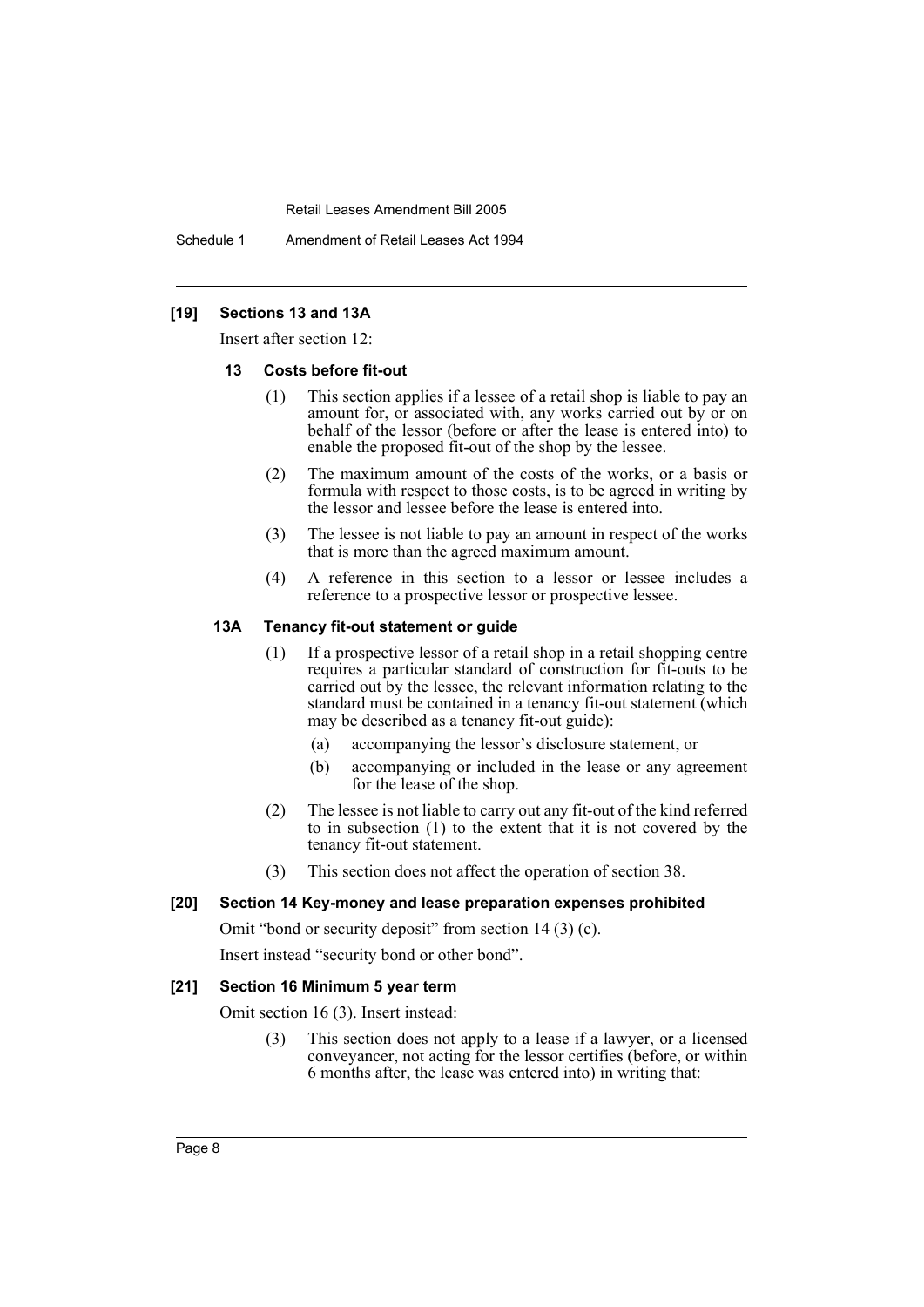- (a) the lessee or prospective lessee requested the lawyer or conveyancer to give the certificate, and
- (b) the lawyer or conveyancer has explained to the lessee or prospective lessee the effect of subsections (1) and (2) and that the giving of the certificate will result in this section not applying to the lease.

If the certificate is given within 6 months after the lease was entered into, then, without affecting the validity of the lease, subsection (2) ceases to apply to the lease and the extension of the term of the lease effected by that subsection accordingly ceases to be operative.

(3A) The regulations may prescribe matters that must be included in a certificate under subsection (3) and procedures that must be complied with in connection with the giving or handling of such a certificate.

#### **[22] Part 2A**

Insert after Part 2:

# **Part 2A Security bonds**

## **Division 1 Preliminary**

## **16A Definitions**

(1) In this Part:

*approved form* means a form approved by the Director-General. *authorised officer* means:

- (a) the Director-General, or
- (b) a person appointed by the Director-General to be an authorised officer:
	- (i) for the purposes of this Part generally, or
	- (ii) for the purposes of a particular provision of this Part in which the expression is used.

*money* includes a cheque.

## *prescribed proceedings* means:

(a) proceedings in a court (other than a prosecution) or before the Tribunal in relation to any matter which, under the terms or conditions of a lease, could, but for this Part, have given rise to a claim in relation to a security bond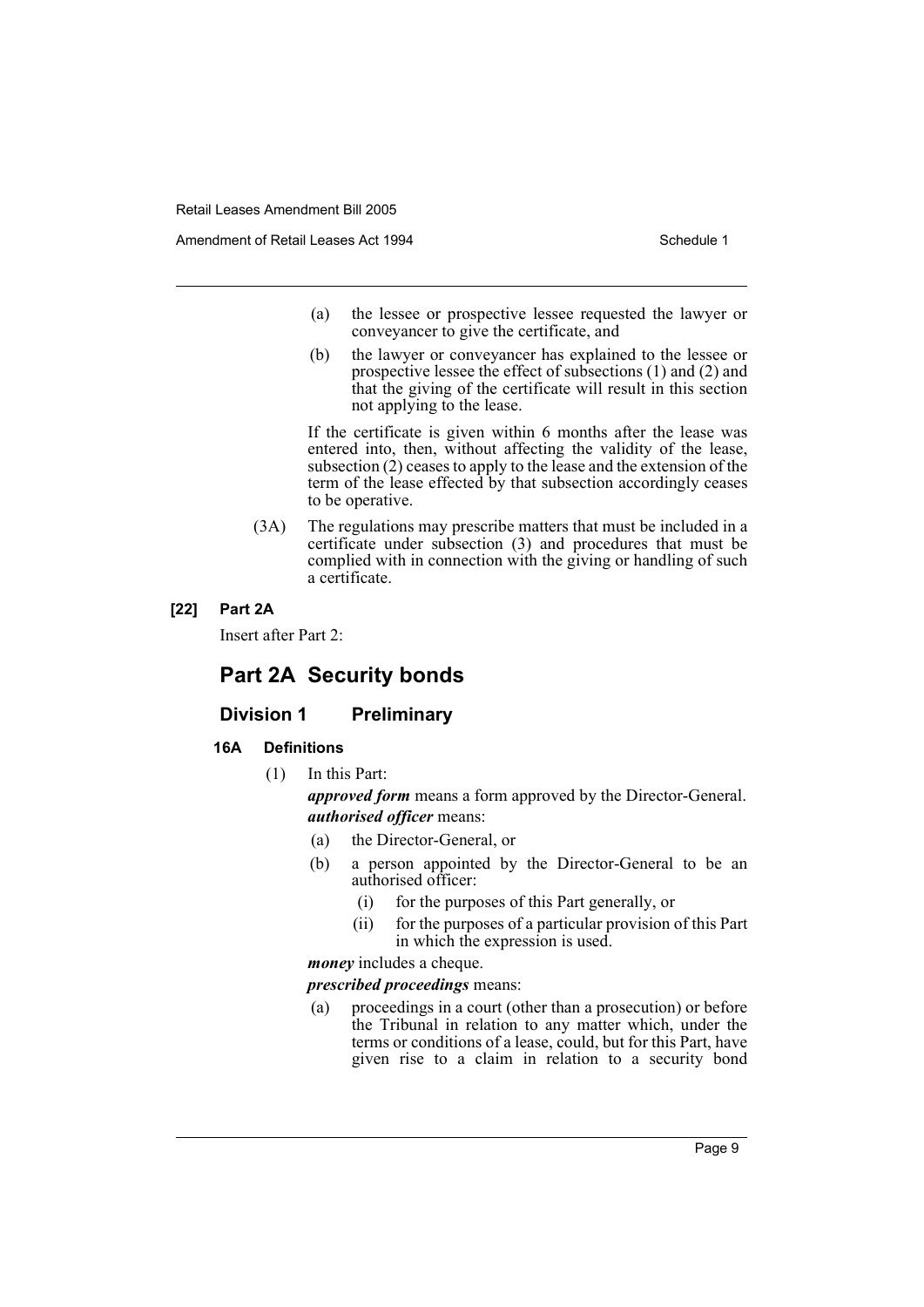deposited or paid in accordance with those terms or conditions, or

(b) mediation of a retail tenancy dispute concerning such a claim.

*security bond*, in relation to a lease or proposed lease, means an amount of money that:

- (a) was (before or after the lease became, or the proposed lease becomes, binding on the parties) deposited with or paid to:
	- (i) the lessor, or
	- (ii) another person, in accordance with the directions of the lessor or the terms or conditions of the lease or proposed lease, or
	- (iii) another person acting on behalf of the lessor, and
- (b) was so deposited or paid in such a way that the effect is to secure, otherwise than by payment of rent in advance, the lessor against any failure by a lessee to comply with any terms or conditions (irrespective of whether those terms or conditions are related to payment of rent or not) applying to or in connection with the lease or proposed lease.
- (2) An amount of money deposited with or paid to a person as referred to in paragraph (a) (ii) or (iii) of the definition of *security bond* in subsection (1) in respect of a lease is, for the purposes of section 16C, taken to be deposited with or paid to the lessor under that lease.
- (3) For the purposes of the definition of *security bond* in subsection  $(1)$ , where:
	- (a) money is deposited or paid as referred to in that definition in relation to a proposed lease, and
	- (b) a lease between the parties, and of the premises, to which the proposal relates is entered into,

the lease entered into is taken to be the lease proposed at the time the money is deposited or paid, whether or not the lease entered into differs from the lease proposed at that time.

#### **16B Guarantees and other forms of security**

(1) A retail shop lease is taken to include a provision to the effect that the lessor is not entitled to unreasonably refuse to accept a guarantee from an authorised deposit-taking institution in satisfaction of any requirement to provide a security bond or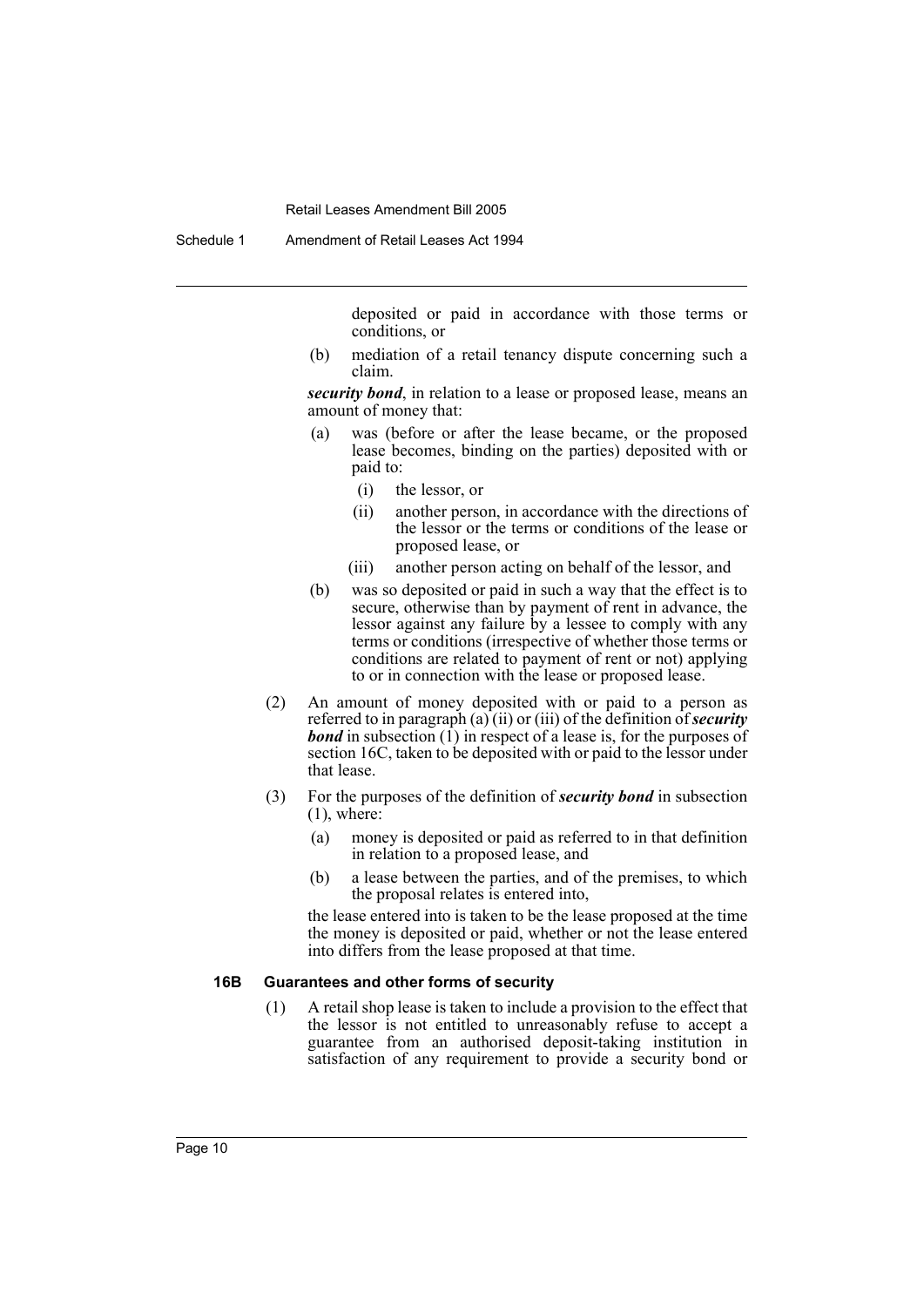Amendment of Retail Leases Act 1994 Schedule 1

other bond or a third party guarantee for the performance of the lessee's obligations under the lease.

(2) Security provided otherwise than in the form of a security bond is not otherwise subject to the requirements of this Part.

## **Division 2 Deposit of security bonds with Director-General**

#### **16C Deposit of security bonds with Director-General**

- (1) This section applies where a lessor receives a security bond for a lease or a proposed lease on or after the commencement of this section.
- (2) The lessor must deposit with the Director-General an amount of money equivalent to the amount of the security bond not later than 20 business days (or, where some other period is prescribed for the purposes of this subsection, that other period) after:
	- (a) the date of receipt of the security bond, or
	- (b) the date on which the lease became, or the proposed lease becomes, binding on the parties,

whichever is the later.

- (3) If a lessor's agent receives on behalf of the lessor a security bond for a lease or proposed lease, subsection (2) extends to require the agent to deposit with the Director-General an amount of money equivalent to the amount of that security bond and so extends as if a reference in that subsection to a lessor were a reference to the agent.
- (4) The Director-General may, without affecting the obligation imposed on a lessor or lessor's agent under this section, refuse to accept any amount tendered for deposit under subsection (2) that is not accompanied by a notification in or to the effect of the approved form duly completed.
- (5) If a security bond that is (pursuant to section 82) exempt from the operation of subsection  $(2)$  subsequently ceases to be exempt, this section applies to the bond as if it had been received when it ceased to be exempt.
- (6) The Minister, by instrument in writing, may, in any particular case or class of cases, extend the period prescribed by or under subsection (2).
- (7) Subsection (2) has effect despite the terms of a lease, any rule of law or the provisions of any other Act.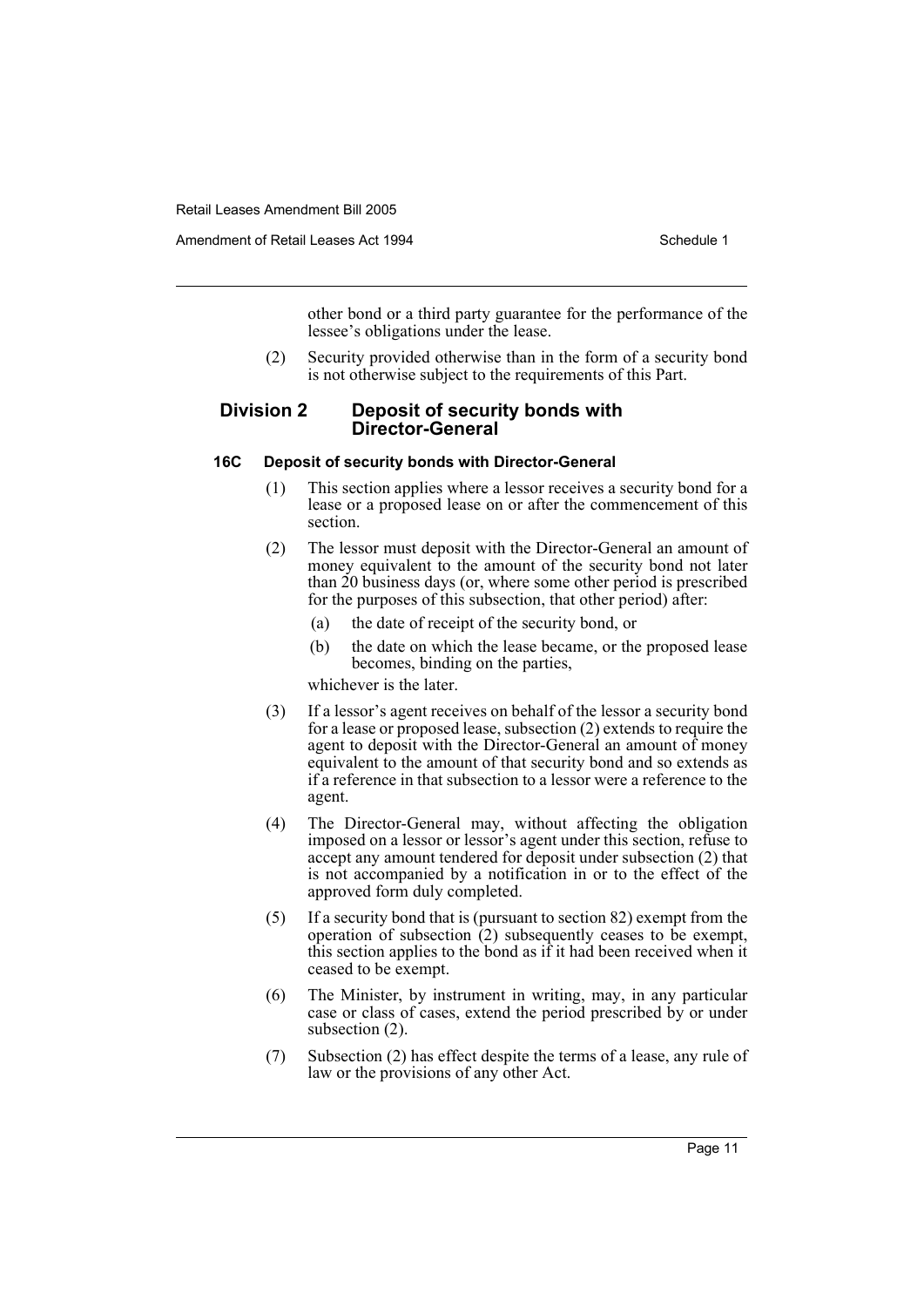Schedule 1 Amendment of Retail Leases Act 1994

#### **16D Deposit of existing security bonds with Director-General**

- (1) This section applies in either of the following circumstances:
	- (a) where, before the commencement of this section, a lessor under a lease or proposed lease received a deposit or payment of money that, if it had been received after that commencement, would have been a security bond,
	- (b) where:
		- (i) a lessor under a lease or proposed lease, to which this Act does not apply, received a deposit or payment of money as a security bond, and
		- (ii) this Act afterwards becomes applicable to the lease because of the operation of section 6A or for any other cause.

For the purposes of this section, the *relevant day* is the date of commencement of this section (in circumstances to which paragraph (a) applies) or the day when this Act becomes applicable to the lease (in circumstances to which paragraph (b) applies).

- (2) The lessor, or the lessor's agent, must deposit with the Director-General within 3 months after the relevant day an amount of money equivalent to the current balance of the amount deposited or paid.
- (3) The *current balance* is the amount of money deposited or paid, together with any interest or similar payments, and less:
	- (a) any amount that:
		- (i) has been deducted by way of fees or charges by an authorised deposit-taking institution, or
		- (ii) has been refunded or become refundable, or
		- (iii) has become the property of the lessor, or
		- (iv) has become subject to prescribed proceedings, or
		- (v) is payable to the lessee by way of interest earned,

before or during the period referred to in subsection (2), or

- (b) any amount of a kind prescribed by the regulations.
- (4) The Director-General may, without affecting the obligation imposed on a lessor under subsection (2), refuse to accept any amount tendered for deposit under that subsection that is not accompanied by a notification in or to the effect of the approved form duly completed.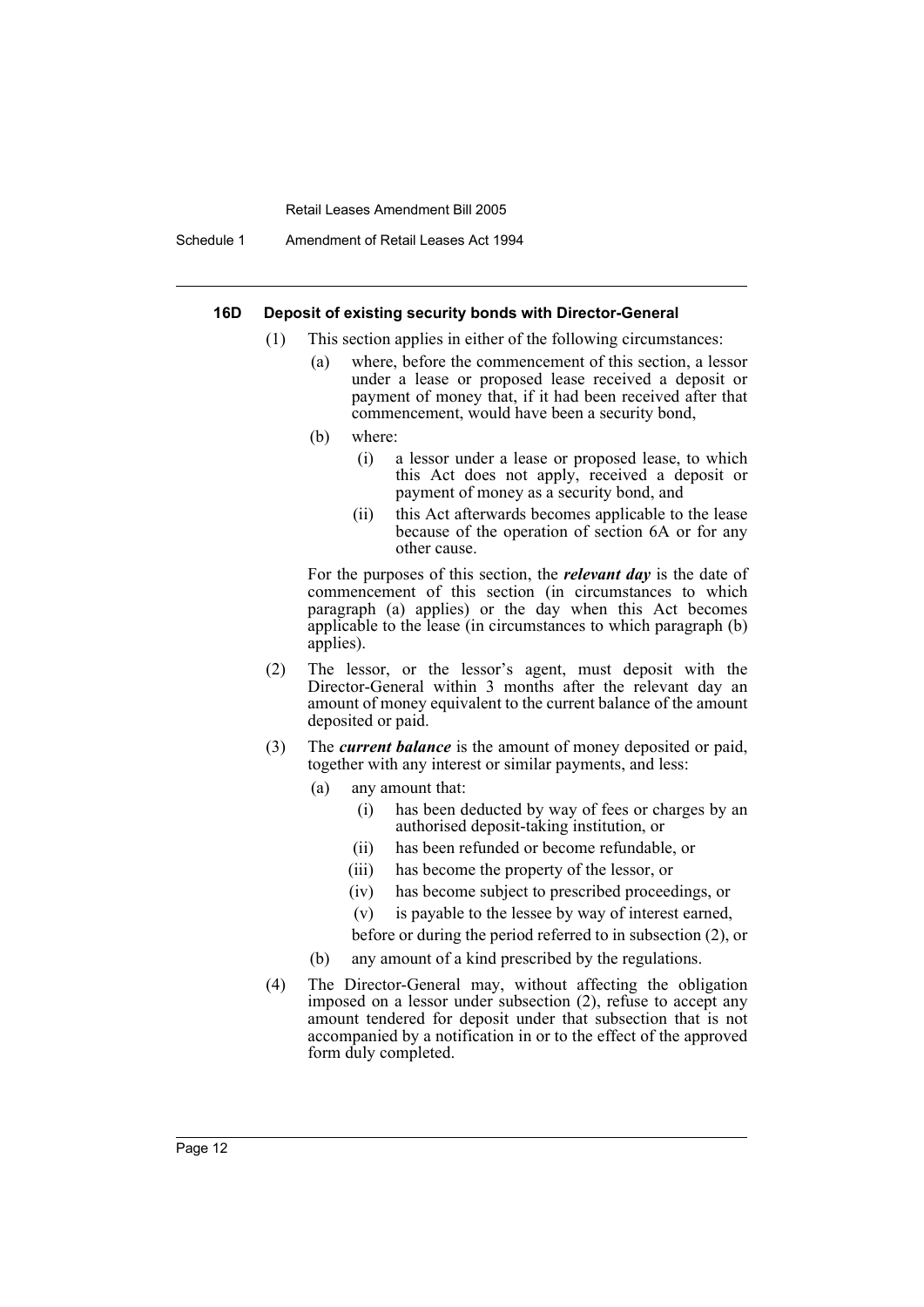- (5) If a security bond that is (pursuant to section 82) exempt from the operation of subsection  $\tilde{c}$ ), subsequently ceases to be exempt, section 16C applies to the bond as if it had been received when it ceased to be exempt, and this section ceases to apply to the bond.
- (6) The Minister, by instrument in writing, may, generally or in any particular case or class of cases, extend the period prescribed by subsection (2).
- (7) Subsection (2) has effect despite the terms of a lease, any rule of law or the provisions of any other Act.

#### **16E Provisions in leases relating to security bonds**

- (1) No one (other than the Director-General) is, in respect of any period after the date that an amount of money equivalent to the amount of a security bond is deposited with the Director-General, entitled to receive interest in respect of the bond.
- (2) This section does not prevent the payment under section 16H or 16I of an amount equivalent to interest as referred to in section 16M.
- (3) If, but for this Part, a lessor or lessee would have a claim against a security bond under the terms and conditions of a lease for an amount that cannot be recovered under any other provision of those terms and conditions:
	- (a) the lessor may recover from the lessee as a debt an amount equivalent to the amount of the claim that the lessor would have had against that security bond, and
	- (b) the lessee may recover from the lessor as a debt an amount equivalent to the amount of the claim that the lessee would have had against that security bond.

## **Division 3 Payment out of security bonds**

#### **16F Interpretation**

In this Division, a reference to an amount of money, in relation to a lease, is a reference to an amount of money equivalent to the amount of money, or part of the amount of money, as the case may require, held on deposit by the Director-General in respect of that lease.

#### **16G Application for payment**

(1) An application to the Director-General to pay out an amount of money in respect of a lease may be made: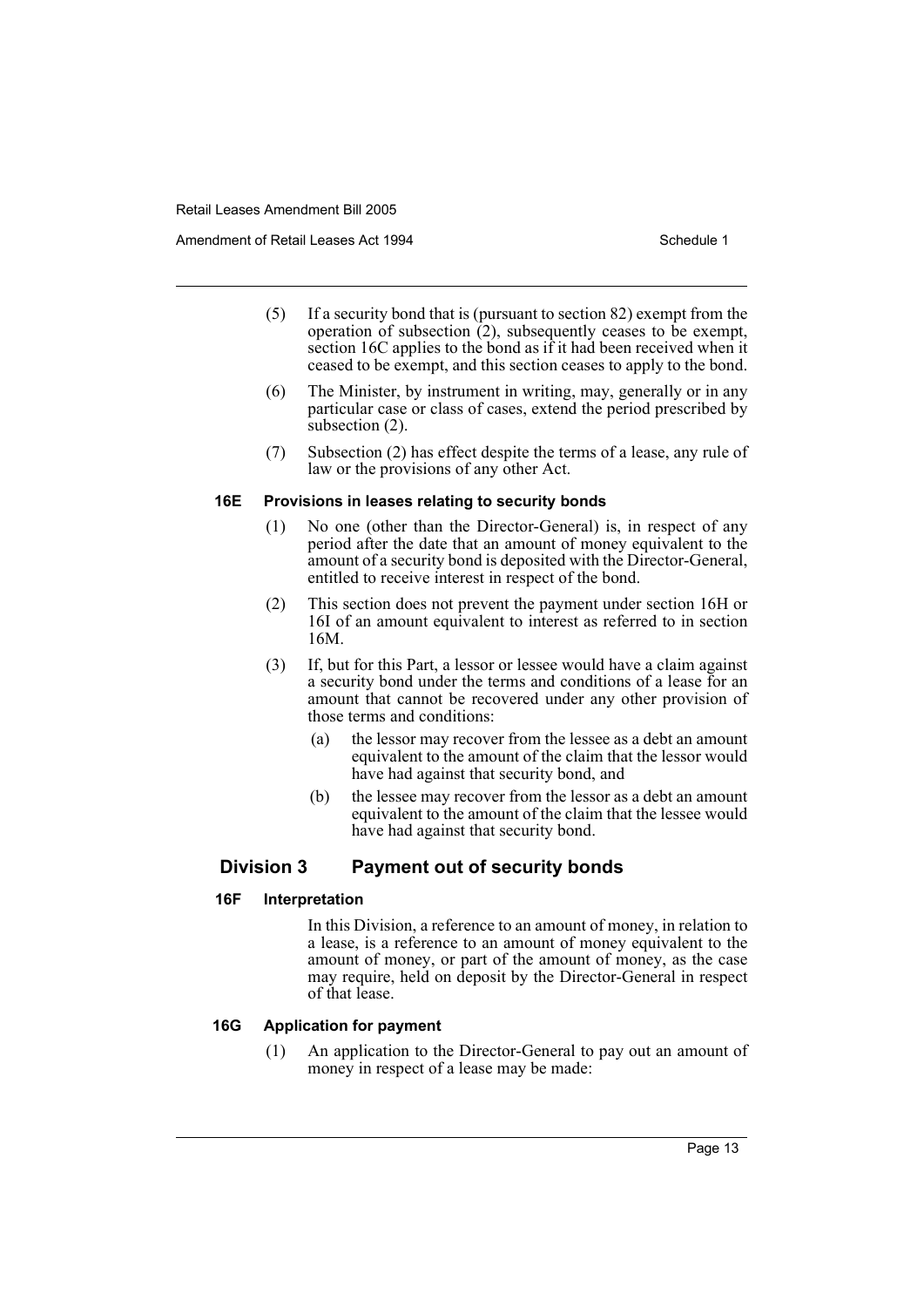- (a) jointly by the lessor and the lessee, or
- (b) by the lessor alone, or
- (c) by the lessee alone.
- (2) An application is to be in or to the effect of the approved form and may:
	- (a) in the case of an application of a kind referred to in section 16H (1)—be made at any time, or
	- (b) in the case of an application of a kind referred to in section 16H (2) or (3)—be made on termination of the lease.
- (3) An application by the lessor alone and an application by the lessee alone may, at the discretion of the Director-General, be treated as having been made jointly by the lessor and the lessee, if the applications are substantially the same.

#### **16H Payment on application**

#### (1) **Payment on joint application or to other party**

If an application under section 16G:

- (a) is made jointly by a lessor and a lessee under a lease, or
- (b) is made by a lessor under a lease who, in that application, directs the Director-General to pay out an amount of money to the lessee, or
- (c) is made by a lessee under a lease who, in that application, directs the Director-General to pay out an amount of money to the lessor,

the Director-General must pay out an amount of money as directed in that application.

#### (2) **Notice to lessee of application by lessor for payment to lessor**

If an application under section 16G is made by a lessor alone under a lease who, in that application, directs the Director-General to pay out an amount of money to the lessor, the Director-General must give notice in writing of the receipt of the application to the lessee.

## (3) **Notice to lessor of application by lessee for payment to lessee**

If an application under section 16G is made by a lessee alone under  $\overrightarrow{a}$  lease who, in that application, directs the Director-General to pay out an amount of money to the lessee, the Director-General must give notice in writing of the receipt of the application to the lessor.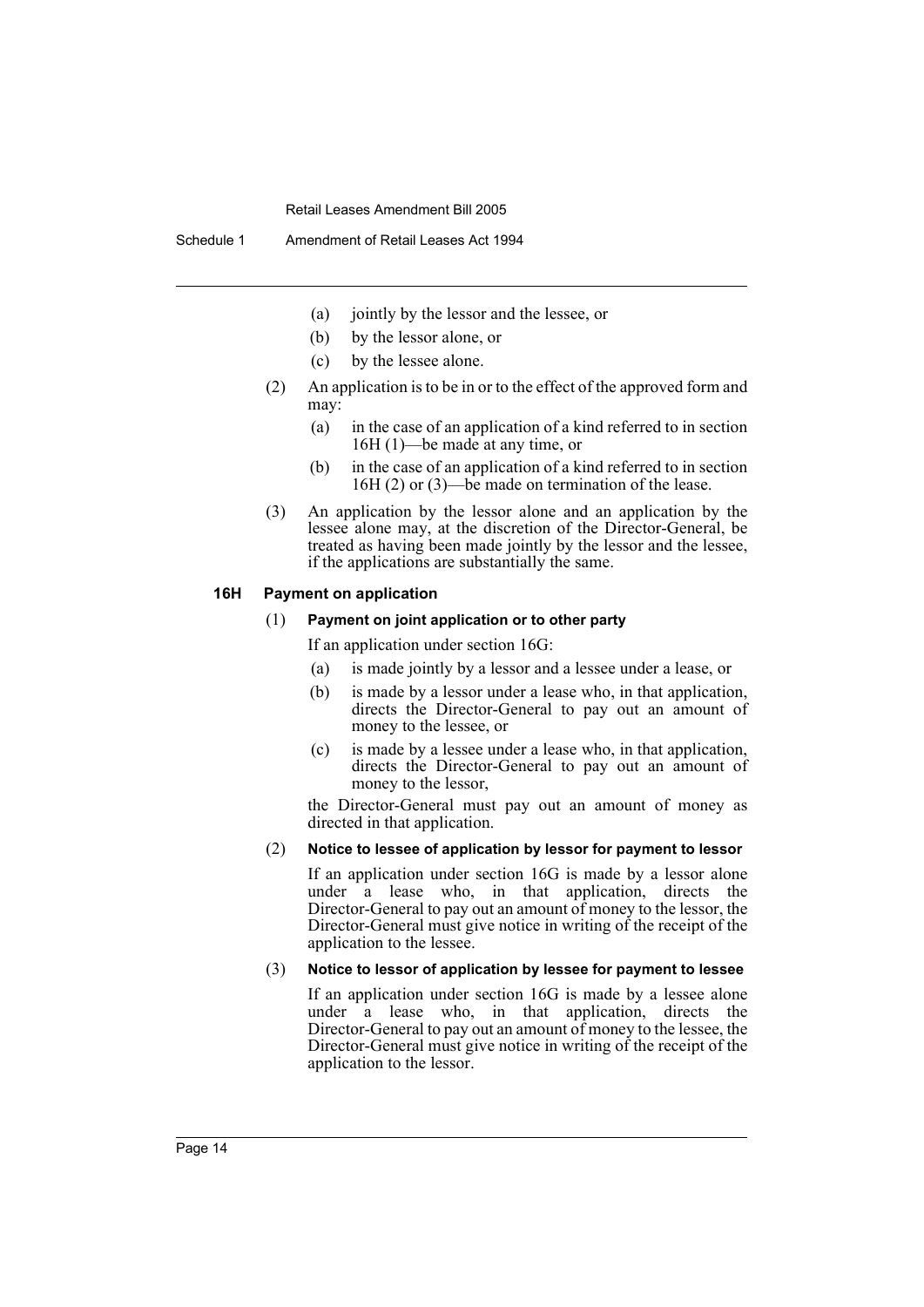Amendment of Retail Leases Act 1994 Schedule 1

#### (4) **Payment to applicant lessor**

If a lessee to whom notice has been given under subsection (2):

- (a) does not, within 14 days (or, where some other period is prescribed for the purposes of this subsection, that period) after service on the lessee of the notice or the date of posting of the notice, as the case may be, notify the Director-General in writing that the lessee has commenced prescribed proceedings in relation to an amount of money referred to in the notice, or
- (b) does so notify the Director-General, but those proceedings are discontinued,

the Director-General must pay out that amount to the lessor.

#### (5) **Payment to applicant lessee**

If a lessor to whom notice has been given under subsection (3):

- (a) does not, within 14 days (or, where some other period is prescribed for the purposes of this subsection, that period) after service on the lessor of the notice or the date of posting of the notice, as the case may be, notify the Director-General in writing that the lessor has commenced prescribed proceedings in relation to an amount of money referred to in the notice, or
- (b) does so notify the Director-General, but those proceedings are discontinued,

the Director-General must pay out that amount to the lessee.

#### (6) **Payment of balance to other party**

If an application referred to in subsection (2) or (3) is made in respect of part of an amount of money held on deposit by the Director-General in respect of a lease, the Director-General must pay out to the other party to the lease the remainder of the amount.

## (7) **Conflicting applications**

If conflicting applications are received, the Director-General may disregard the later or latest application received.

## (8) **Notice: exceptions**

Without limiting subsection (7), the regulations may provide that the Director-General need not give notice under subsection (2) or (3) in such circumstances as may be prescribed.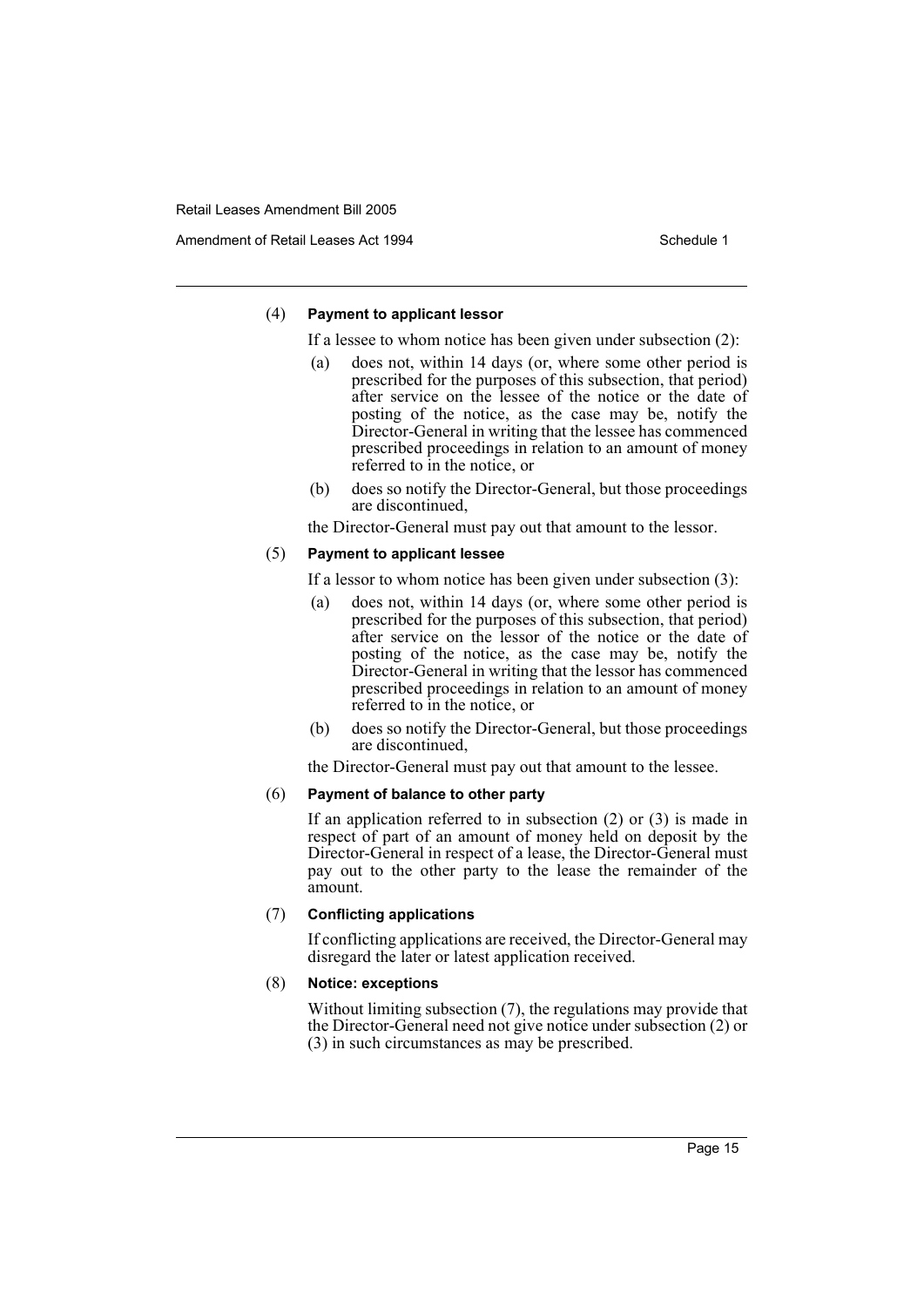Schedule 1 Amendment of Retail Leases Act 1994

#### (9) **Extension of period in particular cases**

The Director-General may in any particular case extend the period prescribed by or under subsection (4) or (5).

#### **16I Payment after prescribed proceedings**

- (1) If a lessor or lessee under a lease has, within the period prescribed by or under section 16H (4) or (5), commenced prescribed proceedings in relation to the lease and judgment in the proceedings has been entered in or given by a court or a court or the Tribunal has made an order in those proceedings for the payment of money:
	- (a) the Director-General must:
		- (i) on being served with or obtaining a copy of that judgment or order, and
		- (ii) on being satisfied that the judgment or order has not been satisfied and no steps to enforce the judgment or order have been taken under any other Act,

pay out an amount of money held by the Director-General on deposit in respect of the lease, as if the Director-General were the person obliged to pay under the judgment or order, or

- (b) where the Director-General is satisfied that:
	- (i) the judgment has been entered or given, or the order made, and
	- (ii) that judgment or order has been satisfied (other than as provided in paragraph (a)),

the Director-General must pay out that amount of money to the person obliged to pay under the judgment or order.

- (2) If mediation of a retail tenancy dispute about a security bond has been successful and a certificate has been issued under section 16N (3) setting out the terms of the agreement, the Director-General must, on being served with or obtaining a copy of the certificate, pay out in conformity with the agreement an amount of money held by the Director-General on deposit in respect of the lease concerned.
- (3) For all purposes, money paid out by the Director-General under subsection  $(1)$  is taken to be money paid by the person against whom the judgment was obtained or the order was made.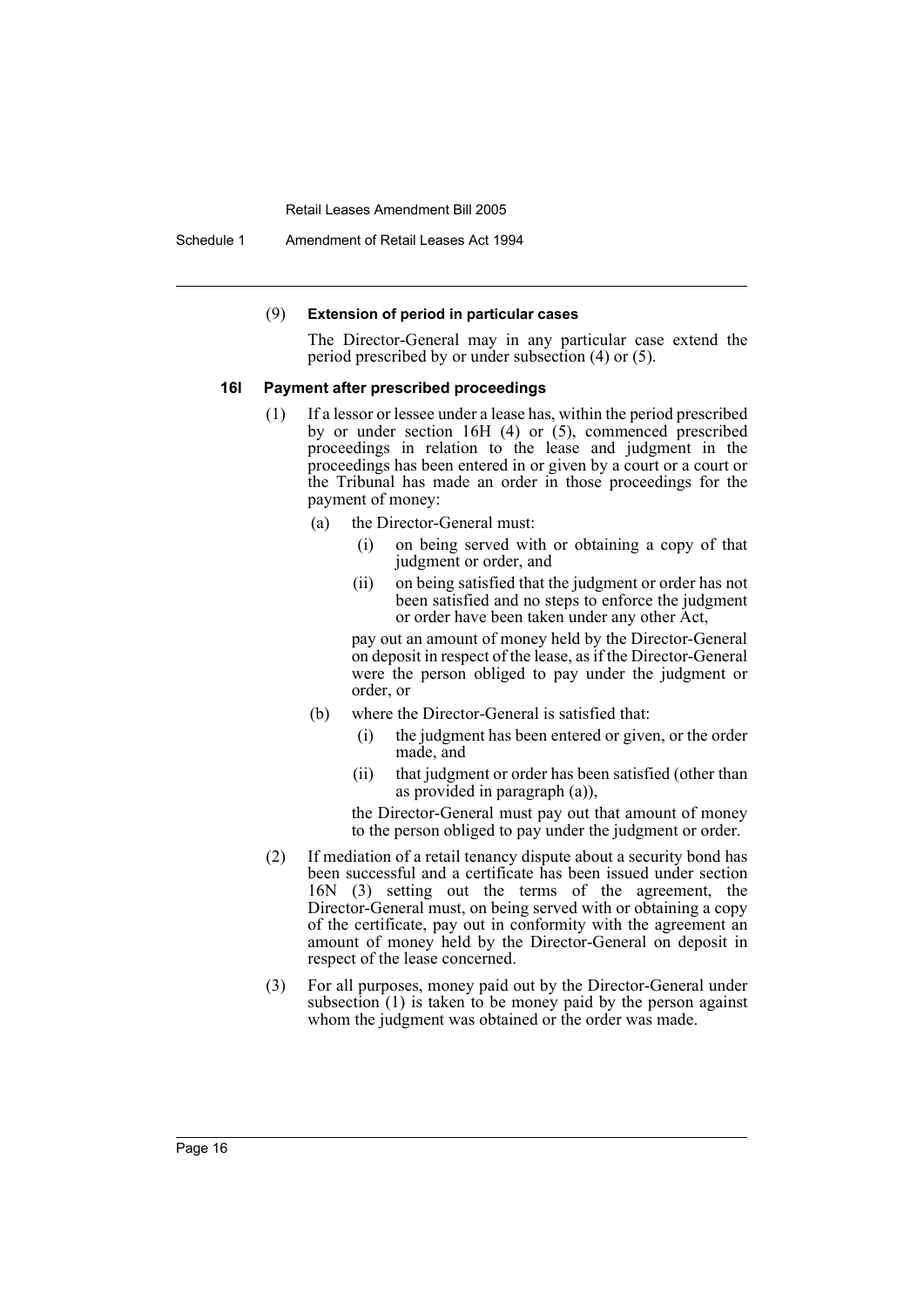Amendment of Retail Leases Act 1994 Schedule 1

#### **16J Excess not payable**

- (1) This section applies where, in respect of a lease, the Director-General would, but for this section, be required to pay out an amount of money and that amount of money is in excess of the amount of money held on deposit by the Director-General in respect of the lease.
- (2) The Director-General:
	- (a) must refuse to pay out the money, and
	- (b) must treat applications for payment out of the money as having been withdrawn, and
	- (c) must inform the applicants accordingly.
- (3) This section has effect despite any other provision of this Part.

## **16K Appeal rights**

- (1) The Director-General may, not earlier than 14 days after receiving notice of a judgment or order relating to a security bond, pay out money in respect of the judgment or order even if there is a right of appeal against the judgment or order, but only if an appeal has not been lodged.
- (2) If an appeal has been lodged, the Director-General must not pay out money in respect of the judgment or order unless satisfied that the appeal has been withdrawn or dismissed.
- (3) A payment of money by the Director-General in respect of a judgment or order does not prevent an appeal being lodged.

## **16L Withdrawal of application**

If prescribed proceedings have not been commenced in relation to an amount of money held by the Director-General within the period prescribed by or under section 16H (4) or (5):

- (a) a lessor or a lessee may, at any time before a payment is made in accordance with an application made by the lessor or lessee, withdraw the application, and
- (b) for the purposes of this section, the application is thereupon taken never to have been made.

#### **16M Payment out of amount equivalent to interest**

(1) This section applies to amounts paid out by the Director-General under section 16H or 16I in respect of security bonds lodged with the Director-General.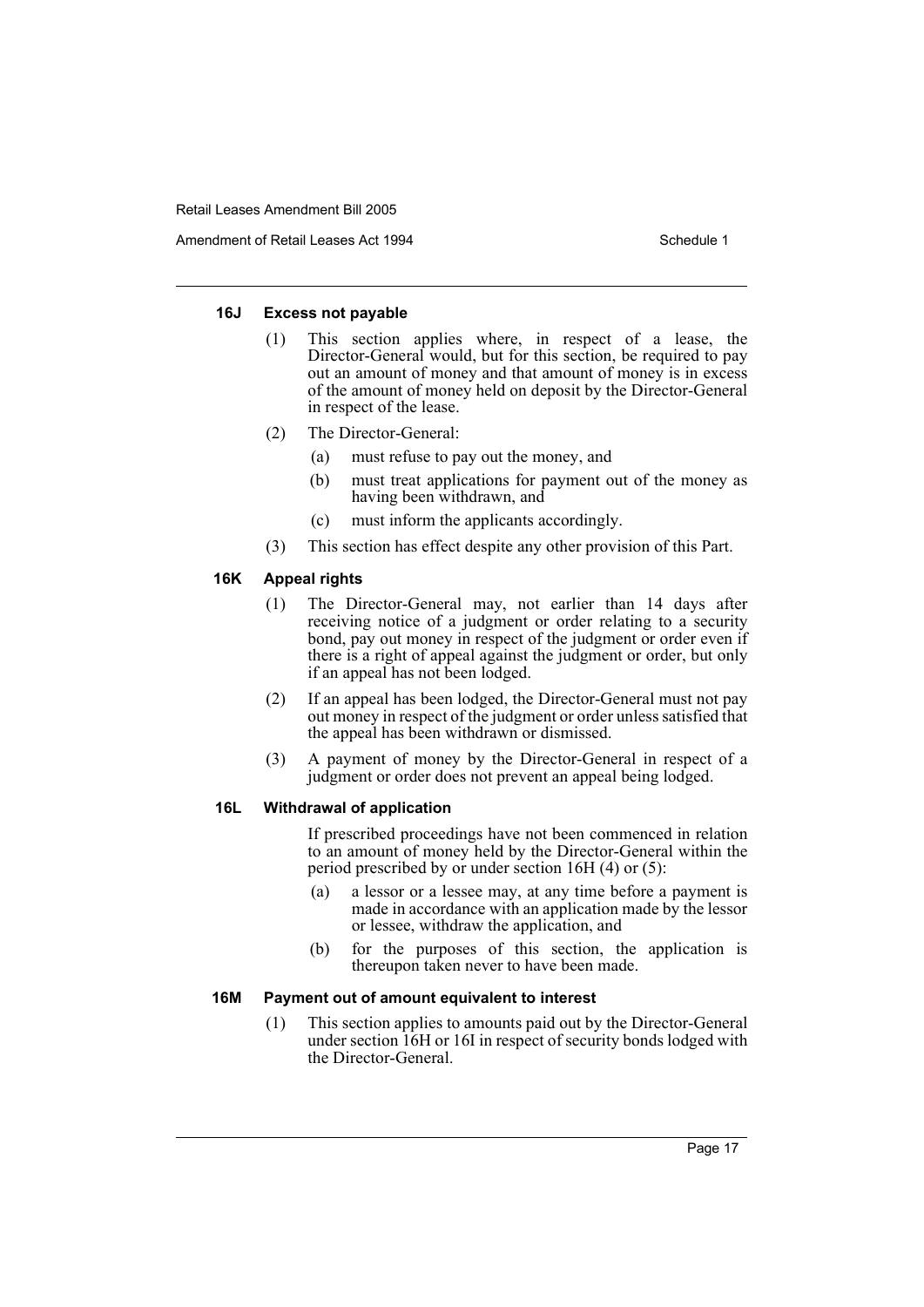- (2) The total amount available to be paid out in respect of a security bond is to include an amount equivalent to interest at the rate prescribed by the regulations for the time being:
	- (a) calculated on the minimum monthly balances from time to time of the security bond held by the Director-General, and
	- (b) compounded as prescribed by the regulations.
- (3) For the purposes of subsection (2) (a), *minimum monthly balance* means the minimum balance during any complete named month during which money in respect of a security bond is held by the Director-General.

**Note.** Clause 23 of Schedule 3 provides that, until regulations are made for the purposes of section 16M (2), regulations are taken to include provisions referred to in that clause.

#### **16N Miscellaneous provisions**

- (1) If the Director-General is required to pay out an amount of money to a person under this Part, the Director-General may, instead of paying out the money to that person, pay out or apply the money in accordance with that person's directions.
- (2) For the purposes of this Act, a court or the Tribunal is authorised to issue:
	- (a) a copy of any entry of a judgment or a copy of an order, in each case certified by the proper officer to be a true copy of the entry or order, and
	- (b) where proceedings have been discontinued, a certificate to that effect signed by the proper officer.
- (3) If a mediation of a retail tenancy dispute about a security bond is successful, the mediator or the Registrar may issue a certificate setting out the resulting agreement.

**Note.** The certificate may be used for the purposes of section 16I.

- (4) No claim other than a claim provided in this Part lies against the Director-General in respect of security bonds deposited with the Director-General.
- (5) This Part applies notwithstanding the terms of any agreement, any rule of law or the provisions of any other Act.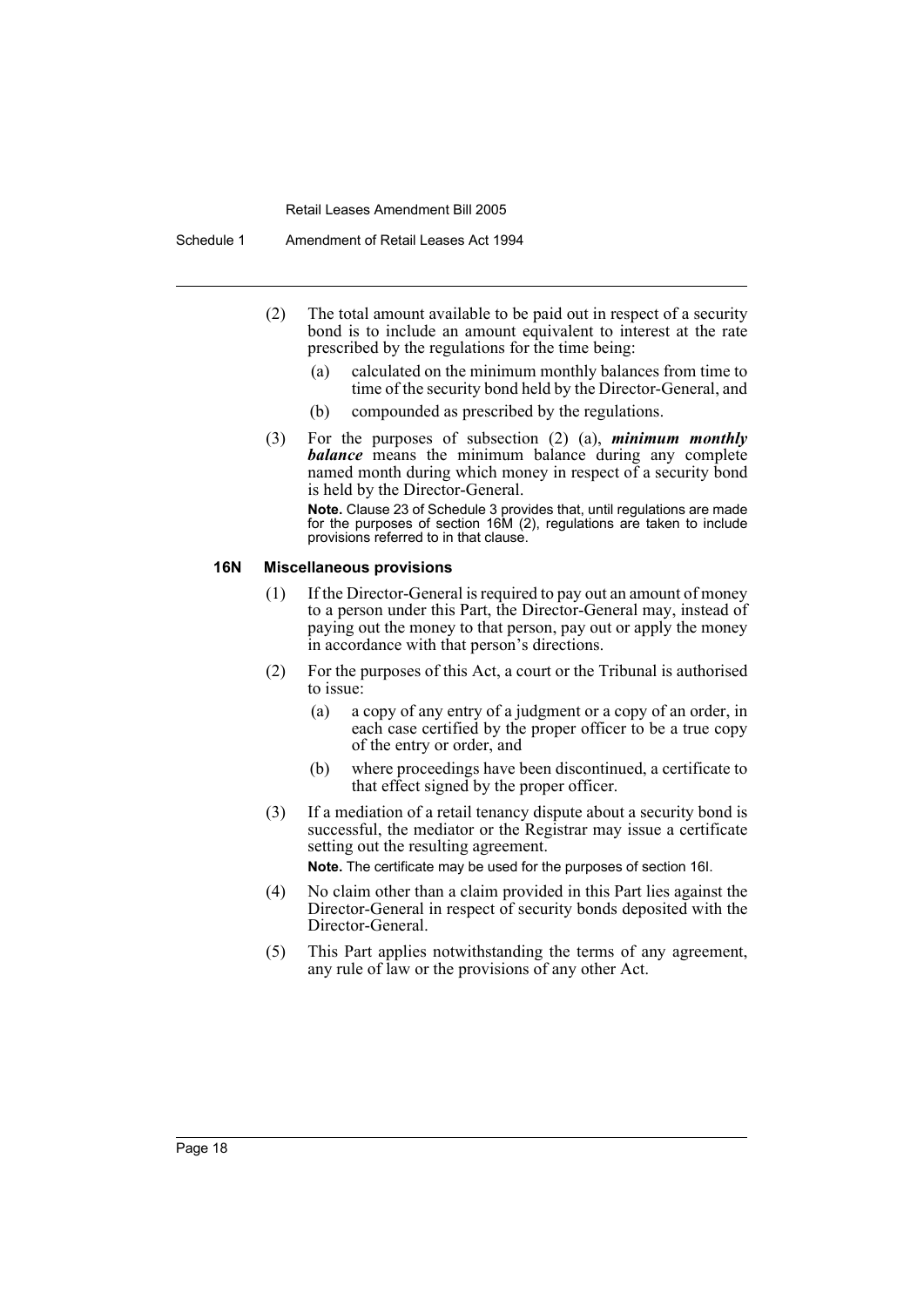Amendment of Retail Leases Act 1994 Schedule 1

## **Division 4 Enforcement provisions**

## **16O Receipts to be given for security bonds**

- (1) A lessor, or the lessor's agent, receiving money deposited or paid as a security bond must, at the time of receiving the money, give or cause to be given to the person making the deposit or payment a receipt for the money.
- (2) A receipt given under subsection (1) must contain the following particulars:
	- (a) the names of the lessor and lessee,
	- (b) a sufficient identification of the retail shop concerned,
	- (c) the amount of money received,
	- (d) the date the money was received,
	- (e) such other particulars as are prescribed for the purposes of this subsection.
- (3) A lessor, or the lessor's agent, must keep or cause to be kept, in the manner (if any) and for such term (if any) as are prescribed, a copy of each receipt given under this section.

**Note.** Clause 24 of Schedule 3 provides that, until regulations are made for the purposes of section 16O (3), regulations are taken to include a provision referred to in that clause.

## **16P Penalty notices**

- (1) An authorised officer may serve a penalty notice on a person if:
	- (a) it appears to the officer that the person has committed an offence against this Part or regulations made for the purposes of this Part, and
	- (b) the regulations prescribe the offence as being one for which a penalty notice may be issued.
- (2) A penalty notice is a notice to the effect that, if the person served does not wish to have the matter determined by a court, the person may pay, within the time and to the person specified in the notice, the penalty prescribed by the regulations for the offence if dealt with under this section.
- (3) A penalty notice may be served personally or by post.
- (4) If the amount of the penalty prescribed for an alleged offence is paid under this section, no person is liable to any further proceedings for the alleged offence.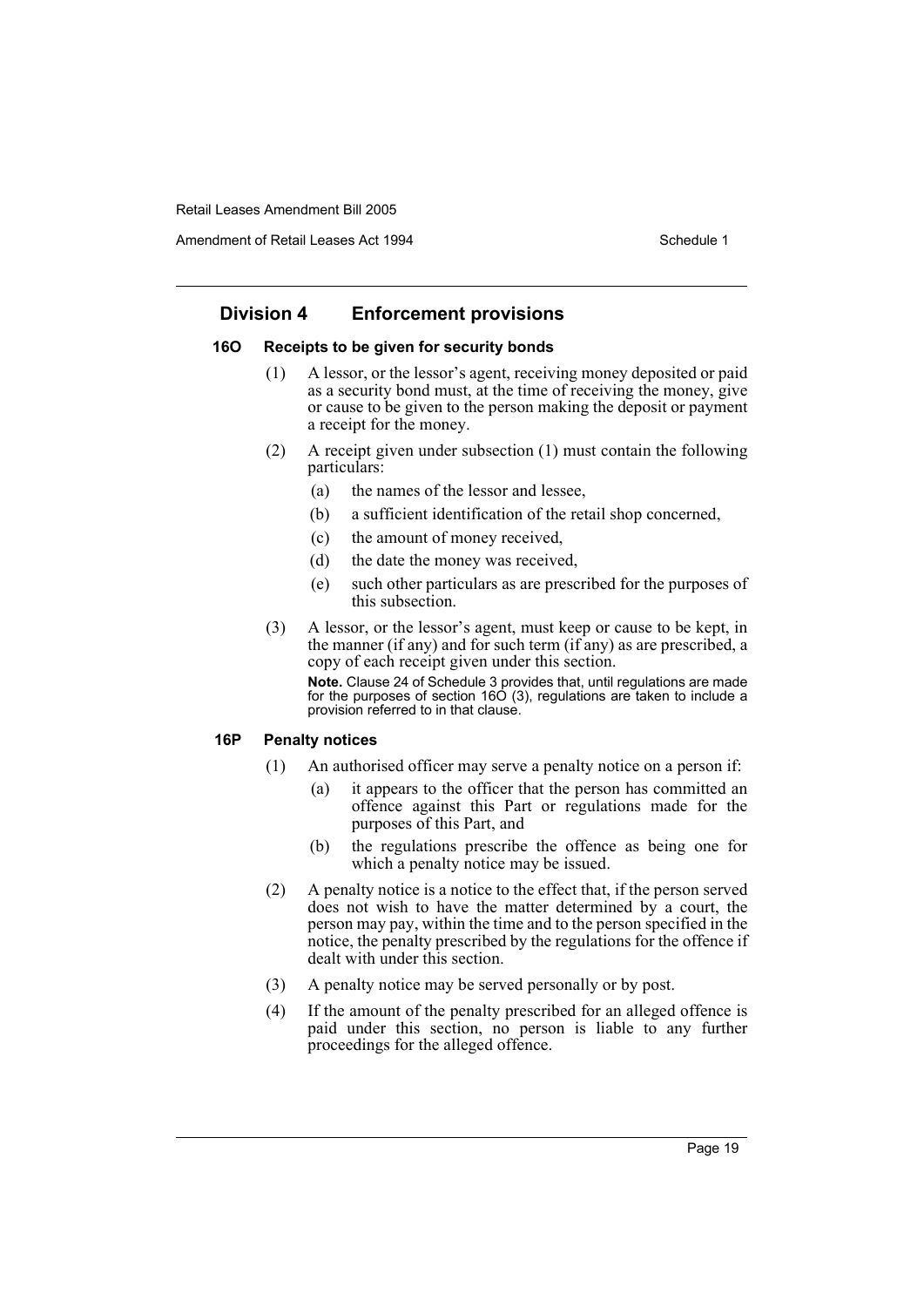- (5) Payment under this section is not an admission of liability for the purposes of, and does not affect or prejudice, any civil claim, action or proceeding arising out of the same occurrence.
- (6) The regulations may:
	- (a) prescribe an offence for the purposes of this section by specifying the offence or by referring to the provision creating the offence, and
	- (b) prescribe the amount of penalty for an offence if dealt with under this section, and
	- (c) prescribe different amounts of penalty for different offences or classes of offences.
- (7) The amount of penalty prescribed under this section for an offence may not exceed the maximum amount of penalty that could be imposed for the offence by a court.
- (8) This section does not limit the operation of any other provision of, or made under, this or any other Act relating to proceedings that may be taken in respect of offences.

#### **16Q Offences and penalty**

- (1) Any person who contravenes, whether by act or omission, any provision of this Part is guilty of an offence against this Act.
- (2) Any person who is guilty of an offence under this Part is, on conviction, liable to a penalty not exceeding 20 penalty units.
- (3) This section does not apply to the Director-General or a person acting for or on behalf of the Director-General.

## **16R Offences by corporations**

- (1) If a corporation contravenes any provision of this Part or regulations made for the purposes of this Part, each person who is a director of the corporation or who is concerned in the management of the corporation is taken to have contravened the same provision if the person knowingly authorised or permitted the contravention.
- (2) A person may be proceeded against and convicted under a provision pursuant to subsection (1) whether or not the corporation has been proceeded against or been convicted under that provision.
- (3) Nothing in this section affects any liability imposed on a corporation for an offence committed by the corporation against this Act or the regulations.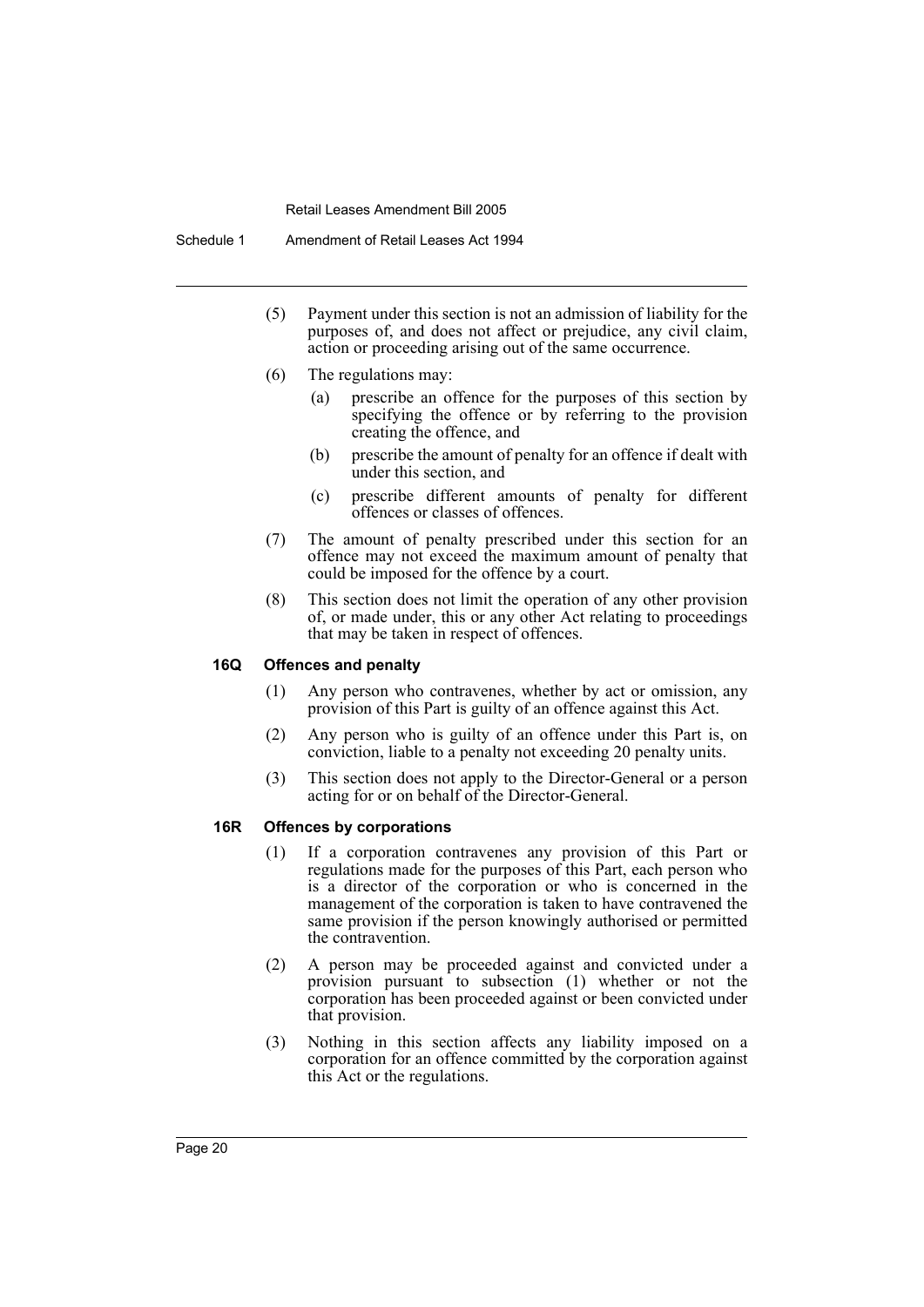Amendment of Retail Leases Act 1994 Schedule 1

(4) This section does not apply to a person in the person's capacity as a director of, or as a person concerned in the management of, a corporation constituted by or under an Act.

#### **16S Time for commencing proceedings for offences**

Despite anything in any Act, proceedings for an offence against this Part or regulations made for the purposes of this Part may be brought:

- (a) in the case of an offence in relation to a security bond for a lease or a proposed lease—at any time before the expiration of the period of 3 years that next succeeds:
	- (i) the commission of the offence, or
	- (ii) the termination of the lease,

whichever is the later, or

(b) in any other case—at any time before the expiration of the period of 3 years that next succeeds the commission of the offence.

## **Division 5 Accounts**

## **16T Accounts**

The following accounts are to be established in accordance with law:

- (a) a Retail Leases Security Bonds Trust Account (referred to in this Division as the *Trust Account*),
- (b) a Retail Leases Security Bonds Interest Account (referred to in this Division as the *Interest Account*).

## **16U Retail Leases Security Bonds Trust Account**

- (1) There is to be paid into the Trust Account all security bonds deposited with the Director-General in accordance with Division 2.
- (2) There is payable from the Trust Account:
	- (a) security bonds authorised to be paid out under section 16H or 16I, and
	- (b) any other payments authorised by or under this or any other Act to be made from that account.

## **16V Retail Leases Security Bonds Interest Account**

(1) There is to be paid into the Interest Account all interest received on investments of money in the Trust Account.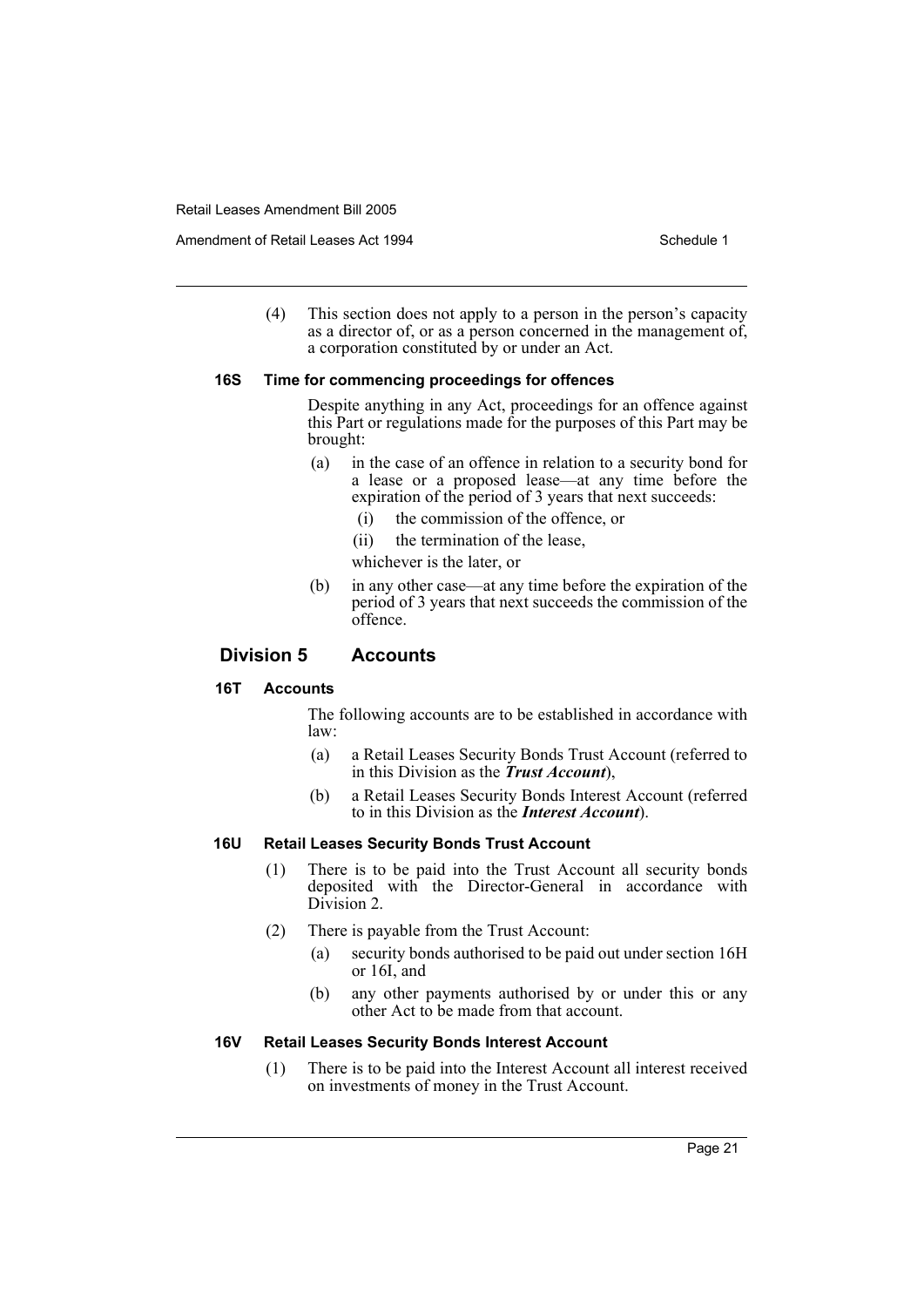- (2) There is payable from the Interest Account:
	- (a) the costs of, or the expenses incurred in, the administration of this Act, and
	- (b) any other payments authorised by or under this or any other Act to be made from that account.
- (3) There is payable from the Interest Account such contributions as are agreed annually by the Minister and the Treasurer for payment to the Consolidated Fund.
- (4) Contributions referred to in subsection (3) are to be paid in the manner determined by the Treasurer.
- (5) There may be paid from the Interest Account all amounts payable because of the operation of section 16M.

#### **16W Agents of Director-General**

- (1) Any money received, invested or paid out by an agent of the Director-General for the purposes of this Part is taken to have been received, invested or paid out, as the case may be, by the Director-General.
- (2) Any money received by an agent of the Director-General for the purposes of this Part is taken to have been received by the Director-General on the day that it is received by the agent.

## **Division 6 General**

#### **16X Exemptions**

- (1) For the purposes of, but without affecting the generality of, section 82, a class of security bond may be described by reference to a class of lease or a class of premises in respect of which security bonds are deposited or paid.
- (2) For the purposes of, but without affecting the generality of, subsection  $(1)$ , a class of lease may be described by reference to periods of continuous occupancy of premises under leases or by reference to terms or conditions of leases.

#### **16Y Continuous occupation**

For the purposes of this Part and regulations made in connection with security bonds, where the same lessee continuously occupies the same retail shop under a series of leases from the same lessor, those leases are taken to be one lease.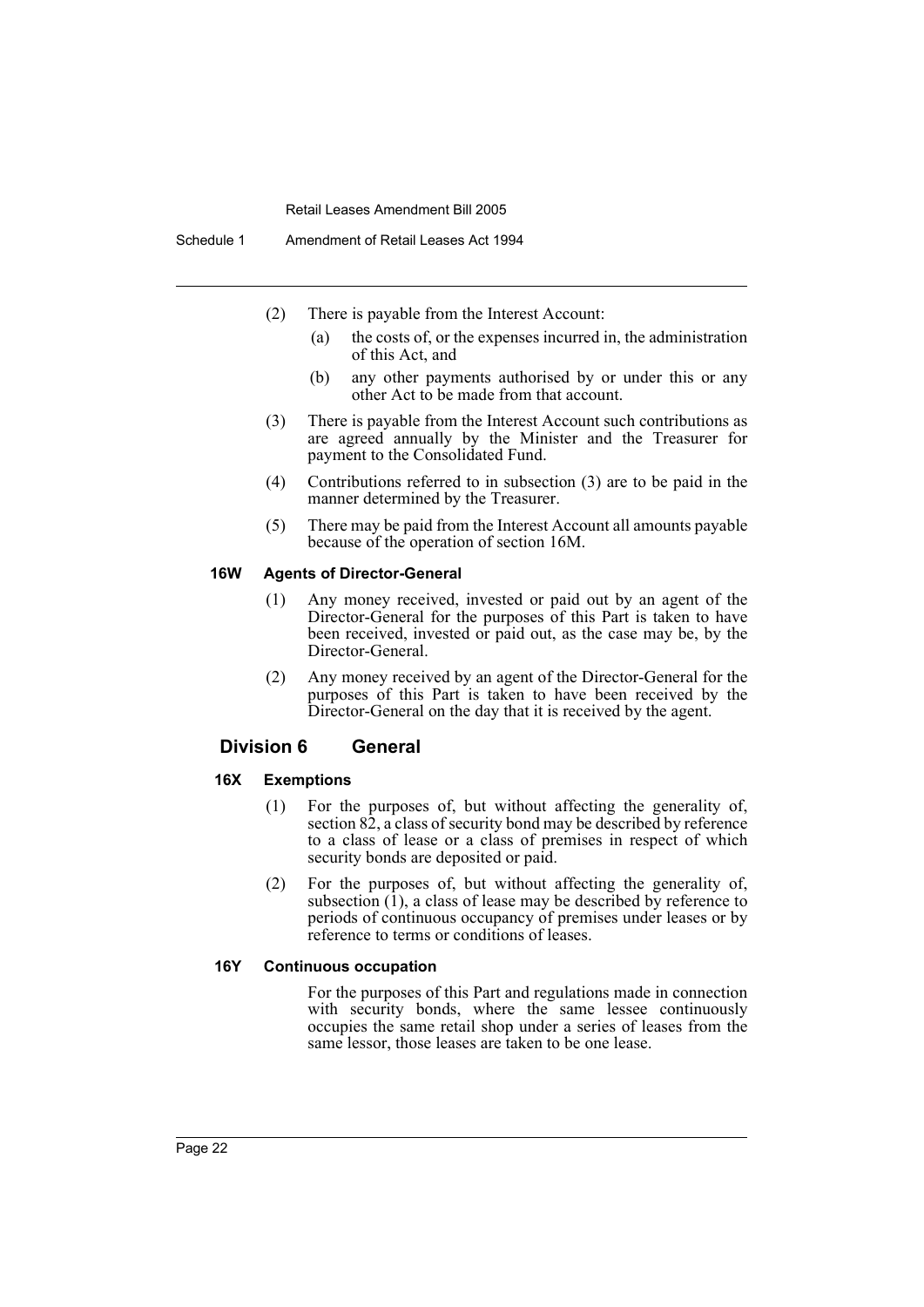Amendment of Retail Leases Act 1994 Schedule 1

#### **16Z Annual report**

The annual report of the Department of State and Regional Development is to include a report of the security bond scheme under this Part.

#### **16ZA Service of notices and other documents on Director-General**

- (1) Any notice, summons, writ or other proceeding relating to or connected with this Part to be served on the Director-General may be served:
	- (a) by being left, or
	- (b) in the case of a notice, by posting it addressed to the Director-General,

at the office of the Director-General.

- (2) A letter giving a notice in writing to a lessor or lessee by post under Division 3 is taken to be properly addressed if it is addressed to that lessor or lessee at his or her last known address according to the records of the Director-General.
- (3) This section does not affect the generality of section 81A.

## **16ZB Recovery of money**

Any charge, fee or money due to the Director-General in connection with this Part may be recovered as a debt or liquidated demand in a court of competent jurisdiction.

## **16ZC Regulations**

- (1) The regulations may make provision for or with respect to the scheme provided by this Part, including (without limiting the foregoing) the manner in which money is to be deposited with or paid by the Director-General.
- (2) Without affecting the generality of section 85, wherever a provision of this Part requires a form to be prescribed or a document to be in writing, the regulations may prescribe:
	- (a) a form to be used for that purpose, and
	- (b) where that form or document is required to be lodged with or served on or sent to any person—the manner of lodgment, service or sending, and
	- (c) particulars or information to be provided by a person completing that form or document.
- (3) Regulations made for the purposes of this Part may create offences punishable by a penalty not exceeding 3 penalty units.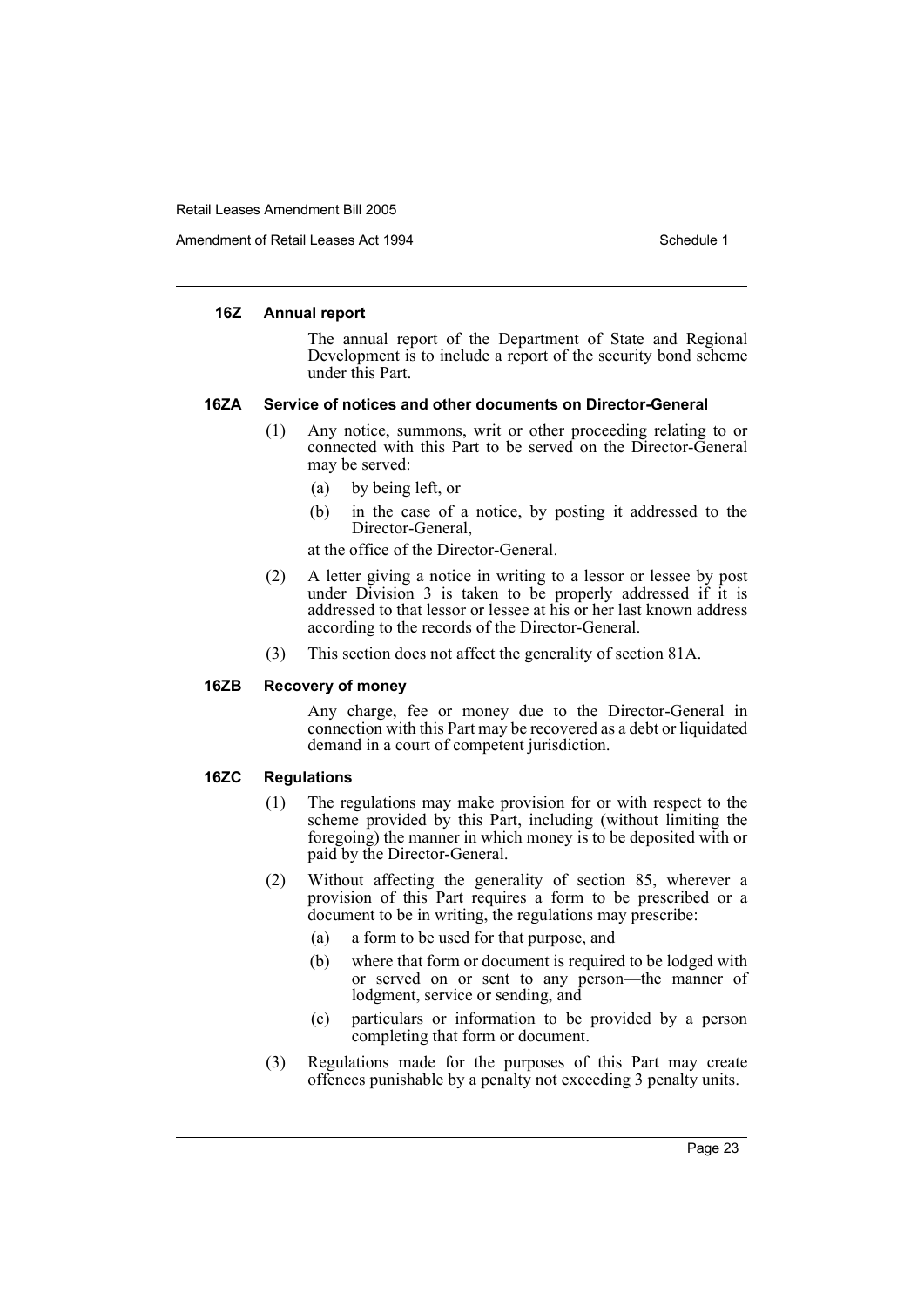Schedule 1 Amendment of Retail Leases Act 1994

#### **[23] Section 19 Reviews of current market rent**

Insert "as between a willing lessor and a willing lessee in an arm's length transaction (where the parties are each acting knowledgeably, prudently and without compulsion)," after "shop," in section 19 (1) (a).

#### **[24] Section 19 (1) (b)**

Omit the paragraph. Insert instead:

(b) If the lessor and the lessee do not agree as to what the actual amount of that rent is to be, the amount of the rent is to be determined by valuation carried out by a specialist retail valuer appointed by agreement of the parties to the lease, or failing agreement, by the Tribunal.

## **[25] Section 19 (1) (d)**

Omit the paragraph. Insert instead:

- (d) The lessor must, not later than 14 days after being requested to do so by a specialist retail valuer appointed under paragraph (b), supply the valuer with information (where reasonably available to the lessor) requested in a list provided by the valuer to assist the valuer to determine the current market value, including the following information about leases for comparable retail shops in the same building or retail shopping centre:
	- (i) current rental for each lease,
	- (ii) rent free periods or any other form of incentive,
	- (iii) recent or proposed variations of any lease,
	- (iv) outgoings for each lease,

and including any other information prescribed by the regulations.

#### **[26] Section 19 (1A) and (1B)**

Insert after section 19 (1):

- (1A) A party to a lease may apply to the Tribunal for the appointment of a specialist retail valuer for the purposes of subsection (1) (b).
- (1B) A party to a lease may make written submissions to a specialist retail valuer to assist in the valuer's consideration of the valuation, and the valuer must consider any such written submissions.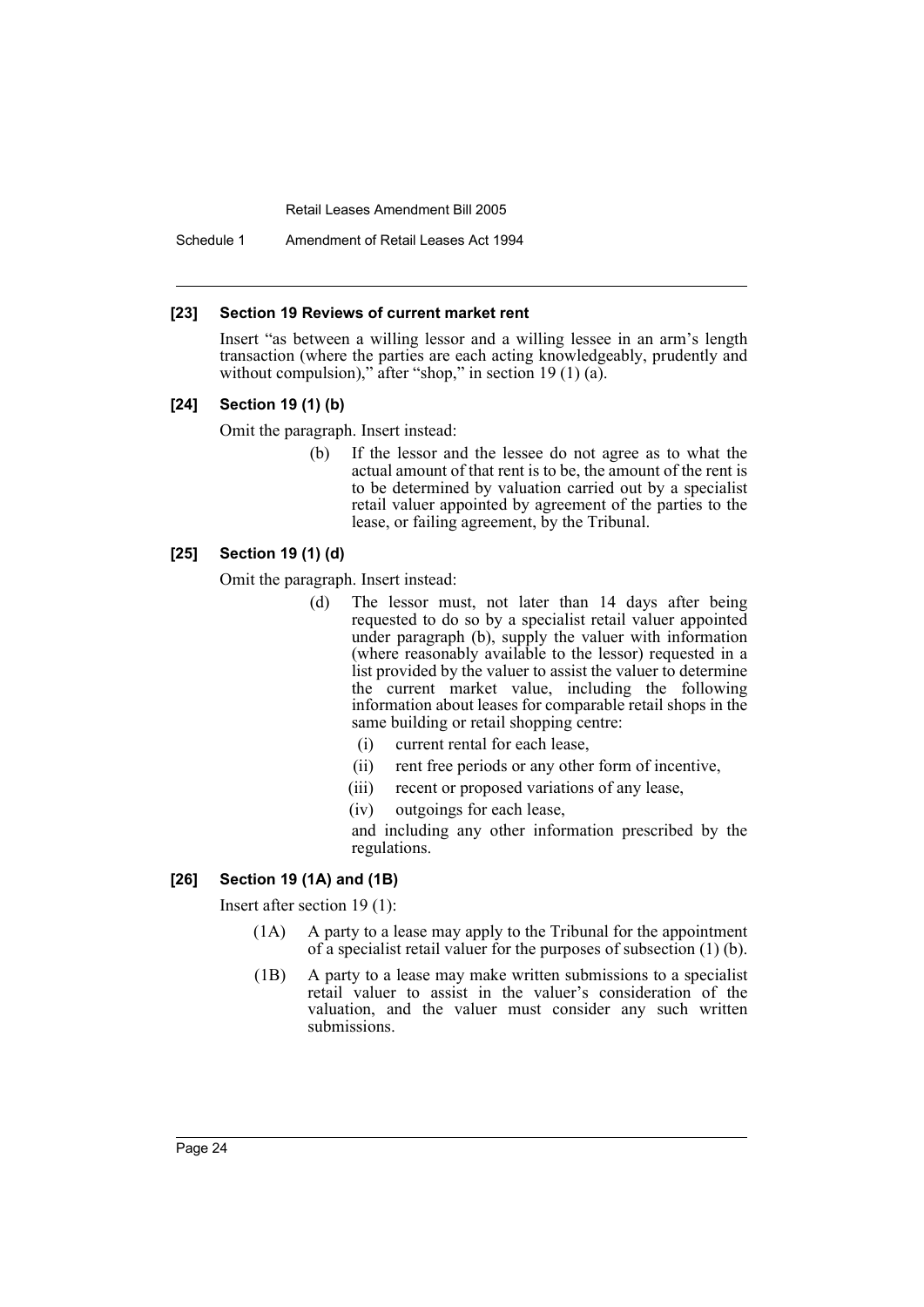Amendment of Retail Leases Act 1994 Schedule 1

## **[27] Section 19 (2)**

Omit "after accepting the appointment to make the valuation".

Insert instead "after receiving the information referred to in subsection  $(1)$   $(d)$ ".

## **[28] Section 19 (4)**

Insert after section 19 (3):

(4) The reasons and matters included in a valuation as referred to in subsection (1) (e) must not be set out in a way that discloses information identifying other leases or parties to other leases or relating to the business of parties to other leases. This subsection does not apply to leases between the parties to the lease for which the valuation is made or to leases whose parties consent to the disclosure of the information.

## **[29] Section 21A**

Insert after section 21:

## **21A Rent variations for short-term leases**

- (1) This section applies to a lease where the term of the lease is extended by the operation of section 16 (2) and the lease does not contain provisions for the variation of the rent during the additional period. The lease is taken to contain provisions of that kind if the provisions are expressed generally so as to be capable in their terms of applying throughout the whole term of the lease. **Note.** This section would not apply to a lease for 3 years extended to 5 years by the operation of section 16 (2) if the lease contained provisions for "annual" increases of rent without expressly limiting the increases to the 3-year term.
- (2) The lease is taken to provide that the lessor may increase the rent as from the date of commencement of the additional period and thereafter annually from that date.
- (3) The amount of rent periodically payable resulting from an increase under subsection (2) must not exceed the base amount, adjusted in line with movements in the Consumer Price Index (All Groups Index) for Sydney and rounded up to the nearest dollar. The base amount is the corresponding amount of rent payable immediately before the date of commencement of the additional period.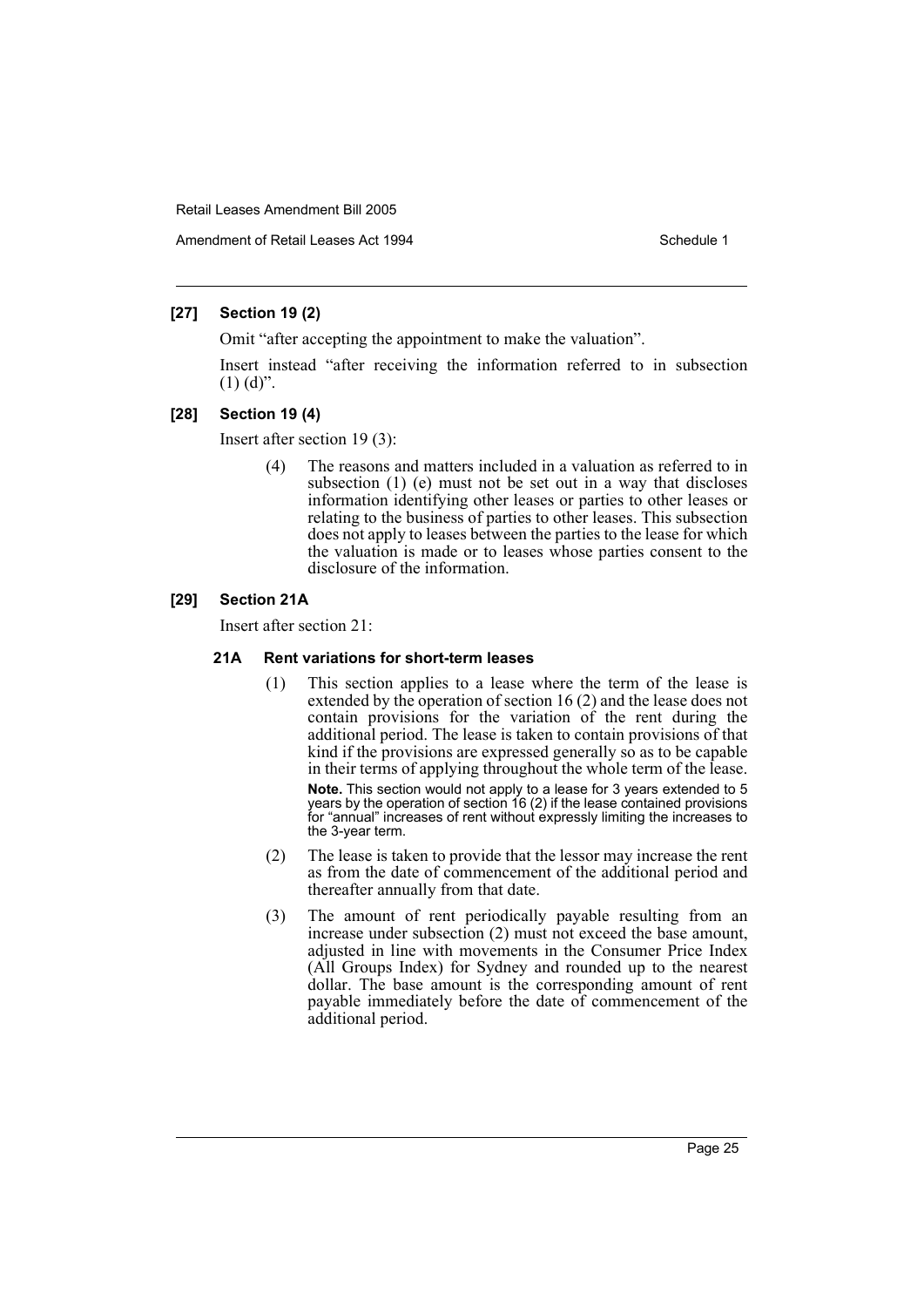Schedule 1 Amendment of Retail Leases Act 1994

#### **[30] Section 27**

Omit the section. Insert instead:

#### **27 Outgoings estimates**

A retail shop lease is taken to include provision to the following effect:

- (a) the lessor must give the lessee a written estimate of the outgoings to which the lessee contributes under the lease, itemising those outgoings under the item descriptions used in the list of outgoings in the form of lessor's disclosure statement prescribed for the purposes of section 11,
- (b) the estimate of outgoings must be given to the lessee in respect of each accounting period of the lessor during the term of the lease and must be given before the lease is entered into and thereafter during the term of the lease at least 1 month before the commencement of the accounting period concerned,
- (c) if the shop is in a retail shopping centre, the estimate of outgoings is to include:
	- (i) a statement of management fees, broken down into the fees to be paid by the lessee towards the administration costs of running the centre and other fees paid to the management company, and
	- (ii) a statement of cleaning costs to be paid by the lessee, broken down into the costs of consumables and other costs, and
	- (iii) any other particulars prescribed by the regulations.

#### **[31] Section 28 Outgoings statements**

Insert after section 28 (b):

- (b1) If the shop is in a retail shopping centre, the outgoings statement is to include:
	- (i) a statement of total management fees paid in respect of the centre, broken down into the fees paid towards the administration costs of running the centre and other fees paid to the management company, and
	- (ii) a statement of total cleaning costs paid by the lessor, broken down into the costs of consumables and other costs, and
	- (iii) any other particulars prescribed by the regulations.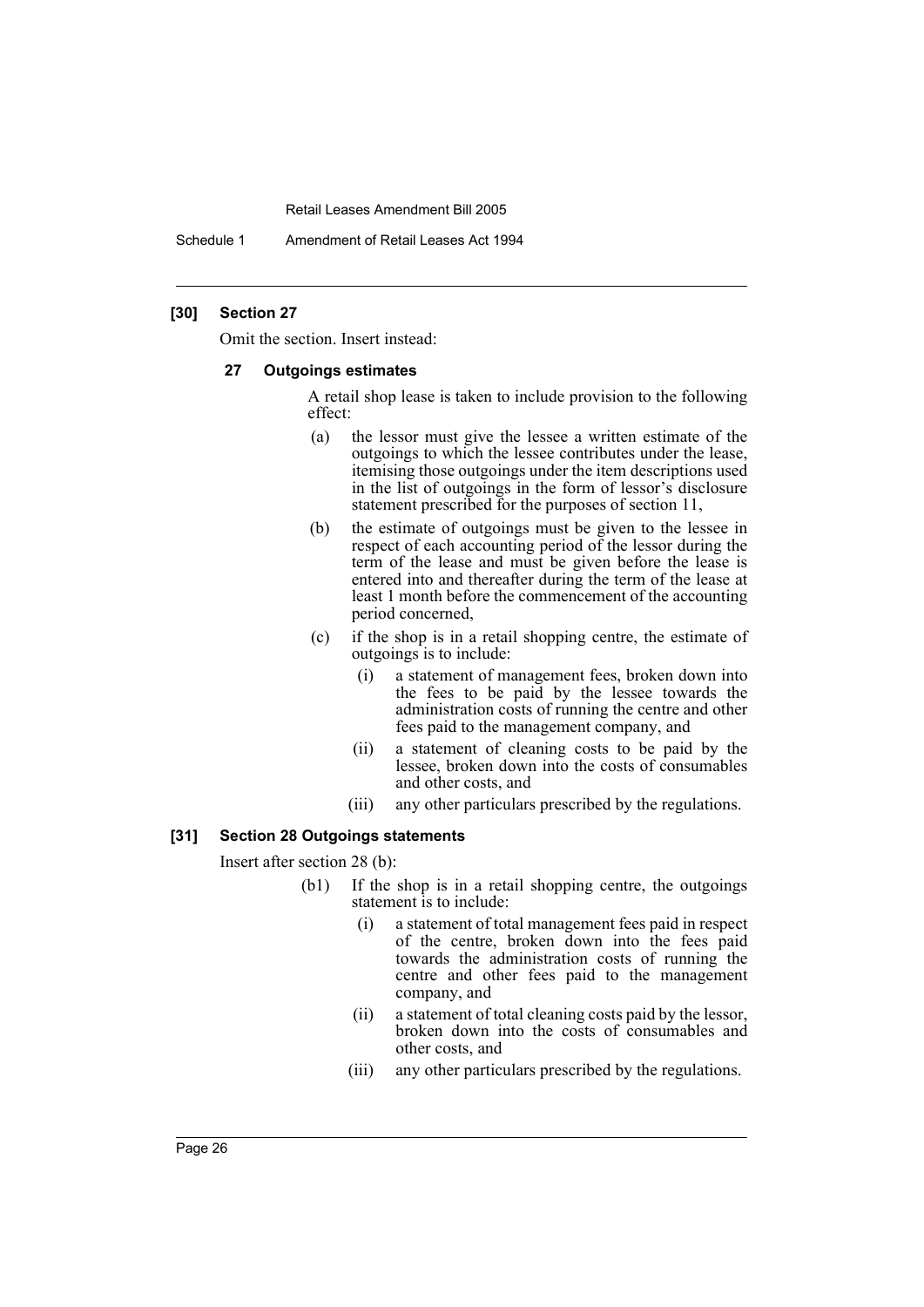Amendment of Retail Leases Act 1994 Schedule 1

## **[32] Section 28 (h)**

Omit "and insurance". Insert instead ", insurance and strata levies".

#### **[33] Section 28 (2) and (3)**

Insert at the end of the section:

- (2) An auditor preparing a report under subsection (1) (e) or the lessor must ensure that the lessee is given a reasonable opportunity to make a written submission to the auditor on the accuracy of the lessor's proposed outgoings statement. The auditor need not contact the lessee for the purposes of this subsection if the lessor advises the auditor that the lessor has informed the lessee of the lessee's opportunity under this subsection.
- (3) The auditor must consider any written submissions made pursuant to subsection (2).

#### **[34] Section 28A**

Insert after section 28:

#### **28A Non-provision of outgoings estimate or statement**

- (1) A lessee is entitled to withhold payment of contributions for outgoings if:
	- (a) the lessor has failed to give the lessee a written estimate of outgoings required under section 27 or an outgoings statement required under section 28, and
	- (b) the lessee has, at or after the expiry of the time when the estimate or statement was required to be given to the lessee, requested the lessor in writing to furnish the estimate or statement to the lessee, and
	- (c) the lessor's failure has continued for 10 business days after the request was made.
- (2) The lessee must pay the withheld contributions within 28 days after the lessor furnishes the estimate or statement.
- (3) The lessor is not entitled to recover interest or late payment charges in respect of contributions withheld in accordance with this section.
- (4) The lessee is not in breach of the retail shop lease for acting in accordance with this section.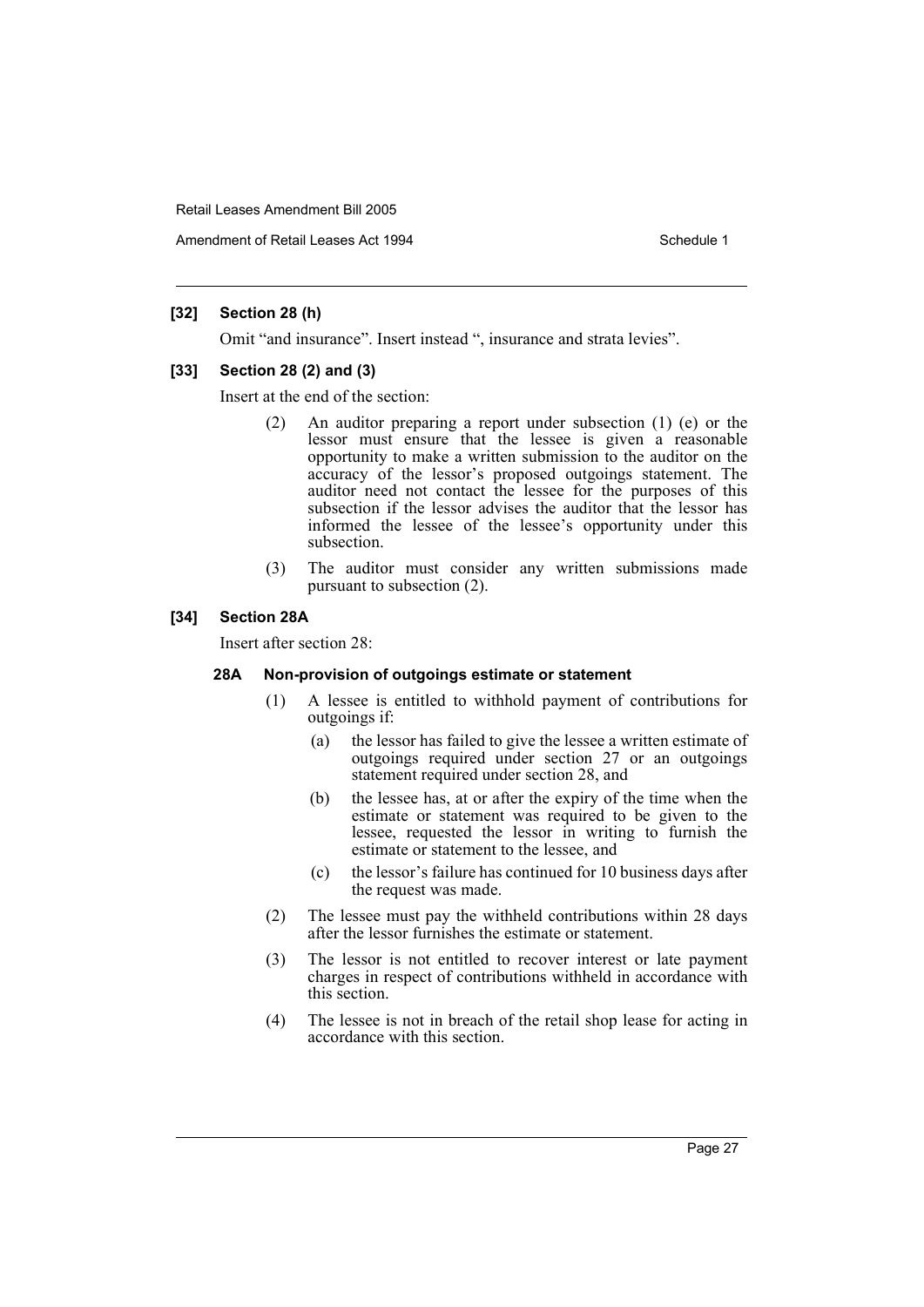Schedule 1 Amendment of Retail Leases Act 1994

(5) This section does not affect any other rights that the lessee has in connection with the lessor's failure to provide the estimate or statement.

#### **[35] Section 31 Reviews of current market rent**

Insert "as between a willing lessor and a willing lessee in an arm's length transaction (where the parties are each acting knowledgeably, prudently and without compulsion)," after "shop," in section 31 (1) (a).

#### **[36] Section 31 (1) (b)**

Omit the paragraph. Insert instead:

(b) If the lessor and the lessee do not agree as to what the actual amount of that rent is to be, the amount of the rent is to be determined by valuation carried out by a specialist retail valuer appointed by agreement of the parties to the lease, or failing agreement, by the Tribunal.

## **[37] Section 31 (1) (d)**

Omit the paragraph. Insert instead:

- (d) The lessor must, not later than 14 days after being requested to do so by a specialist retail valuer appointed under paragraph (b), supply the valuer with information (where reasonably available to the lessor) requested in a list provided by the valuer to assist the valuer to determine the current market value, including the following information about leases for comparable retail shops in the same building or retail shopping centre:
	- (i) current rental for each lease,
	- (ii) rent free periods or any other form of incentive,
	- (iii) recent or proposed variations of any lease,
	- (iv) outgoings for each lease,

and including any other information prescribed by the regulations.

#### **[38] Section 31 (1A) and (1B)**

Insert after section 31 (1):

(1A) A party to a lease may apply to the Tribunal for the appointment of a specialist retail valuer for the purposes of subsection (1) (b).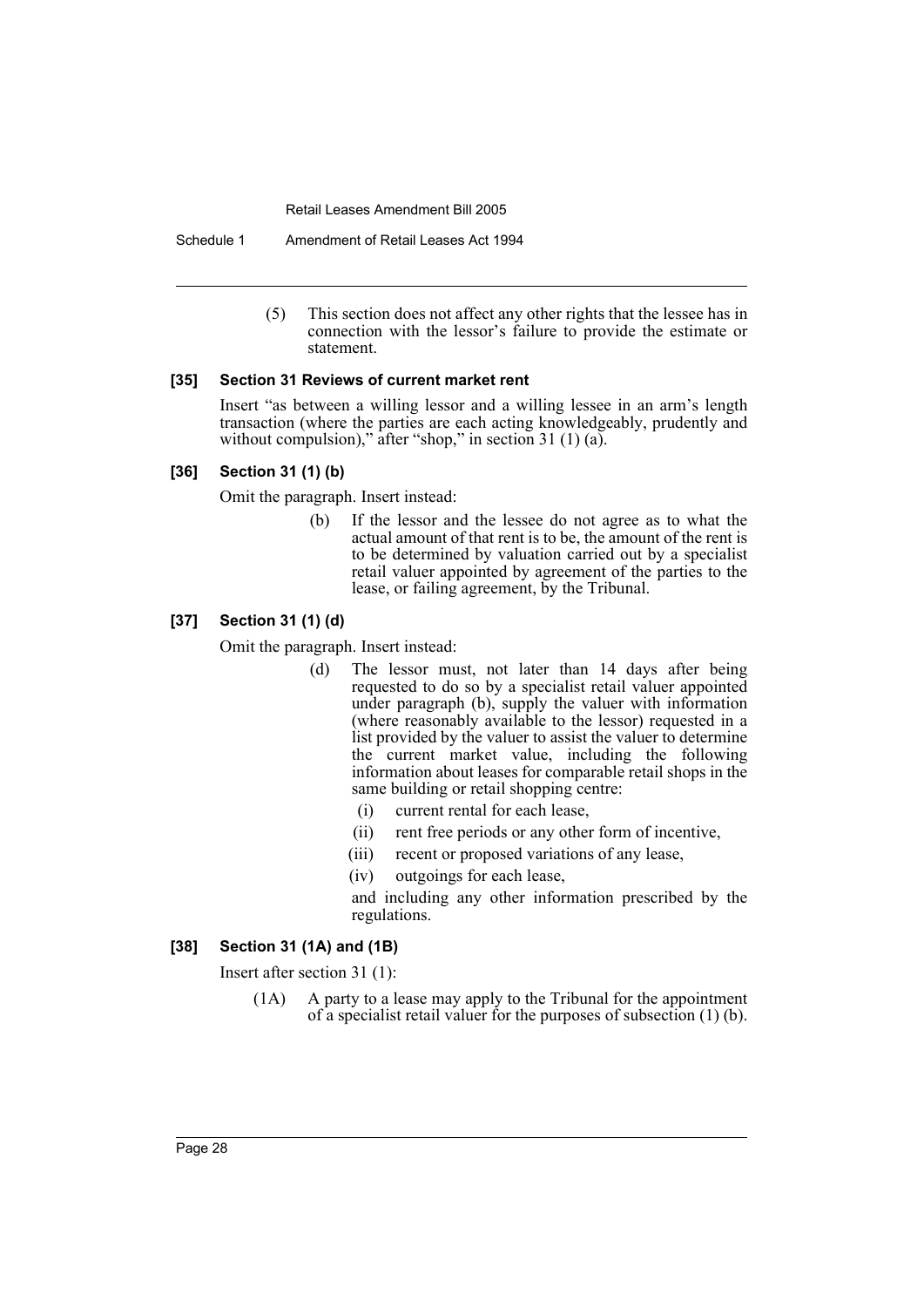Amendment of Retail Leases Act 1994 Schedule 1

(1B) A party to a lease may make written submissions to a specialist retail valuer to assist in the valuer's consideration of the valuation, and the valuer must consider any such written submissions.

## **[39] Section 31 (2)**

Omit "after accepting the appointment to make the valuation".

Insert instead "after receiving the information referred to in subsection  $(1)$   $(d)$ ".

## **[40] Section 31 (4)**

Insert after section 31 (3):

(4) The reasons and matters included in a valuation as referred to in subsection (1) (e) must not be set out in a way that discloses information identifying other leases or parties to other leases or relating to the business of parties to other leases. This subsection does not apply to leases between the parties to the lease for which the valuation is made or to leases whose parties consent to the disclosure of the information.

#### **[41] Section 32 Opportunity for lessee to have current market rent determined early**

Omit "or the last day of the term of the lease, whichever is the earlier" from section 32 (1) (c).

## **[42] Section 32 (1) (c)**

Insert at the end of the paragraph:

If the determination of rent is not notified within 21 days before the end of the term of the lease, the lessee may exercise the option within 21 days after the determination is notified in writing to the lessee (whether before or after the term of the lease), and the term of the lease is extended by the appropriate period to enable the lessee to exercise the option after the lease would otherwise expire.

## **[43] Section 32A**

Insert after section 32:

#### **32A Review of current market rent determinations**

#### (1) **Application for review**

A party to a lease may apply to the Tribunal for the appointment of two specialist retail valuers to conduct a review of a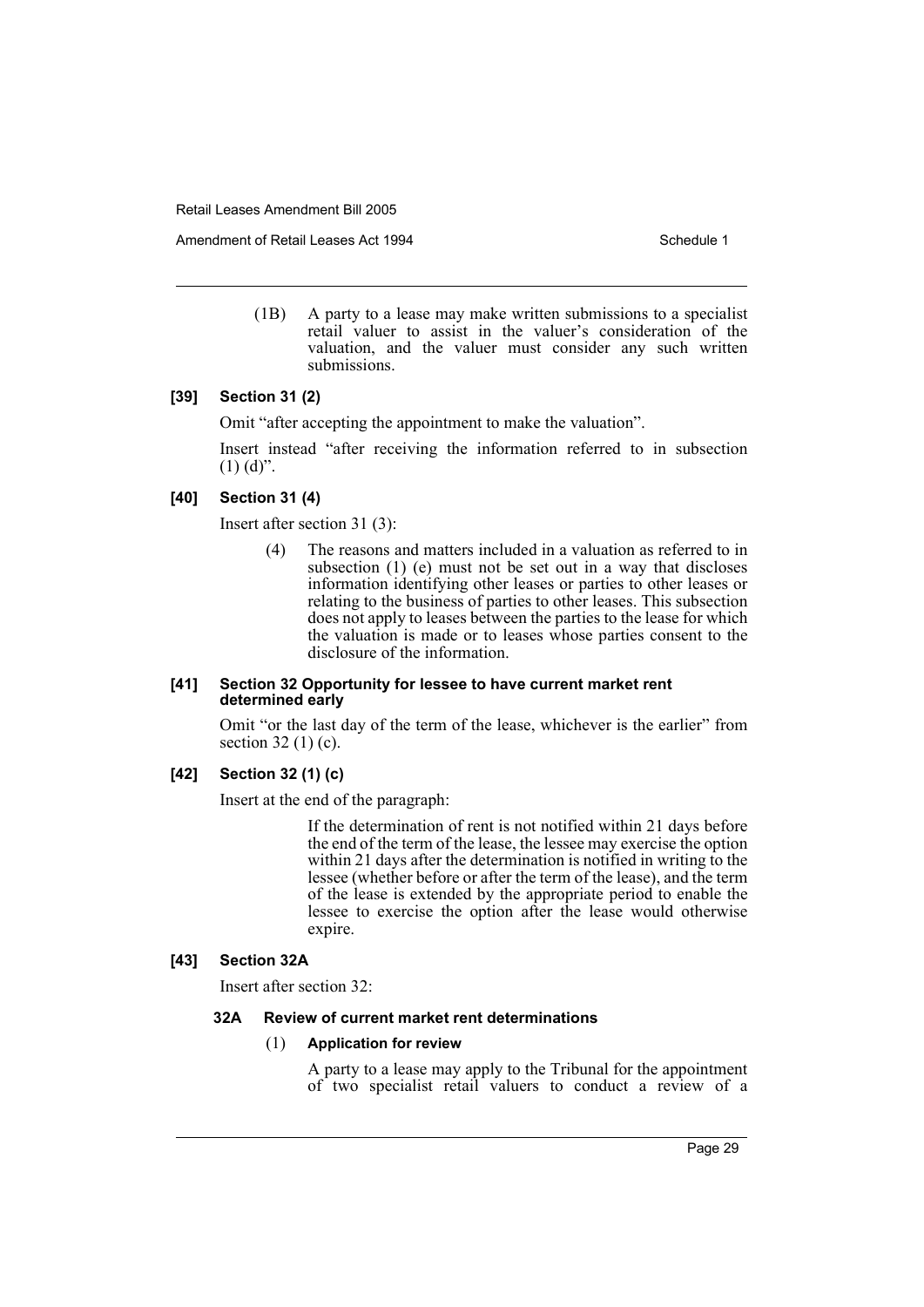Schedule 1 Amendment of Retail Leases Act 1994

determination of the current market rent made by a specialist retail valuer made under section 19 or 31.

(2) The application for a review must be made within 21 days after the party first received a copy of the determination. **Note.** Subsection (13) provides another opportunity to make an application for a review if the decision on the review is set aside.

#### (3) **Review by and decision of valuers**

The specialist retail valuers may conduct the review and may jointly:

- (a) affirm the reviewed determination, or
- (b) vary the reviewed determination.
- (4) Subject to this section, the provisions of sections 19 and 19A or sections 31 and 31A, as the case requires, apply (with any necessary adaptations) to and in respect of the specialist retail valuers in the same way as those provisions apply to and in respect of the original specialist retail valuer.
- (5) Without limiting subsection (4), the specialist retail valuers jointly and severally have the powers and obligations of the original specialist retail valuer in connection with obtaining information under the provisions referred to in that subsection.
- (6) The specialist retail valuers are to conduct the review and reach their decision not later than one month after they are notified of their appointment.
- (7) If the specialist retail valuers are unable to agree by the end of the month referred to in subsection  $(6)$ , the valuers are taken to have decided to affirm the determination.

#### (8) **Access to original determination and information**

It is the duty of the specialist retail valuer (the *original valuer*) who made the original determination, and of each party to the lease, to ensure that the specialist retail valuers reviewing the determination are given access to:

- (a) the original determination, and
- (b) information relating to the matters, specified in the original determination, to which the original valuer had regard to in making the original determination, to the extent that the information is available to the original valuer or party,

unless the specialist retail valuers indicate that they do not require access to the determination or information to be given to them under this subsection.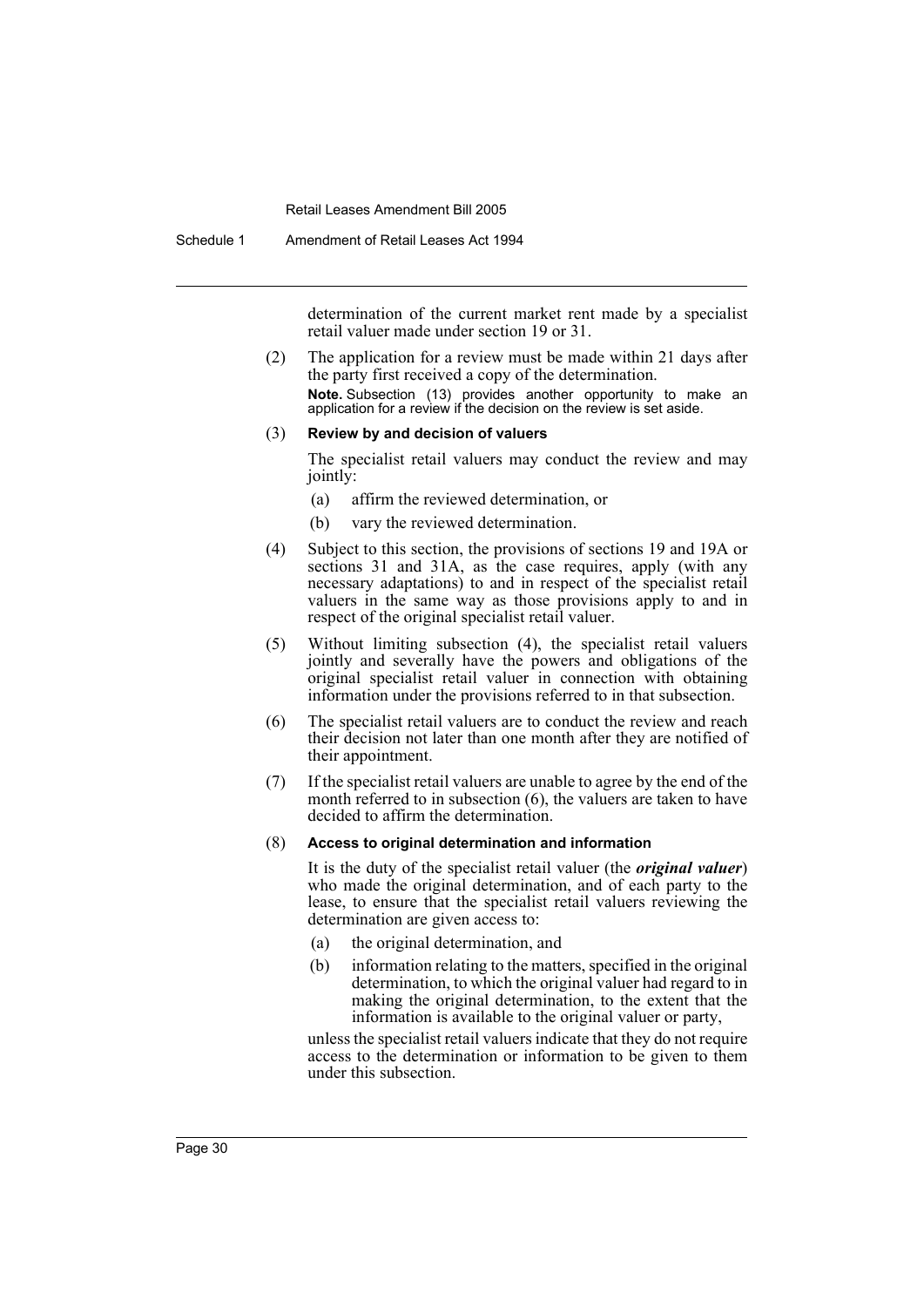#### (9) **Costs of review**

The following provisions apply to the costs of the review by the specialist retail valuers:

- (a) the parties to the lease are to pay the costs of the review in equal shares, unless paragraph (b) applies,
- (b) the party who applies for the appointment of the specialist retail valuers is to pay the costs of the review, if the current market value is jointly determined by the specialist retail valuers to be the same as or within 10 per cent of the amount specified in the original determination,
- (c) section 88 of the *Administrative Decisions Tribunal Act 1997* does not apply to the costs of the review.

#### (10) **Effect, finality and setting aside of decision**

A varied determination has effect as if it were the original determination.

- (11) Subject to subsection (12), the joint decision of the specialist retail valuers is final and binding on the parties to the lease.
- (12) The Tribunal:
	- (a) may, on application made by a party to the lease within 21 days after the decision of the specialist retail valuers is given, order that the decision be set aside, if satisfied that the valuers have manifestly made a fundamental error warranting such an order, and
	- (b) may also order that the costs of the review are not payable by the parties or, if paid, are to be refunded.

The decision is not otherwise reviewable by or appellable to the Tribunal.

(13) If the decision is set aside, a party to the lease may make a fresh application to the Tribunal under subsection (1) in relation to the original determination within the period of 21 days after the date of the order setting it aside, and this section applies accordingly.

#### **[44] Section 34 Lessee to be compensated for disturbance**

Omit section 34 (3). Insert instead:

(3) A retail shop lease may include a provision preventing or limiting a claim for compensation under the provisions implied by this section in respect of any particular disturbance if a written statement specifically drawing the attention of the lessee to details of the anticipated disturbance was given to the lessee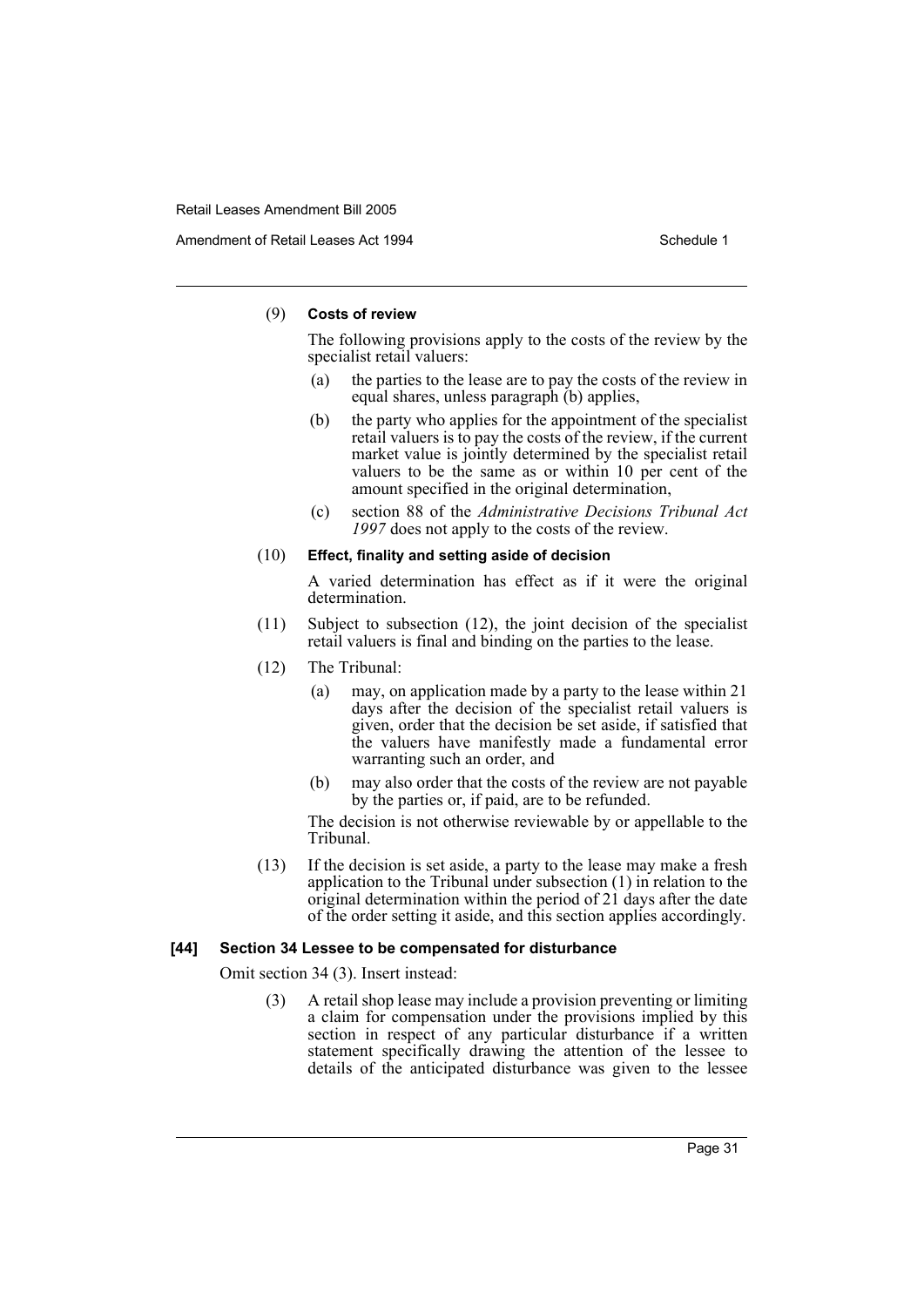before the lease was entered into, and the statement included the following:

- (a) a specific description of the nature of the disturbance,
- (b) a statement assessing the likelihood of the disturbance occurring, including an indication of the basis on which the assessment was reached,
- (c) a statement of the timing, duration and effect of the disturbance, so far as they can be predicted.
- (3A) A general statement to the effect that disturbances may occur during the term of the lease without setting out the matters referred to in subsection (3) is not a statement to which that subsection applies.

#### **[45] Section 34A Relocation**

Omit section 34A (f). Insert instead:

- (f) The lessee is entitled to payment by the lessor of the lessee's reasonable costs of the relocation, including but not limited to:
	- (i) costs incurred by the lessee in dismantling fittings, equipment or services, and
	- (ii) costs incurred by the lessee in replacing, re-installing or modifying finishes, fittings, equipment or services to the standard existing immediately before the relocation but only to the extent that they are reasonably required in the premises to which the lessee's business is relocated, and
	- (iii) legal costs incurred by the lessee.

## **[46] Section 34A (g)**

Insert after section 34A (f) (before the note):

- (g) If the lessor and the lessee do not agree as to what the actual amount of reasonable costs of the relocation are to be, the amount of the costs is to be determined by a quantity surveyor:
	- (i) appointed by agreement between the parties to the lease, or
	- (ii) failing agreement, appointed by the person for the time being holding or acting in the office of President of the Australian Institute of Quantity Surveyors.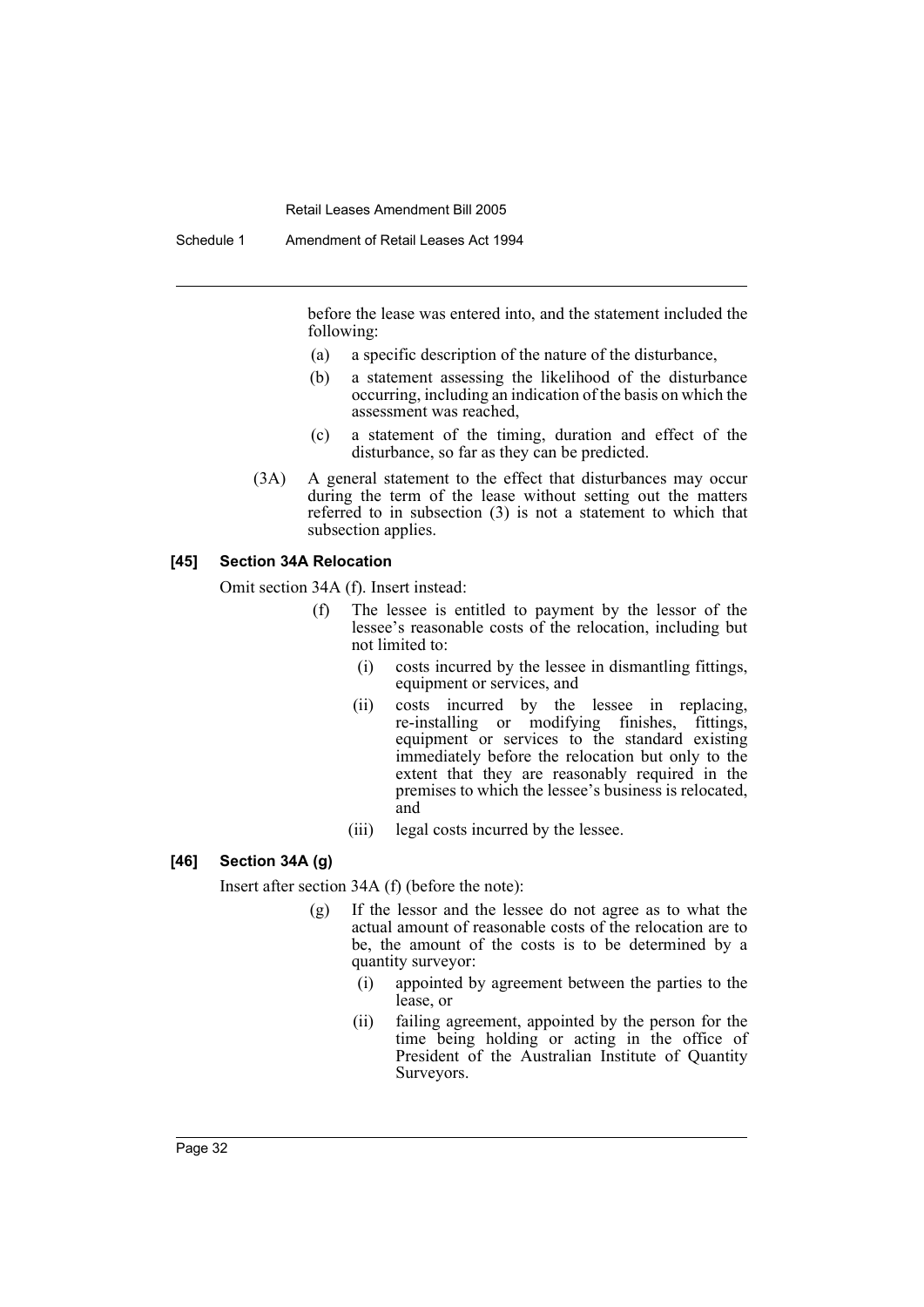Amendment of Retail Leases Act 1994 Schedule 1

#### **[47] Section 40 Key-money on assignment prohibited**

Insert after section 40 (3) (before the note):

(4) This section does not prevent a lessor from securing performance of the assignee's obligations under the assigned lease by requiring the provision of a security bond or other bond or a guarantee from the assignee or any other person.

#### **[48] Section 41 Procedure for obtaining consent to assignment**

Omit "form set out in Schedule 2A" wherever occurring.

Insert instead "prescribed form".

## **[49] Section 41 (d)**

Omit the paragraph. Insert instead:

- (d) The lessor must deal expeditiously with a request for consent and is taken to have consented to the assignment if:
	- (i) the lessee has complied with paragraphs (a) and (b), and
	- (ii) the lessor has not, within 28 days (or another period prescribed instead by the regulations) after the request was made or after the lessee complied with those paragraphs, whichever is the later, given notice in writing to the lessee either consenting or withholding consent.

#### **[50] Section 41**

Insert at the end of the section:

**Note.** Clause 20 of Schedule 3 provides that the form set out in Schedule 2A is taken to be prescribed for the purposes of section 41 until regulations are made prescribing the form and repealing Schedule 2A.

## **[51] Section 41A Protection of assignors and guarantors**

Insert "(before the start of the period of 7 clear days before the assignment is effected)" after "gave" in section 41A (1).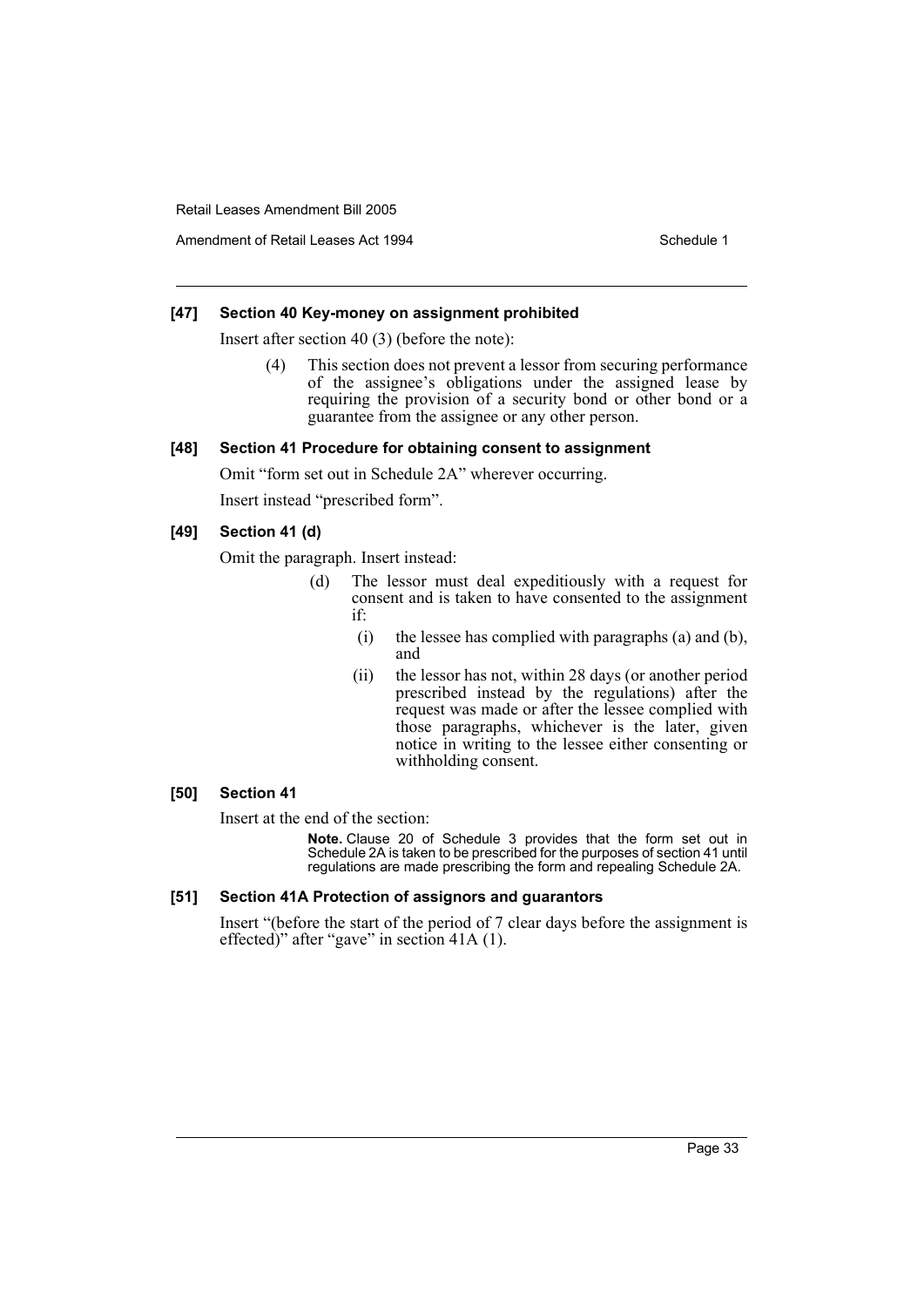Schedule 1 Amendment of Retail Leases Act 1994

#### **[52] Section 44A**

Insert after section 44:

#### **44A Negotiations for renewal or extension of lease**

- (1) A lessor of a retail shop must not, by written or broadcast advertisement, indicate the availability of the shop for lease or invite tenders or expressions of interest for tendering, during the term of the lease, unless:
	- (a) the lessor has offered the lessee a renewal or extension of the lease under section 44 (1) (a), the offer has not been accepted and (not earlier than one month after the offer was made) the lessor by written notice informs the lessee that negotiations are concluded without result, or
	- (b) the lessor by written notice informs the lessee that the lessor does not propose to offer the lessee a renewal or extension of the lease and there are no arrangements to allow the lessee to remain in possession of the shop, or
	- (c) the lessee by written notice informs the lessor that the lessee does not wish to enter into negotiations for the renewal or extension of the lease or that the lessee wishes to withdraw from the negotiations, or
	- (d) the lessee has vacated or agrees in writing to vacate the shop, or
	- (e) the lessee consents in writing to publication of the advertisement.

Maximum penalty: 50 penalty units.

- (2) This section does not affect the industry practice of testing the market, otherwise than by written or broadcast advertisement, in connection with the leasing of a retail shop.
- (3) This section does not apply to a lease of community land within the meaning of the *Local Government Act 1993*.

#### **[53] Section 45 Key-money and lease preparation expenses for renewal or extension prohibited**

Omit "bond or security deposit" from section 45 (3) (c).

Insert instead "security bond or other bond".

## **[54] Section 47 Security deposits**

Omit the section.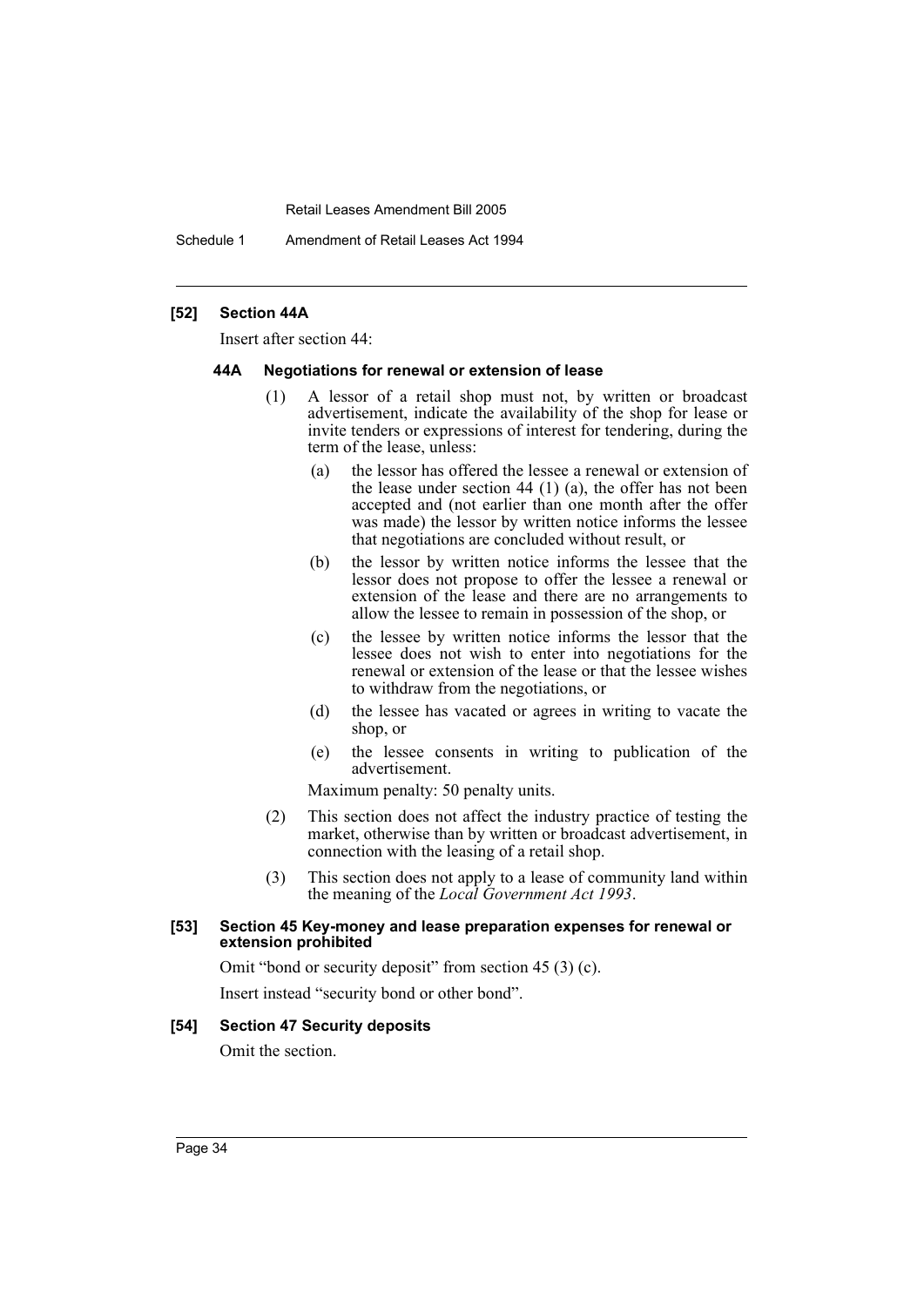Amendment of Retail Leases Act 1994 Schedule 1

#### **[55] Section 54 Six-monthly advertising and promotion expenditure statement to be made available to lessees**

Insert "relating exclusively to the building or centre in which the retail shop is located" after "expenditure" in section  $54$  (a).

#### **[56] Section 54 (2)**

Insert at the end of section 54:

- (2) The details to be provided in a statement made available under this section in relation to an accounting period must also include:
	- (a) in respect of expenditure by the lessor on account of advertising and promotion costs of the lessor:
		- (i) a statement of the amount contributed by the lessor in respect of expenditure relating exclusively to the building or centre, and
		- (ii) a statement of the total of the amounts contributed by the lessees, and
	- (b) in respect of contributions by the lessor on account of advertising and promotion costs of the lessor relating exclusively to the building or centre and in respect of contributions by the lessees on account of advertising and promotion costs of the lessor:
		- (i) a statement of the total unspent amount carried forward to that period, and
		- (ii) a statement of the total unspent amount to be carried forward to the next period, and
	- (c) any other statements prescribed by the regulations.

#### **[57] Section 55 Annual advertising and promotion expenditure statement to be given to lessees**

Insert "relating exclusively to the building or centre in which the retail shop is located" after "expenditure" in section  $55$  (a).

### **[58] Section 55 (2)–(4)**

Insert at the end of the section:

- (2) The details to be provided in an advertising statement given to a lessee under this section in relation to an accounting period must also include:
	- (a) in respect of expenditure by the lessor on account of advertising and promotion costs of the lessor: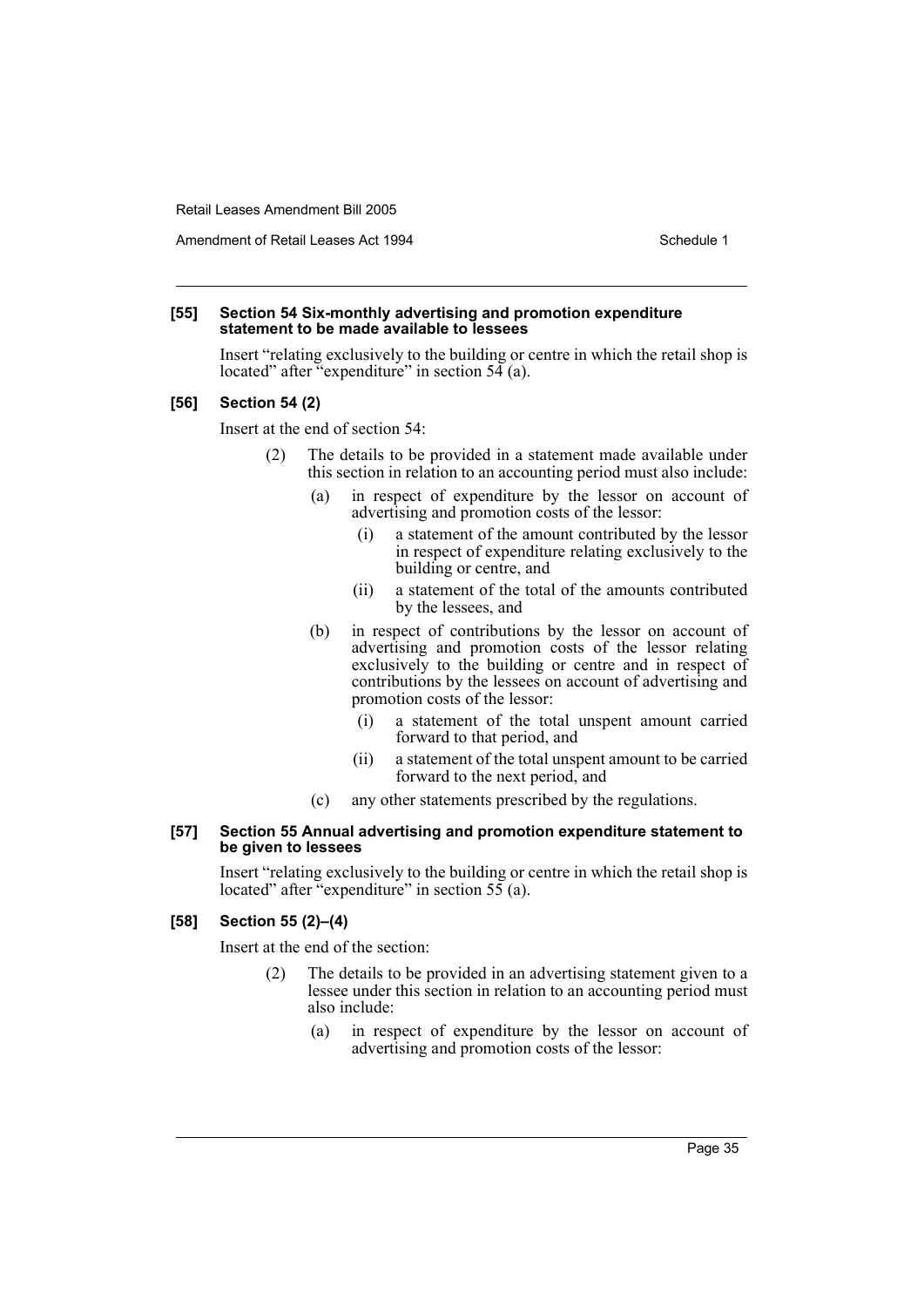Schedule 1 Amendment of Retail Leases Act 1994

- (i) a statement of the amount contributed by the lessor in respect of expenditure relating exclusively to the building or centre, and
- (ii) a statement of the total amount contributed by the lessee, and
- (b) in respect of contributions by the lessor on account of advertising and promotion costs of the lessor relating exclusively to the building or centre and in respect of contributions by the lessee on account of advertising and promotion costs of the lessor:
	- (i) a statement of the total unspent amount carried forward to that accounting period, and
	- (ii) a statement of the total unspent amount to be carried forward to the next accounting period, and
- (c) any other statements prescribed by the regulations.
- (3) An auditor preparing a report under subsection (1) (d) or the lessor must ensure that the lessee is given a reasonable opportunity to make a written submission to the auditor on the accuracy of the lessor's proposed advertising statement. The auditor need not contact the lessee for the purposes of this subsection if the lessor advises the auditor that the lessor has informed the lessee of the lessee's opportunity under this subsection.
- (4) The auditor must consider any written submissions made pursuant to subsection (3).

#### **[59] Section 55A**

Insert after section 55:

#### **55A Non-provision of marketing plan or advertising and promotion statement**

- (1) A lessee is entitled to withhold payment of contributions in respect of advertising or promotion costs of the lessor if:
	- (a) the lessor has failed:
		- (i) to make available to the lessee a marketing plan required under section 53 (a), or
		- (ii) to make available to the lessee details of proposed expenditure on an opening promotion as required under section 53 (b), or
		- (iii) to make available to the lessee a written statement of expenditure required under section 54, or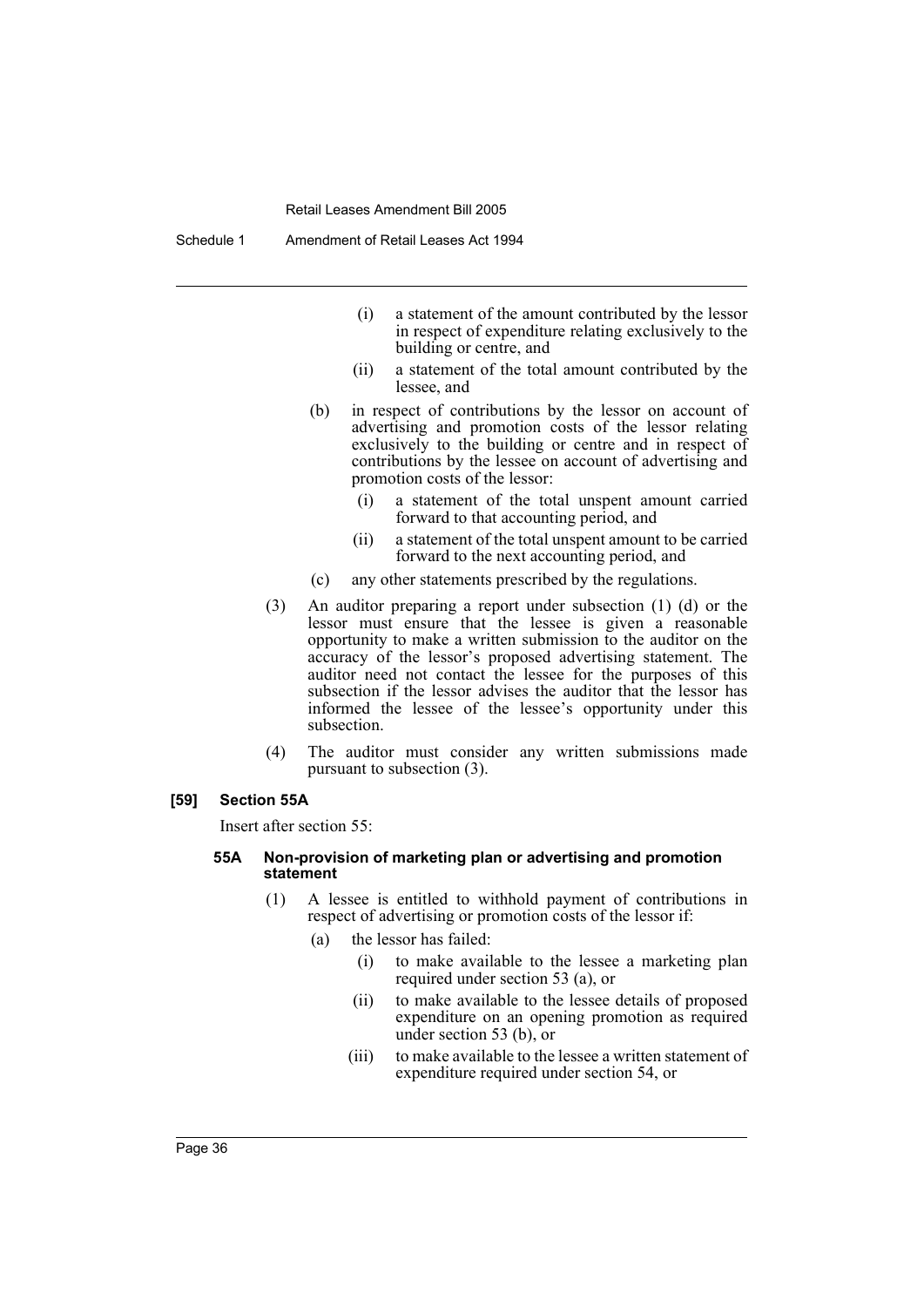Amendment of Retail Leases Act 1994 Schedule 1

- (iv) to give the lessee an advertising statement required under section 55, and
- (b) the lessee has, at or after the expiry of the time when the plan, details or statement was required to be made available to or given to the lessee, requested the lessor in writing to furnish the plan, details or statement to the lessee, and
- (c) the lessor's failure has continued for 10 business days after the request was made.
- (2) The lessee must pay the withheld contributions within 28 days after the lessor furnishes the plan, details or statement.
- (3) The lessor is not entitled to recover interest or late payment charges in respect of contributions withheld in accordance with this section.
- (4) The lessee is not in breach of the retail shop lease for acting in accordance with this section.
- (5) This section does not affect any other rights that the lessee has in connection with the lessor's failure to provide the plan, details or statement.

#### **[60] Part 7A, and Division 1, headings**

Omit the heading to Part 7A. Insert instead:

# **Part 7A Unconscionable conduct and misleading or deceptive conduct**

## **Division 1 Unconscionable conduct**

## **[61] Section 62A Application of Division**

Omit "Part" wherever occurring. Insert instead "Division".

## **[62] Section 62A (3)**

Insert at the end of section 62A:

(3) Nothing in this Division affects the operation of Division 2.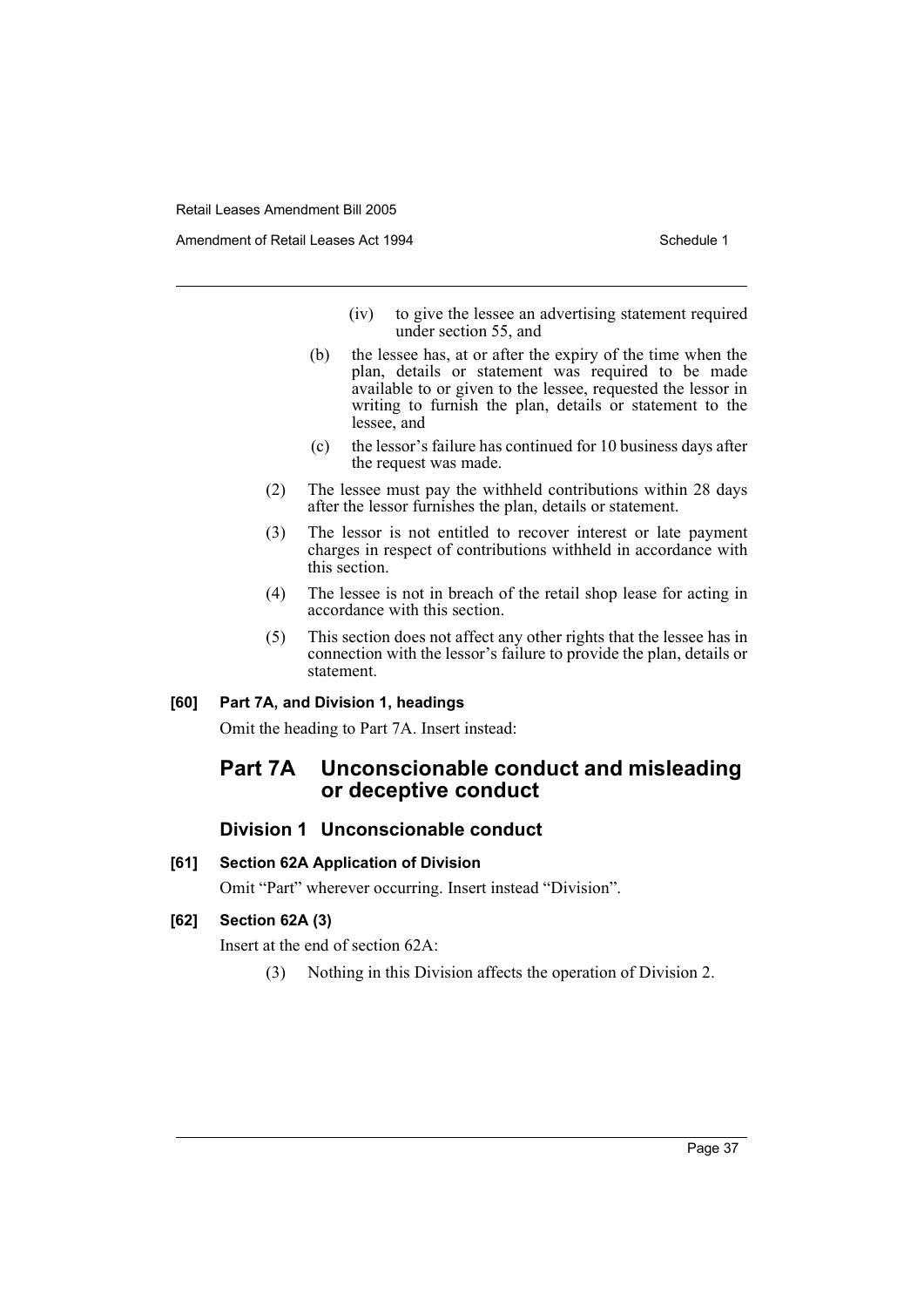Schedule 1 Amendment of Retail Leases Act 1994

## **[63] Section 62B Unconscionable conduct in retail shop lease transactions**

Insert after section 62B (9):

(10) In this section:

*lessee* or *former lessee* includes a person who is a guarantor or covenantor under a lease or former lease.

#### **[64] Part 7A, Division 2**

Insert after section 62B:

## **Division 2 Misleading or deceptive conduct**

#### **62C Interpretation and application of Division**

(1) In this Division:

*misleading or deceptive conduct* means conduct to which section 62D applies.

*party or former party* to a retail shop lease or former retail shop lease includes a person who is a guarantor or covenantor under a lease or former lease.

(2) Nothing in this Division affects the operation of Division 1.

#### **62D Misleading or deceptive conduct in connection with retail leases**

A party to a retail shop lease must not, in connection with the lease, engage in conduct that it is misleading or deceptive to another party to the lease or that it is likely to mislead or deceive another party to the lease.

## **62E Right to compensation**

A party or former party to a retail shop lease who suffers loss or damage by reason of misleading or deceptive conduct of another party may recover the amount of the loss or damage by lodging a claim against the other party under section 71.

#### **[65] Section 63 Interpretation**

Insert ", and (without limiting the generality of the foregoing) includes a dispute about a security bond" after "relates" in the definition of *retail tenancy dispute* in section 63 (1).

#### **[66] Section 63 (1), definition of "Tribunal"**

Omit the definition.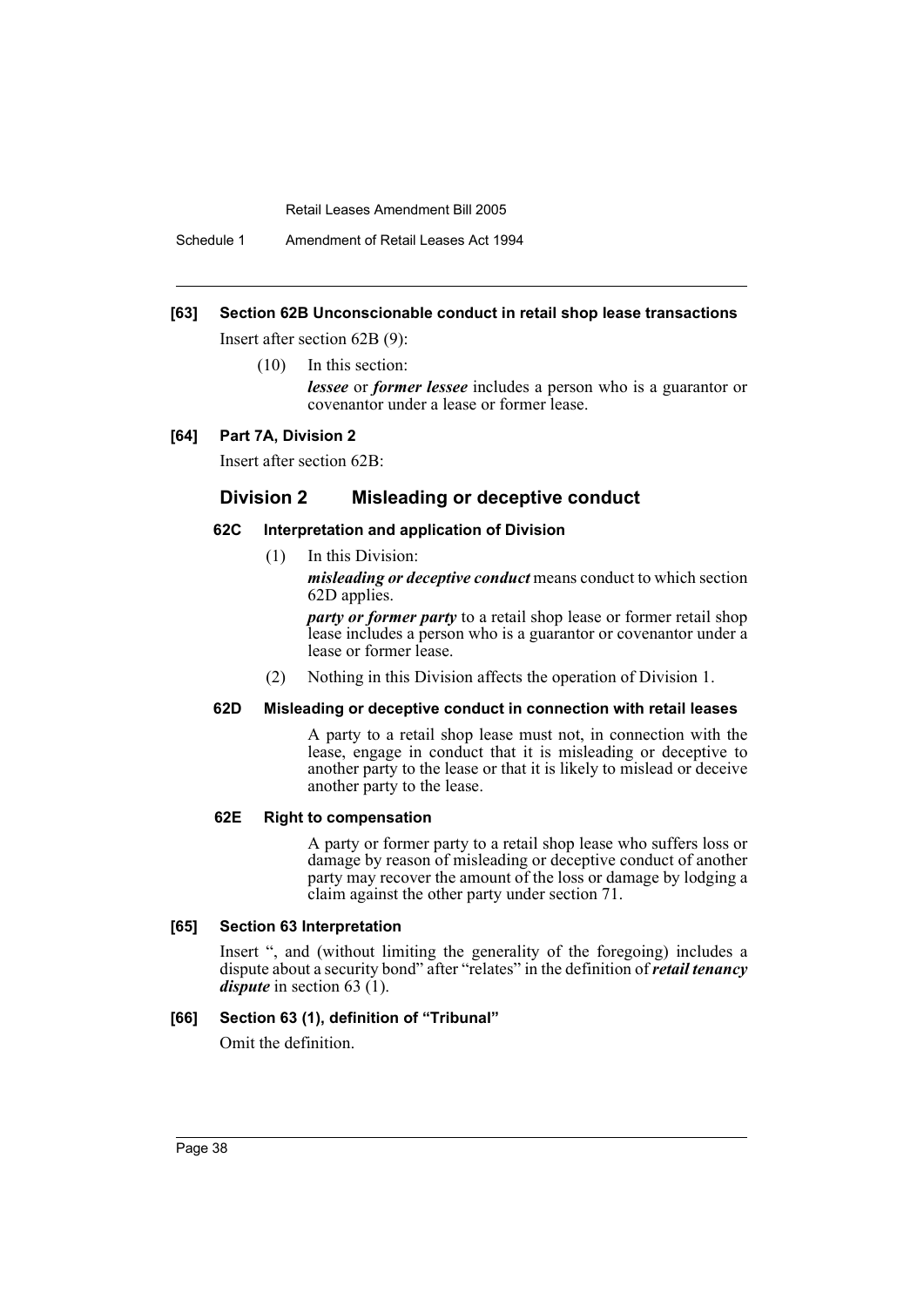Amendment of Retail Leases Act 1994 Schedule 1

## **[67] Section 70 Definitions**

Omit paragraph (a) (i) of the definition of *retail tenancy claim*. Insert instead:

(i) a claim for payment of money (whether or not stated to be by way of debt, damages, restitution or refund),

#### **[68] Section 70, definition of "retail tenancy claim"**

Omit paragraph (a) (x). Insert instead:

- (x) without limiting the generality of subparagraph (i), a claim for compensation under section 10, 34, 35 or 62E,
- (xi) without limiting the generality of any other subparagraph, a claim with respect to the entitlement of a party or former party under a lease to receive payment of the whole or a part of a security bond,

#### **[69] Section 70, definition of "retail tenancy claim"**

Omit paragraphs (b) and (c). Insert instead:

- (b) an application for the appointment by the Tribunal of a specialist retail valuer under section 19 or 31,
- (c) an application for the appointment by the Tribunal of two specialist retail valuers under section 32A.
- (d) an application under section 19(3) or 31(3), or under those provisions as applied by section 32A, by a specialist retail valuer,
- (e) a claim against a specialist retail valuer under section 19A (3) or 31A (3), or under those provisions as applied by section 32A, for compensation for loss or damage suffered as a consequence of the use or communication or divulging of information.

## **[70] Section 71A Lodging of unconscionable conduct claims with Tribunal**

Omit section 71A (3). Insert instead:

(3) In this section:

*lessor* or *lessee* under a retail shop lease or former retail shop lease includes a person who is a guarantor or covenantor under a lease or former lease.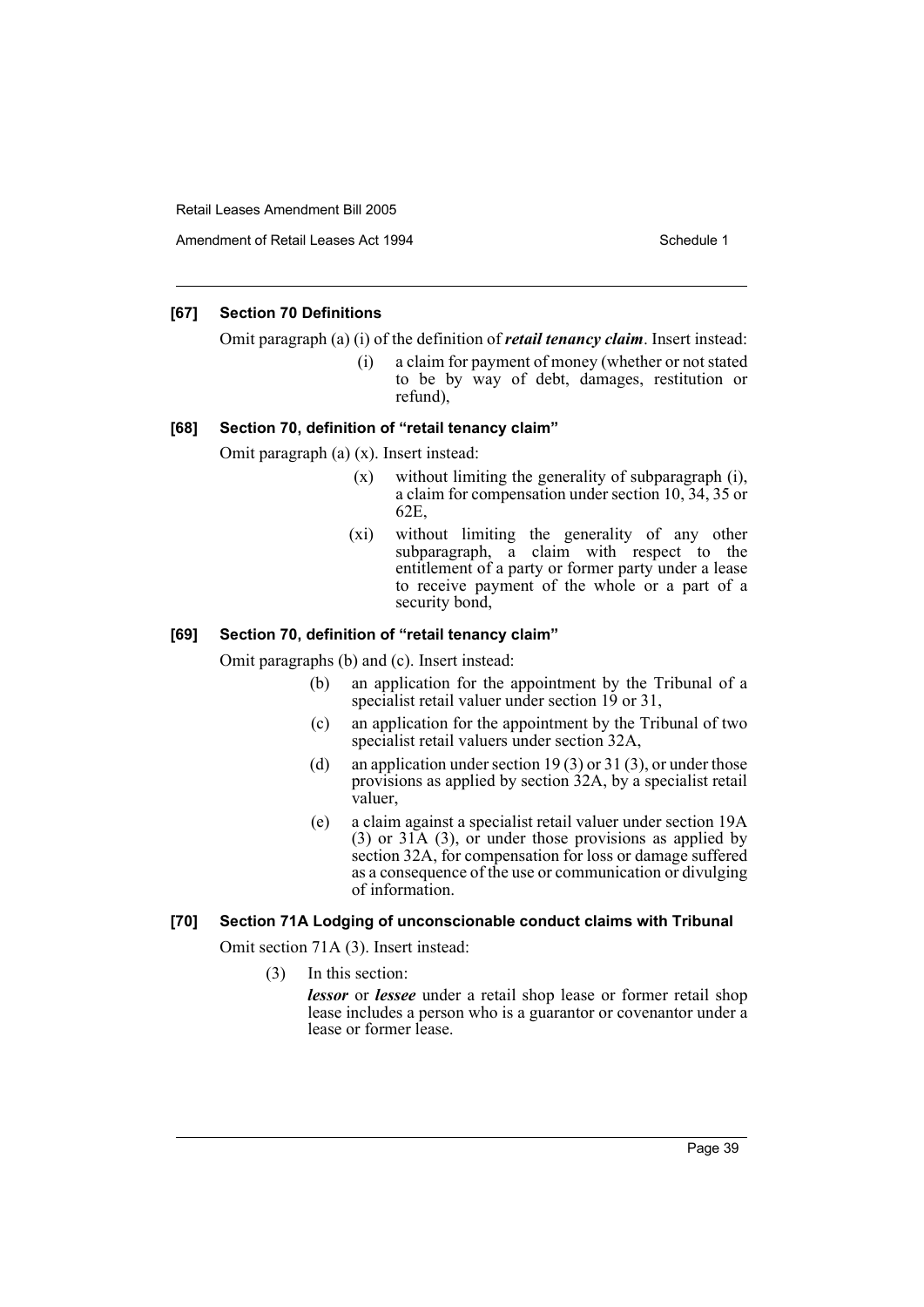Schedule 1 Amendment of Retail Leases Act 1994

## **[71] Section 71B**

Insert after section 71A:

#### **71B Lodging of claims after 3 years**

- (1) A retail tenancy claim may be lodged more than 3 years but no later than 6 years after the liability or obligation that is the subject of the claim arose, if the Tribunal orders that the claim may be lodged with the Tribunal.
- (2) An unconscionable conduct claim may be lodged more than 3 years but no later than 6 years after the alleged unconscionable conduct occurred, if the Tribunal orders that the claim may be lodged with the Tribunal.
- (3) The Tribunal may make an order under this section:
	- (a) on application by the party or former party concerned, and
	- (b) after hearing such of the persons likely to be affected by the application as it sees fit, and
	- (c) if the applicant satisfies the Tribunal that it is just and reasonable to make the order.

## **[72] Section 72 Powers of Tribunal relating to retail tenancy claims**

Insert at the end of section  $72$  (1) (f) (iii):

or

(iv) declaring that a party is or is not entitled to receive payment of the whole or a part of a security bond,

#### **[73] Section 72AB**

Insert after section 72AA:

#### **72AB Powers of Tribunal relating to appointment of specialist retail valuers**

- (1) The Tribunal may appoint:
	- (a) a specialist retail valuer, on application under section 19 or 31, or
	- (b) two specialist retail valuers, on application under section 32A.
- (2) The appointment of a specialist retail valuer is to be made from separate lists of nominees prepared separately by the persons for the time being holding or acting in the offices of President of the Australian Property Institute (NSW) and President of the Real Estate Institute (NSW).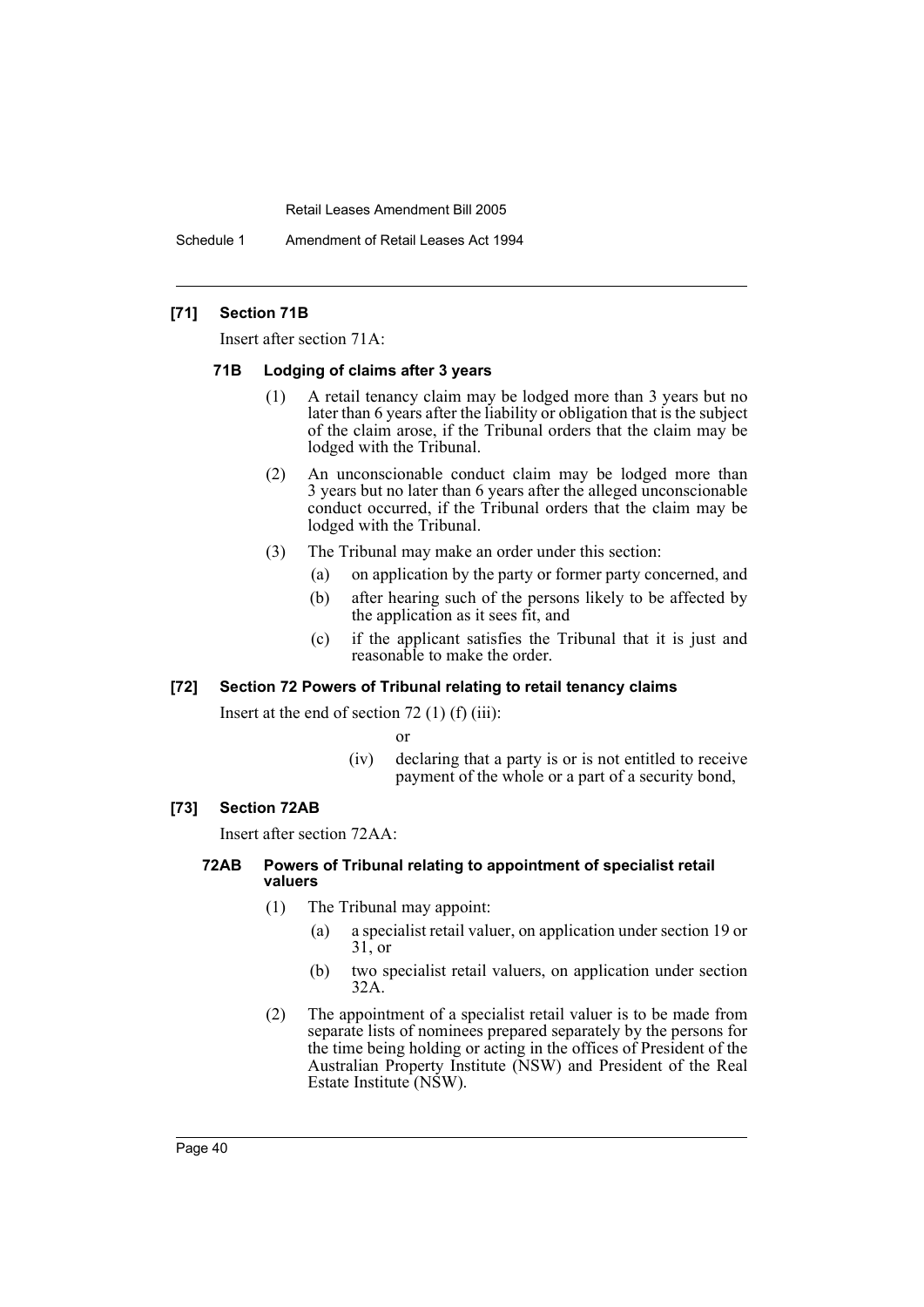- (3) The parties to the lease concerned are to pay the costs of the application to the Tribunal in equal shares.
- (4) The Tribunal may attach such conditions as it considers appropriate to the appointment of a specialist retail valuer, including conditions about the fees that may be charged by the valuer in connection with valuations under this Act.
- (5) No matter or thing done or omitted to be done by a specialist retail valuer appointed by the Tribunal subjects the valuer to any action, liability, claim or demand if the matter or thing was done in good faith for the purposes of a determination of rent by valuation carried out by a specialist retail valuer under section  $19$ , 31 or 32A.

## **[74] Section 73 Monetary limit on Tribunal's jurisdiction**

Omit "\$300,000". Insert instead "\$400,000".

#### **[75] Section 73**

Insert ", whether on a balance of account or after set-off or otherwise" after "regulations".

#### **[76] Section 73 (2) and (3)**

Insert at the end of the section:

- (2) The amount for the time being applicable under subsection (1) may be increased by regulation not more frequently than once each 3 years (disregarding any disallowed regulation or provision of a regulation).
- (3) The amount resulting from an increase by regulation must not exceed the base amount, adjusted in line with movements in the Consumer Price Index (All Groups Index) for Sydney and rounded up to the nearest \$10,000. The base amount is the dollar amount for the time being specified in subsection (1), unaffected by any regulation under that subsection.

## **[77] Section 76A Removal of proceedings to Supreme Court**

Insert ", or partly for an unconscionable conduct claim and partly for a retail tenancy claim," after "unconscionable conduct claim" in section 76A (1).

#### **[78] Section 76A (3)**

Omit "for an unconscionable conduct claim".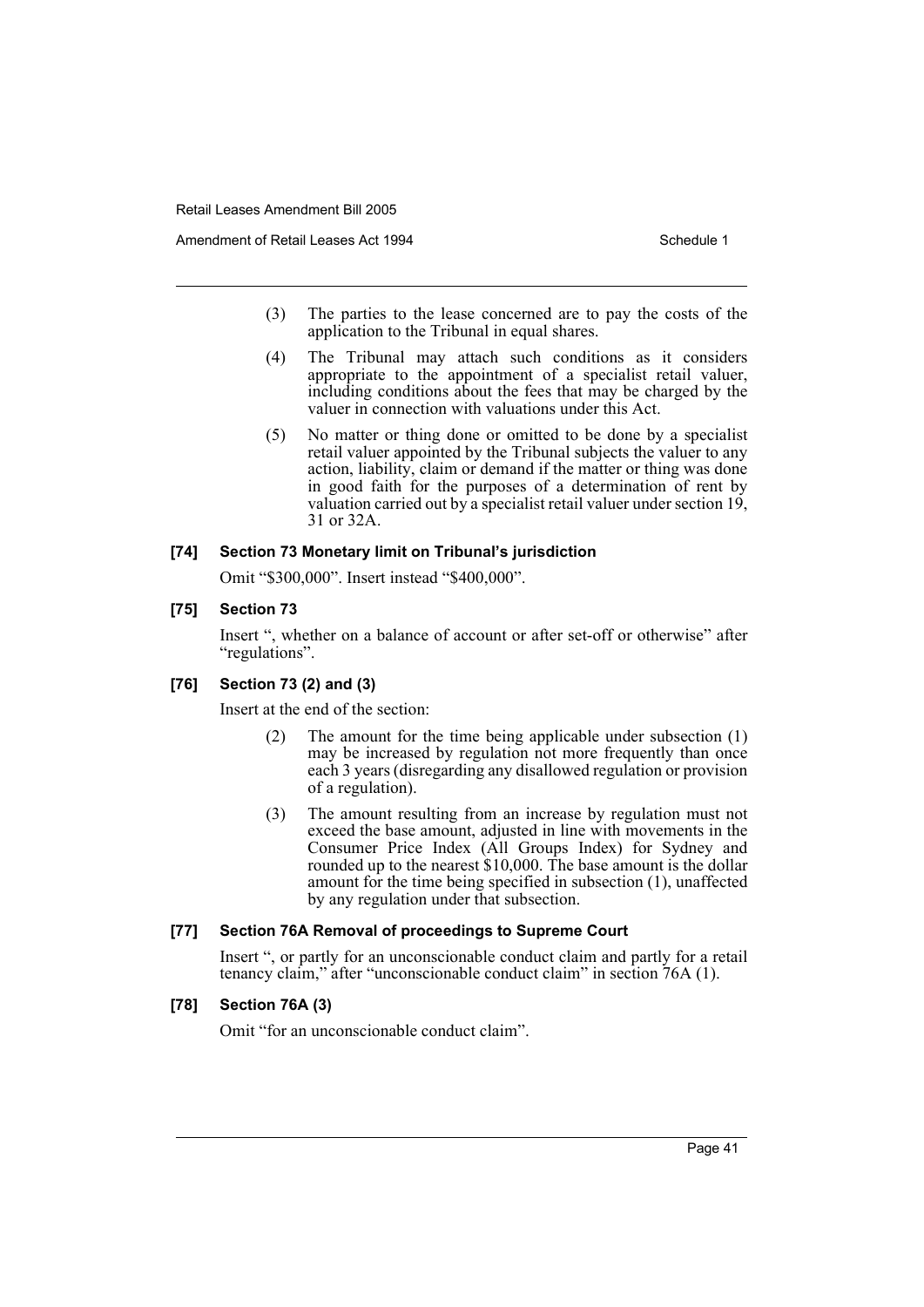Schedule 1 Amendment of Retail Leases Act 1994

## **[79] Section 76A (3)**

Insert "or retail tenancy claim, as the case requires" after "claim" where lastly occurring.

## **[80] Section 77 Appeals**

Omit "(other than a party to proceedings for an unconscionable conduct claim)" from section 77 (1).

## **[81] Section 77 (2)–(7)**

Omit the subsections.

## **[82] Section 80B Non-retail premises exempted**

Omit "business specified in Schedule 1" from section 80B (1) (a). Insert instead "listed business".

**[83] Section 80D Further entitlement to withhold consent to assignment** Omit the heading. Insert instead "**Exemption from section 34**".

## **[84] Section 81A**

Insert after section 81:

#### **81A Service of documents and notices**

- (1) Any document or notice that must or may be served or given under or for the purposes of this Act must be in writing, and is sufficiently served or given:
	- (a) if delivered personally, or
	- (b) if left at or sent by post to the last known residential or business address in or out of New South Wales of the person to be served, or
	- (c) in the case of a mortgagor in possession, if left at or sent by post to any occupied house or building comprised in the mortgage, or
	- (d) if delivered to the facilities of a document exchange of which the person on whom it is to be served is a member, or
	- (e) where relevant, if served or given in such manner as a court or tribunal may direct, or
	- (f) if served or given in accordance with the terms of the retail shop lease concerned, or
	- (g) if served or given in accordance with the regulations.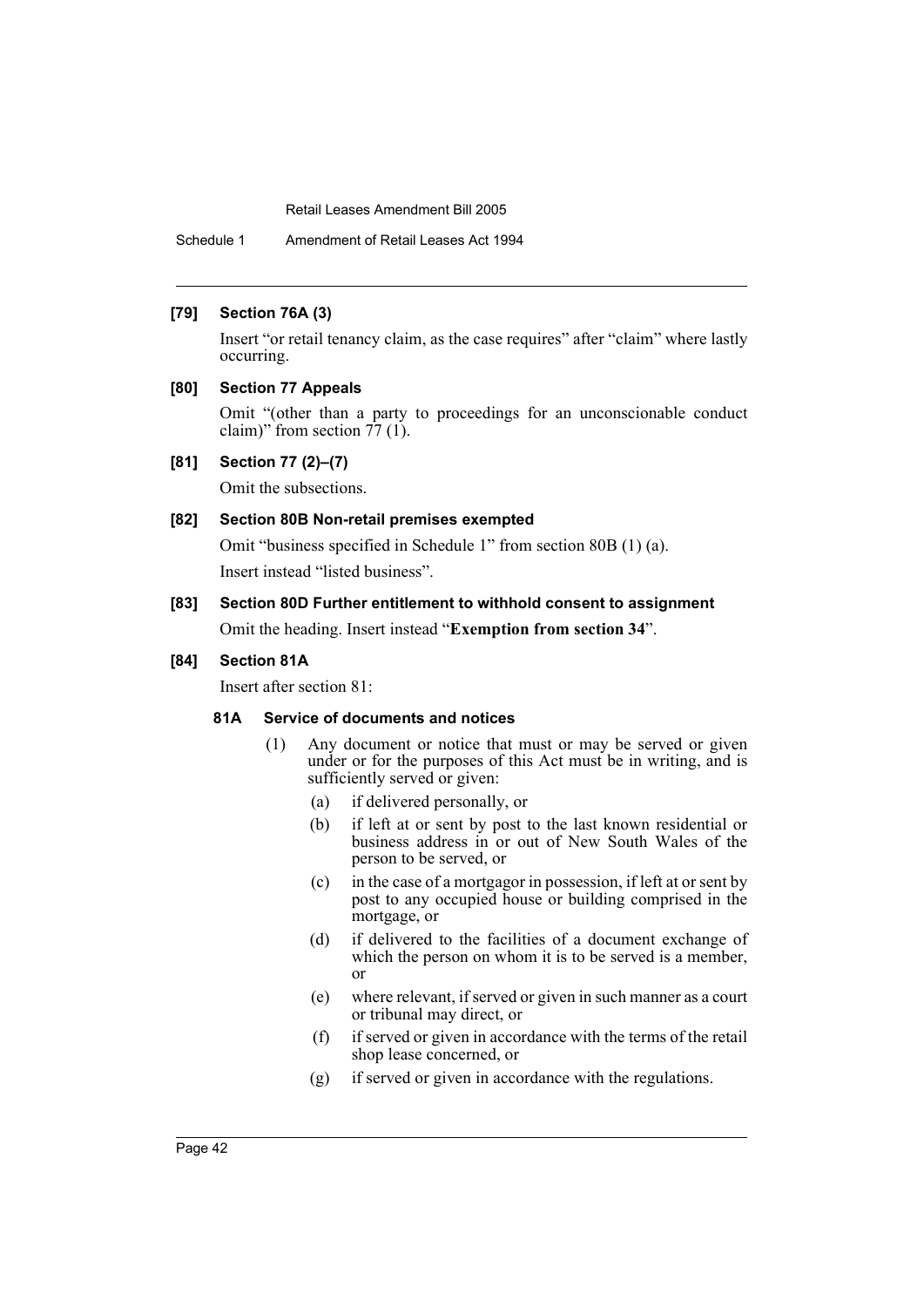Amendment of Retail Leases Act 1994 Schedule 1

(2) In the case of service by delivery to the facilities of a document exchange, the notice is, unless the contrary is proved, taken to have been served on the second business day following the day of delivery of the notice to those facilities.

## **[85] Section 82 Exemptions from Act**

Omit "or retail shop". Insert instead ", retail shop or security bond".

## **[86] Section 82**

Omit "or retail shops". Insert instead ", retail shops or security bonds".

## **[87] Sections 82A and 82B**

Insert after section 82:

## **82A Rail Corporation New South Wales**

For the purposes of section 34, Rail Corporation New South Wales as lessor of a retail shop is taken not to have engaged in any of the activities described in section 34 (1) (a)–(f) because of anything done or omitted to be done by the lessor wholly or predominantly for any one or more of the following purposes:

- (a) railway safety,
- (b) railway station safety,
- (c) railway security,
- (d) railway station security,
- (e) satisfying regulatory requirements.

#### **82B Delegation by Director-General**

- (1) The Director-General may delegate any functions of the Director-General under this Act (other than this power of delegation) to:
	- (a) a member of the staff of the Department of State and Regional Development, or
	- (b) an authorised officer under Part 2A, or
	- (c) a person holding a position, or a person of a class, prescribed by the regulations.
- (2) A delegate may sub-delegate to a person referred to in subsection (1) any delegated function if the delegate is authorised in writing to do so by the Director-General.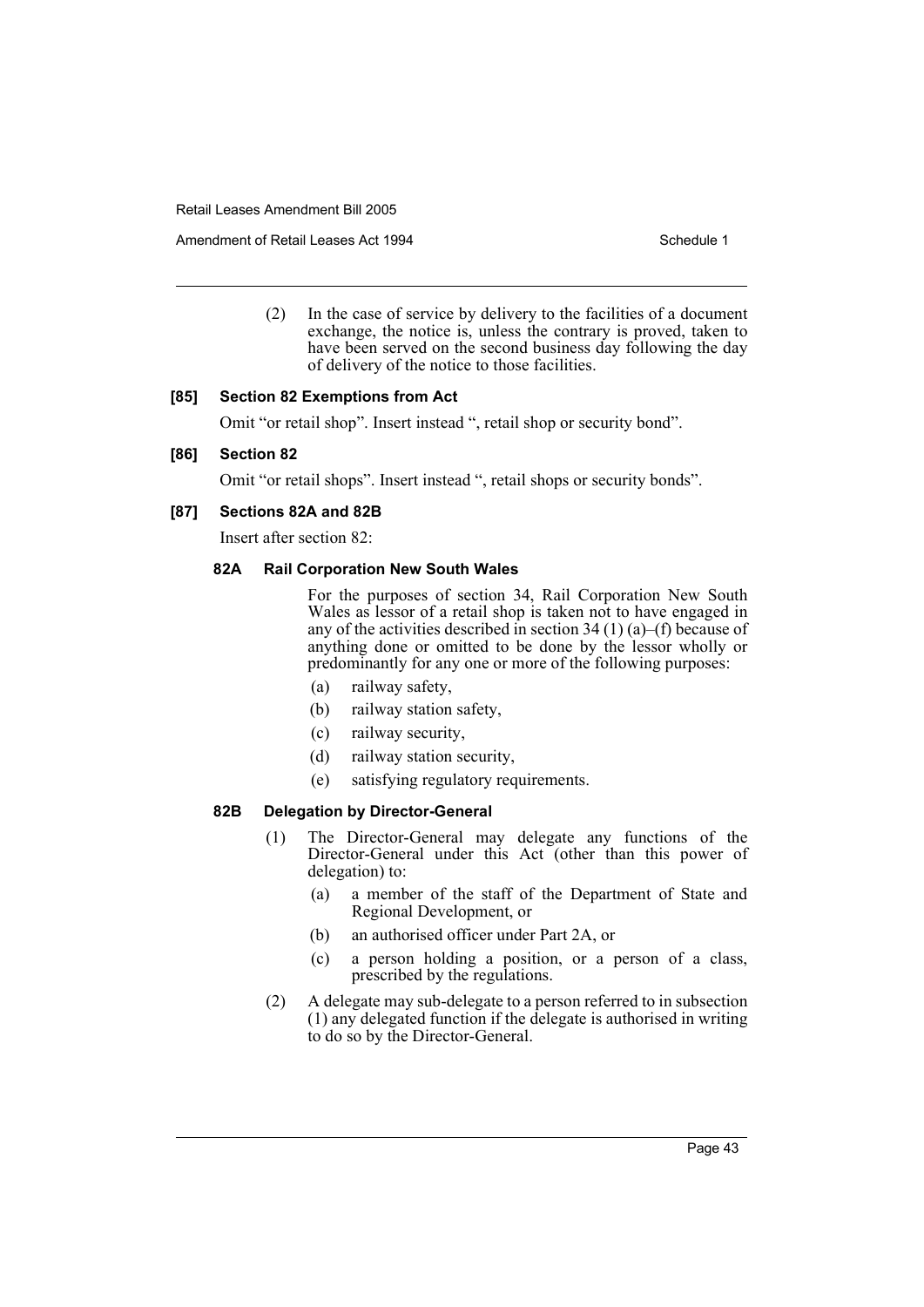Schedule 1 Amendment of Retail Leases Act 1994

## **[88] Sections 84B and 84C**

Insert after section 84A:

#### **84B Transitional provisions regarding alteration of list of businesses: existing leases**

(1) In this section:

*legislative amendment* means:

- (a) an amendment to or the substitution of Schedule 1, or
- (b) the making, amendment or substitution of a regulation.
- (2) If premises become a retail shop within the meaning of this Act because of a legislative amendment, this Act does not apply to:
	- (a) a lease of the premises entered into before the date of the amendment, or
	- (b) a lease of the premises entered into under an option granted or agreement made before that date,

except in so far as the regulations otherwise provide.

- (3) If premises cease to be a retail shop within the meaning of this Act because of a legislative amendment, this Act continues to apply to:
	- (a) a lease of the premises entered into before the date of the amendment, and
	- (b) a lease of the premises entered into under an option granted or agreement made before that date,

except in so far as the regulations otherwise provide.

- (4) If:
	- (a) one or more premises in a cluster of premises cease to be a retail shop or retail shops within the meaning of this Act because of a legislative amendment, and
	- (b) the cluster ceases as a result to be a retail shopping centre within the meaning of this Act,

this Act continues to apply to a lease of other premises in the cluster entered into before the date of the amendment, except in so far as the regulations otherwise provide.

#### **84C Transitional provisions regarding additions to list of businesses: shopping centres**

(1) The purpose of this section is to provide that a cluster of premises does not become a retail shopping centre just because a legislative amendment has the effect of making the business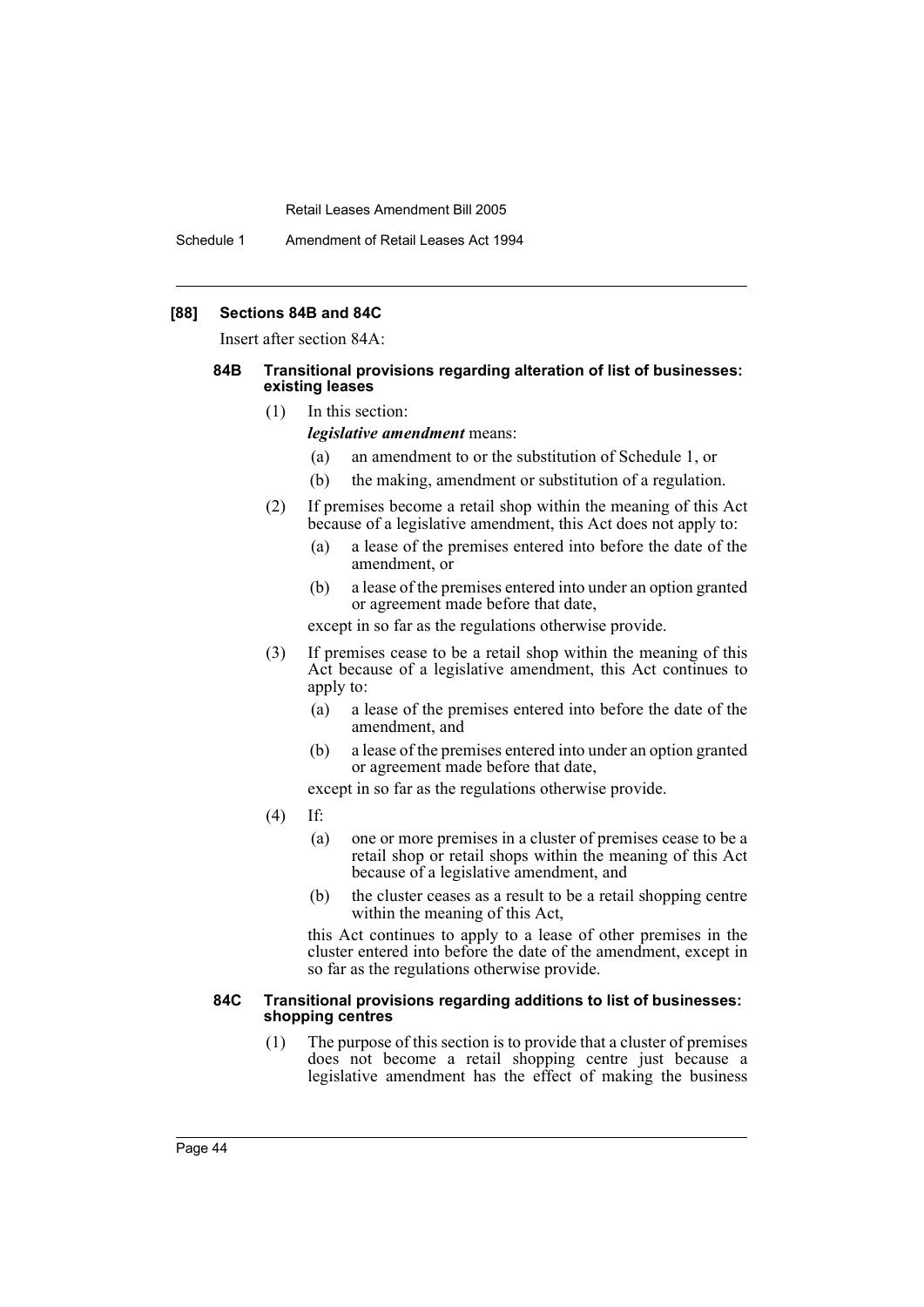Amendment of Retail Leases Act 1994 Schedule 1

carried on in one or more of existing leased premises a listed business. This exemption ceases to apply when the existing lease expires.

(2) In this section:

*exempted lease* means a lease referred to in section 84B (2) (a) that is exempt from this Act by section 84B (2).

#### *legislative amendment* means:

- (a) an amendment to or the substitution of Schedule 1, or
- (b) the making, amendment or substitution of a regulation.
- (3) If:
	- (a) one or more businesses become listed businesses because of a legislative amendment, and
	- (b) one or more of the premises in a cluster of premises were, immediately before the date of the amendment, used wholly or predominantly for the carrying on of one or more of those businesses (and not for the carrying on of one or more of listed businesses specified immediately before that date),

the premises referred to in paragraph (b) are to be disregarded for the purpose of determining whether or not the cluster is a retail shopping centre within the meaning of this Act while they are the subject of an exempted lease.

## **[89] Section 85 Regulations**

Insert at the end of the section:

- (2) In particular, the regulations may make provision for or with respect to:
	- (a) the qualifications, appointment and functions of specialist retail valuers, and
	- (b) the preparation, format and general content of the lists of nominated specialist retail valuers, and the times or intervals at which the lists are to be provided, and
	- (c) the construction of a reference in a provision of this Act to an organisation or office that no longer exists.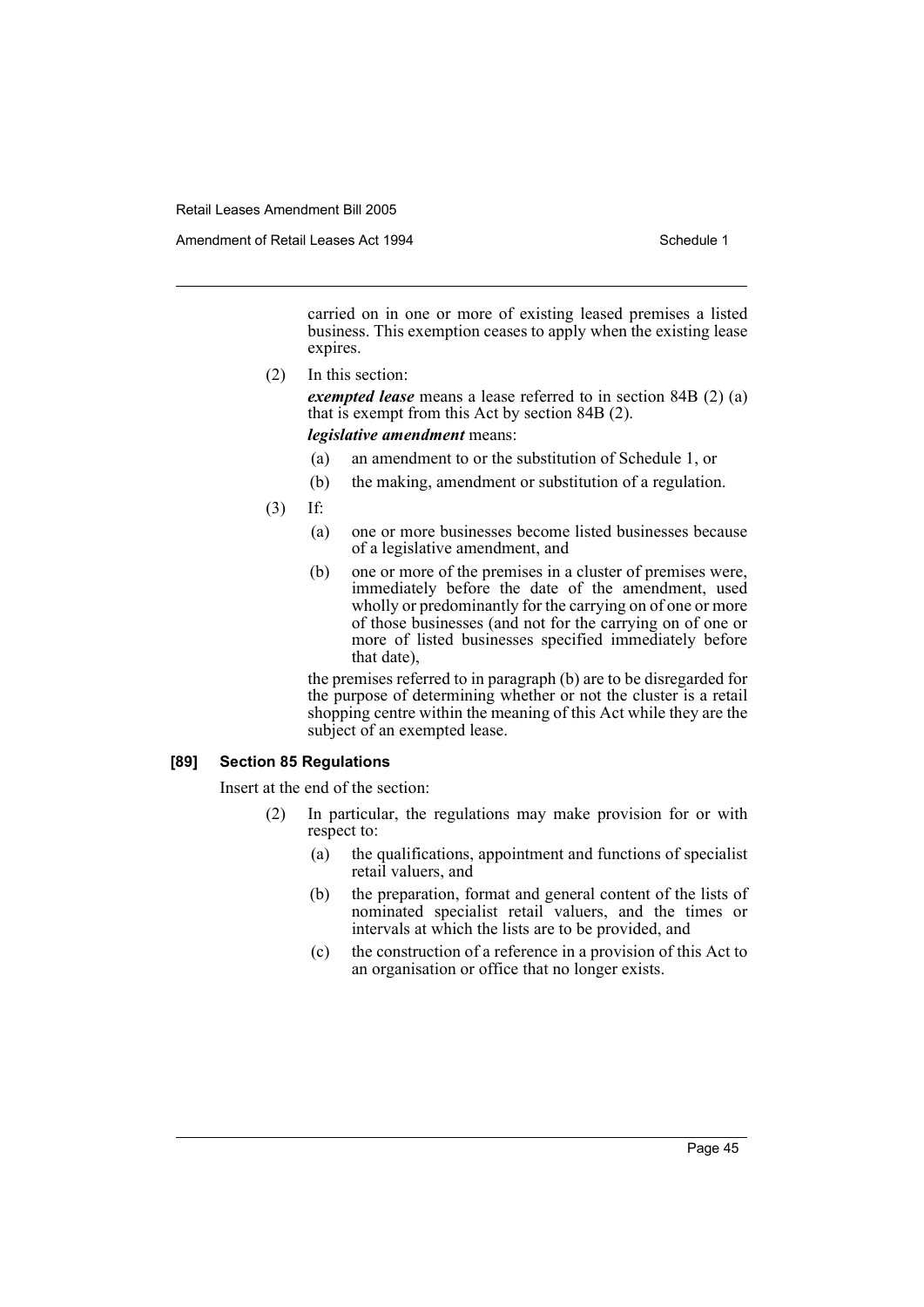Schedule 1 Amendment of Retail Leases Act 1994

## **[90] Schedule 1**

Omit the Schedule. Insert instead:

Adult books and toy shops

# **Schedule 1 Retail shop businesses**

(Section 3)

Aged care product shops Amusement and entertainment services Antique shops Art galleries Art supplies shops Arts and crafts shops Baby supplies shops Bakeries or bread shops Balloon shops Bar accessories shops Barbecue equipment shops Barbers Batteries shops (other than motor vehicle batteries) Beach wear shops Beauticians Beauty shops Beauty therapists Beer, wine and spirit shops (except where goods are for consumption on the premises) Bicycle accessories shops Bicycle shops Biscuit bar shops Bookshops

Boot and shoe repairers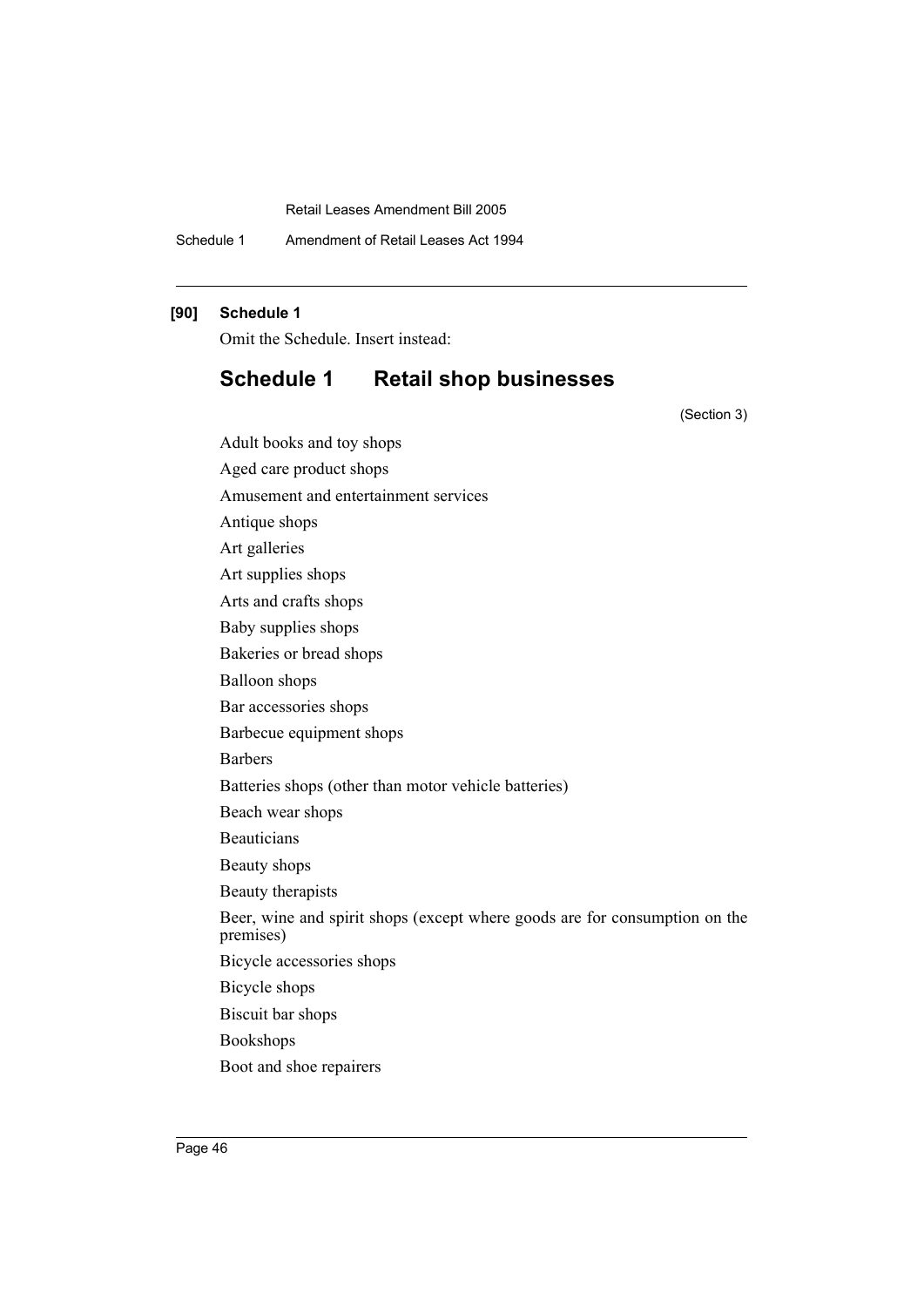Amendment of Retail Leases Act 1994 Schedule 1

Bridal wear sales and hire shops Building supplies shops Business machines and equipment shops Butcher shops Cake shops Camping equipment shops Candle shops Cards shops Carpet shops Chandler shops Cigarette shops Clock shops Coffee, tea and other non-alcoholic beverage shops Coins and coin collections shops Comic shops Confectionery shops Convenience food shops Cookie shops Cosmetics shops Costumes and formal wear hire shops Curtain shops Delicatessen shops Department stores Dinnerware shops Disposals shops Drapery shops Dry cleaners, collection centres for dry cleaning or laundry services Duty free shops Electrical appliance shops Electronic equipment and supplies shops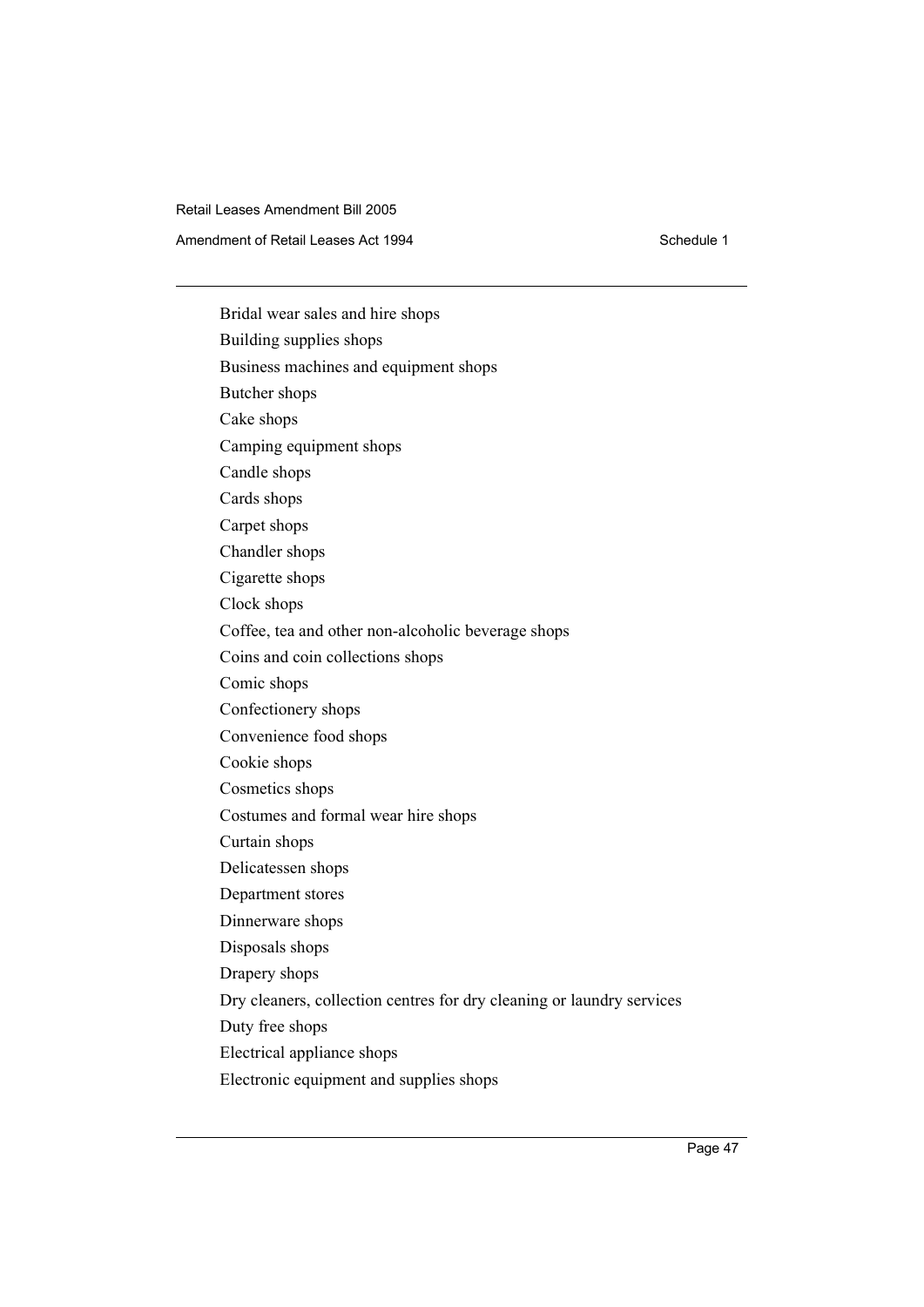Schedule 1 Amendment of Retail Leases Act 1994

Engravers Equestrian wear shops Equipment hire shops Fairy shops Fast food shops Fast-photo processors Firearms shops Flag shops Floor covering shops Florist shops Flower shops or allied goods and services Fruit and vegetable shops Fruit juice shops Funerary goods shops (incense, joss sticks) Furniture shops Games and hobbies shops General stores Gift shops Gift-wrapping shops Golf equipment shops Greengrocer shops Grocery shops Haberdashery shops Hairdressers Hardware shops Health food shops Hearing aid shops Hot water system shops Household appliance and house appliance repairs shops Household fixtures and fittings shops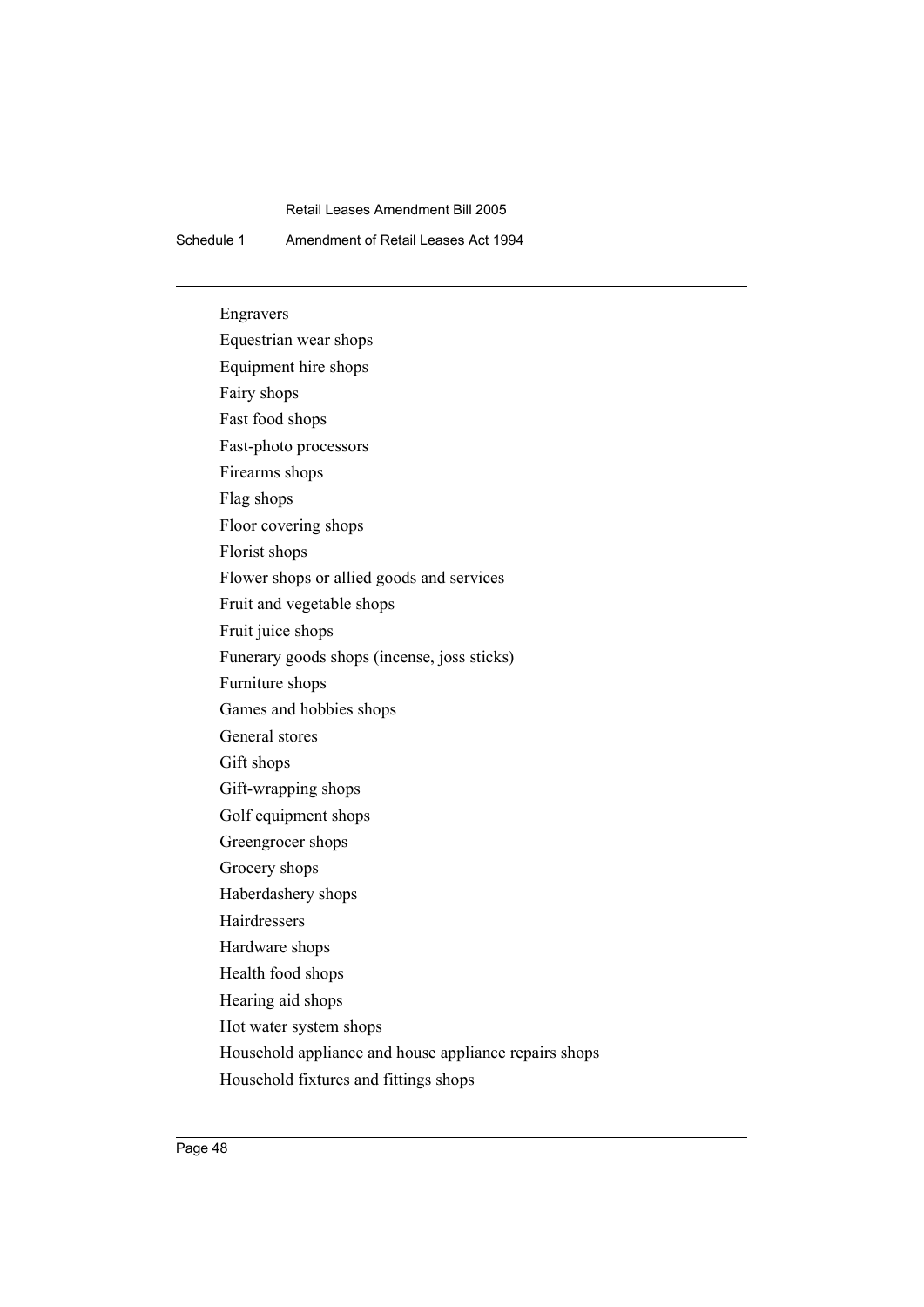Amendment of Retail Leases Act 1994 Schedule 1

Ice cream shops Interior decoration shops Internet cafes Jewellery shops Key cutting shops Kitchenware shops Knick-knack shops and novelties shops Leather goods shops Lighting shops Linen shops Lingerie shops Lottery agencies Manchester shops Map shops Martial arts supplies shops Mixed business shops Motor vehicle and motor cycle accessories shops (excluding tyre shops and batteries shops) Music or musical equipment shops Nail bars Newsagency shops Nut bar shops Office equipment shops Optical goods or services shops Optometrists Organ shops Paint and paper shops Party shops Patisserie or pastry shops Pawnbroking shops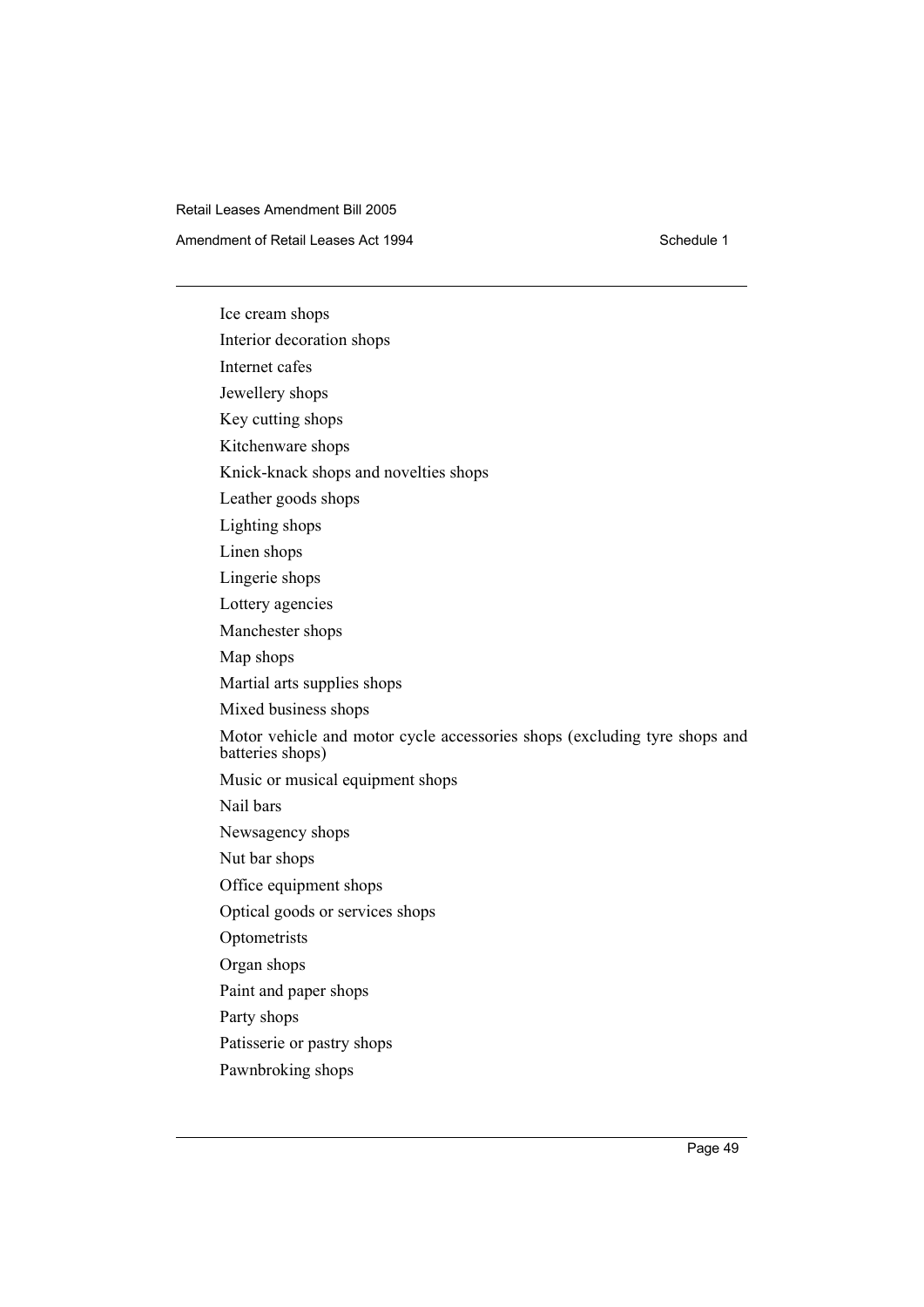Schedule 1 Amendment of Retail Leases Act 1994

Perfume shops

Pet shops, pet grooming and supplies shops and aquarium shops

Pharmacy shops

Photocopy shops

Photographic equipment and supplies shops

Picture frames shops

Plumbing supplies shops

Pools and spas shops

Poultry shops (fresh, frozen, cooked)

Precious stones shops

Prints and posters shops

Religious goods shops

Restaurants, cafeterias, coffee lounges, food courts and other eating places

Retail post offices

Rubber stamp supply shops

Seafood shops

Second-hand goods shops

Sewing machine shops (sewing materials, needlepoint and craft-related items)

Shoe and boot repair shops

Shoe shops

Shops selling or engaged in providing any one or more of the following goods or services in relation to any person: accessories, baby wear, bags, caps, clothing, clothing alterations, underwear or sunshades

Shops selling or renting any one or more of the following goods: cassettes, musical instruments, pre-recorded tapes, records, video tape and pre-recorded music libraries downloading, CDs, DVDs or other like products

Shops selling or renting any one or more of the following goods: telecommunication (mobile phones or services), televisions, videos, home entertainment systems, software, electronic games, computers or computer products or household appliances

Silverware shops

Sleepwear shops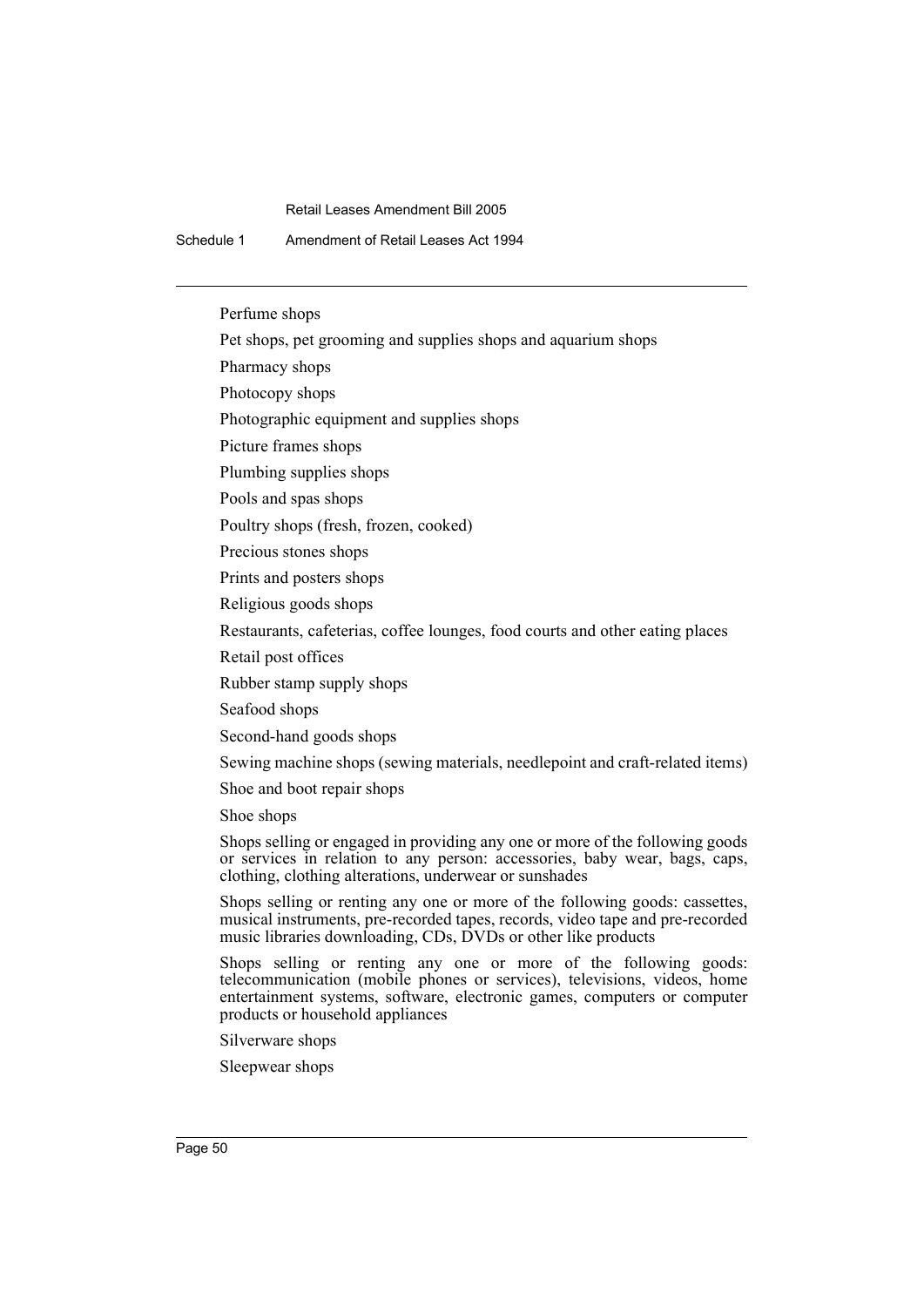Amendment of Retail Leases Act 1994 Schedule 1

Smallgoods shops Snack bars Soft drink shops Soft furnishing shops Souvenir, trophy and memorabilia shops Specialised food shops Sporting goods shops Stamps and stamp collection shops (whether for purchase or sale or both) Stationery shops Supermarkets Surfboard shops Surfing accessories shops Takeaway food shops Tobacconist shops Toy and game repair shops Toy shops Travel agency or travel services Umbrella shops Underwear shops Variety stores Vitamin shops Wall decorations shops Watch shops Water filter shops Wig shops Writing materials shops

Any other business as from time to time may be prescribed by the regulations.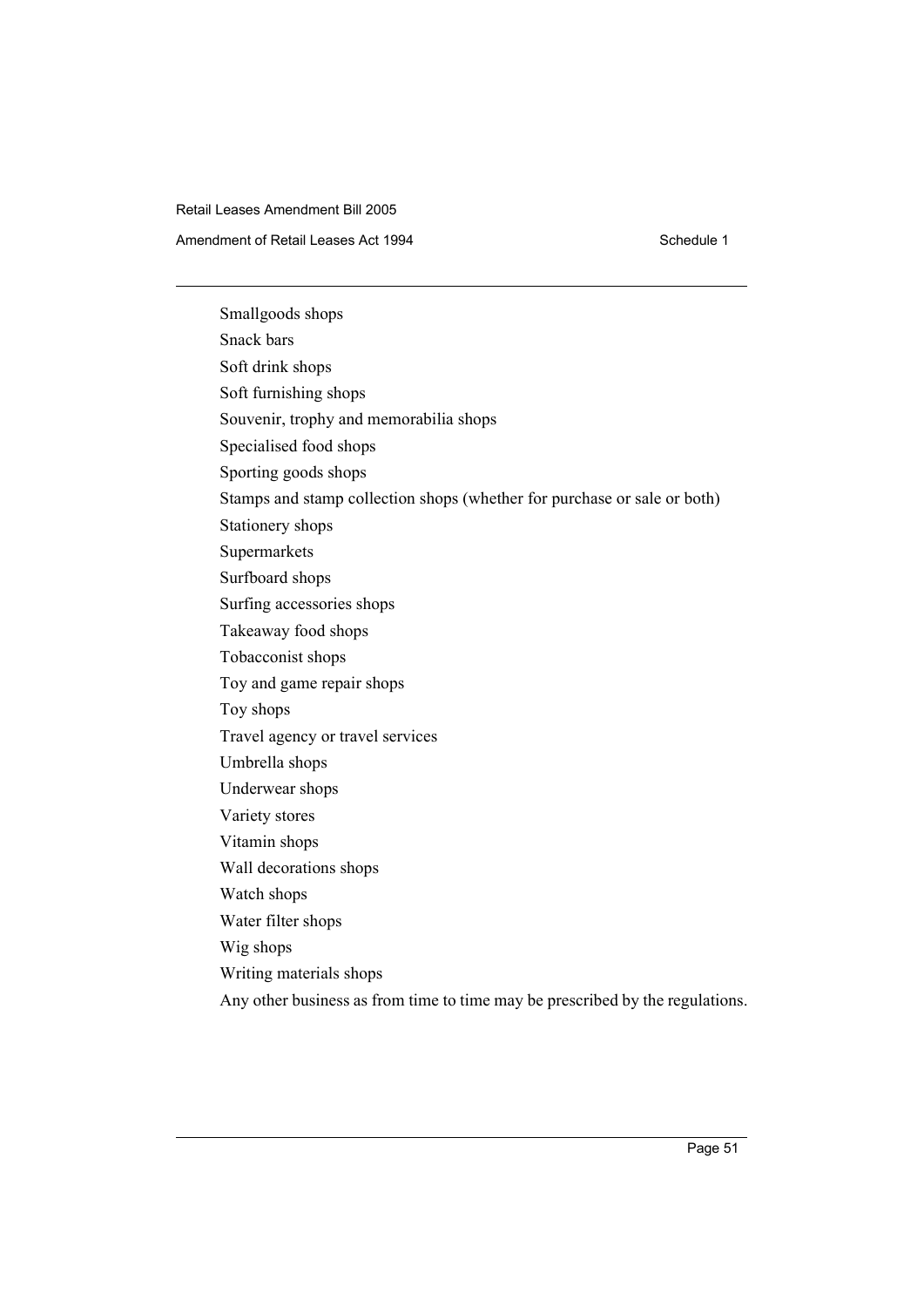Schedule 1 Amendment of Retail Leases Act 1994

## **[91] Schedules 2 and 2A**

Omit the Schedules. Insert instead:

# **Schedule 2 Lessor and lessee disclosure statements**

(Sections 11 and 11A)

# **Part 1 Lessor's disclosure statement**

## **Advice to lessees**

1 Before signing agreements to a lease or leases, lessees should ensure they fully understand the documents.

2 If there is any doubt, lessees should seek independent legal advice. **Note.** If there is insufficient space on this form please attach additional sheets and appropriate documents.

## **Shop and lease details**

Address of shop/shop No:

Permitted use of shop:

Lease period (see note 1): [*date*] to [*date*]

Lettable area (sq m) (see note 2):

Options to renew:  $\Box$  No  $\Box$  Yes

Option periods: [*date*] to [*date*]

Lessor's requirements as to quality and standard of fittings in shop (see note 3).

Finishes, fixtures, fittings, equipment and services to be provided by the lessor.

Lessee has to pay for the finishes, fixtures, fittings, equipment and services to be provided by the lessor:  $\Box$  No  $\Box$  Yes

If yes, to what extent:

Finishes, fixtures, fittings, equipment and services to be provided by the lessee.

Hours of access to shop outside trading hours:

Date on which shop will be available for occupation by the lessee: Rent:

Method or formula for calculating rent: Commencement date: [*date*]

Rent reviews: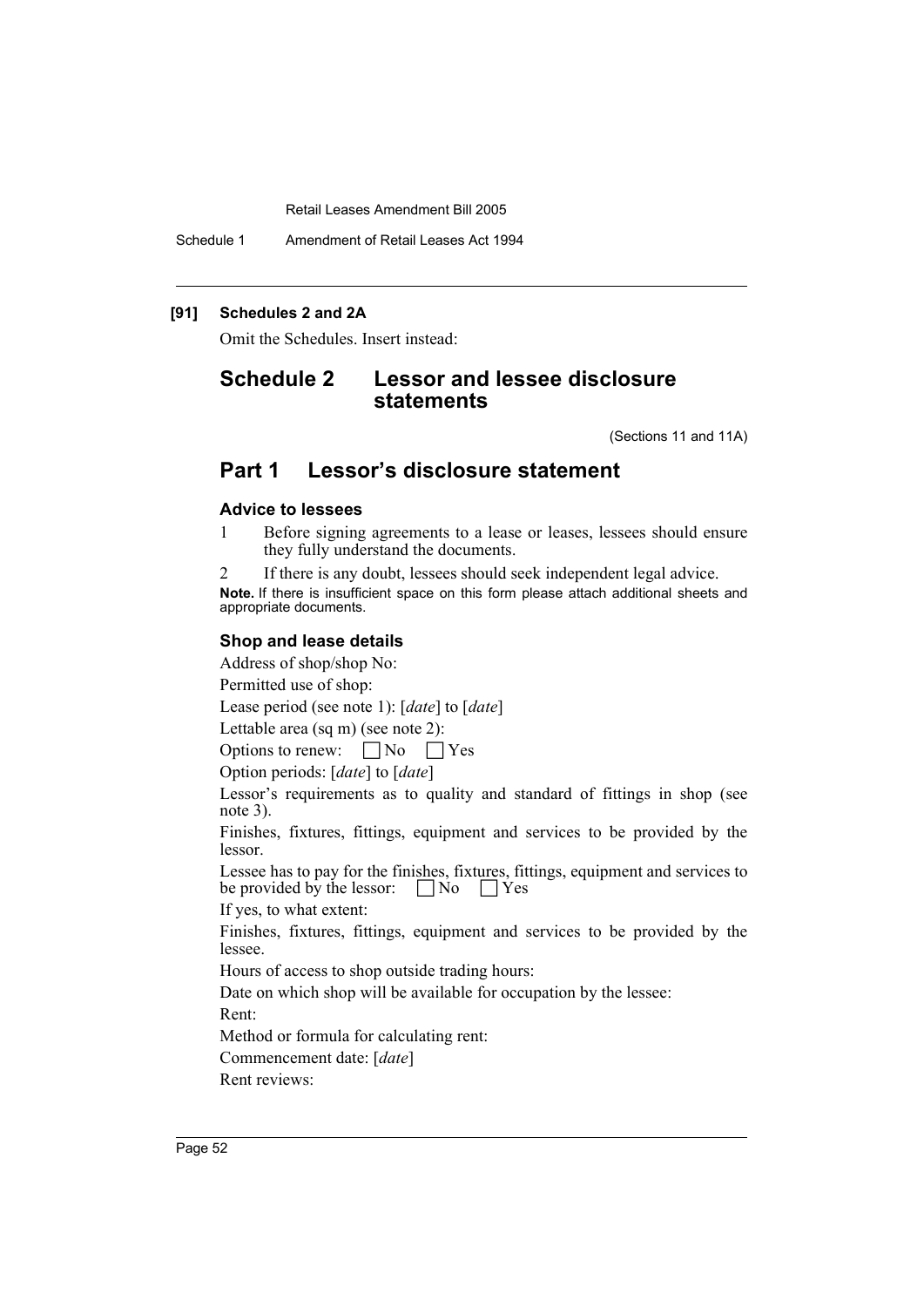Amendment of Retail Leases Act 1994 Schedule 1

Frequency:

Nature:

Details of any current legal proceedings in relation to the lawful use of the premises/centre:

## **Outgoings to be paid by the lessee**

## **Details of outgoings Estimate p.a.**

## **Services to the public**

Car parking Child minding Public address/music Security Signs Telephones (public) Uniforms

## **Administration costs**

Audit fees Management fees (administration cost to run centre) Management fees (paid to management company)

## **Waste management costs**

Sewage disposal and sullage Waste disposal and removal maintenance

## **Costs to run centre**

Air conditioning/ventilation Building intelligence and emergency systems Cleaning (consumables) Cleaning (other) Electricity Energy management systems Fire protection Gardening Gas and oil Insurance Lifts and escalators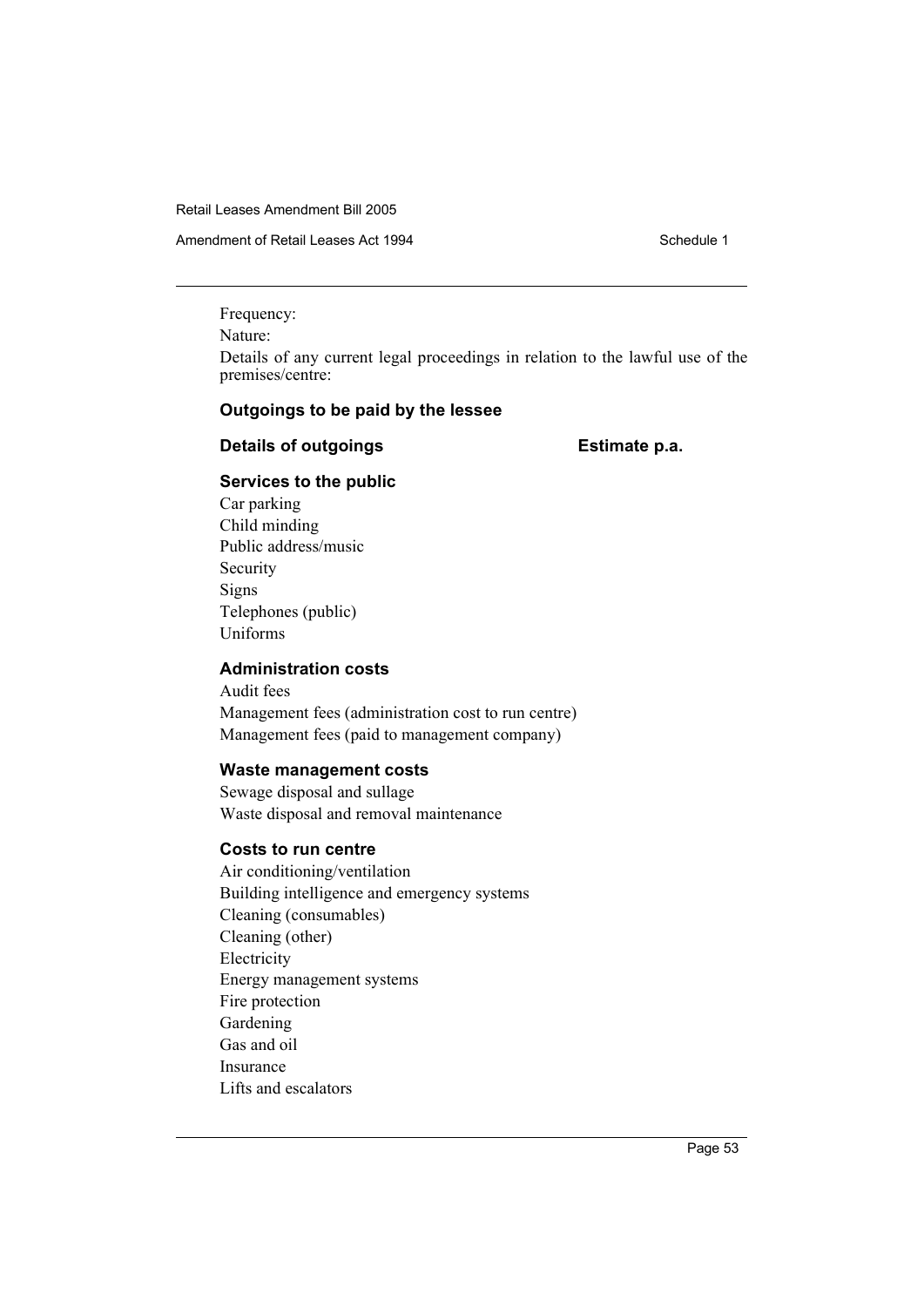Schedule 1 Amendment of Retail Leases Act 1994

Pest control Repairs and maintenance Sinking fund for repairs and maintenance Strata levies

## **Government charges**

Land tax Local government rates and charges Water, sewerage and drainage rates and charges

## **Others (specify)**

TOTAL

Formula for apportionment of outgoings if the lessee is not liable for the total amount:

Additional outgoings to be borne by lessee

## **Details as to interest of lessor**

Is the lessor:

 $\Box$  Owner of the shop or  $\Box$  Lessee of the shop Give details of any rights and obligations of lessor under that lease that may affect the shop:

## **Details as to agreements or representations**

Give details of any other agreements between lessor and lessee, or representations made by lessor or lessee including those relating to exclusivity or limitations on competing uses:

## **Details of any anticipated disturbance to trading**

Give details of any disturbance likely to occur during the term of the lease, where known, where this will have a significant adverse effect on trading:

Section 34 (3) of the *Retail Leases Act 1994* may limit a lessee's claim for compensation if an event disturbing a lessee's trade was brought to the attention of the lessee in writing, before the lease was entered into. A general written statement made to the lessee before the lease is entered into will not be enough to limit liability of the lessor. A statement must specifically describe the nature of the disturbance, include an assessment of the likelihood of the disturbance taking place (including an indication of the basis on which the assessment was reached) and have regard to its timing, duration and effect during the lease term. Lessees should have to be aware that it is not always possible to predict the timing and the duration of disturbances with certainty.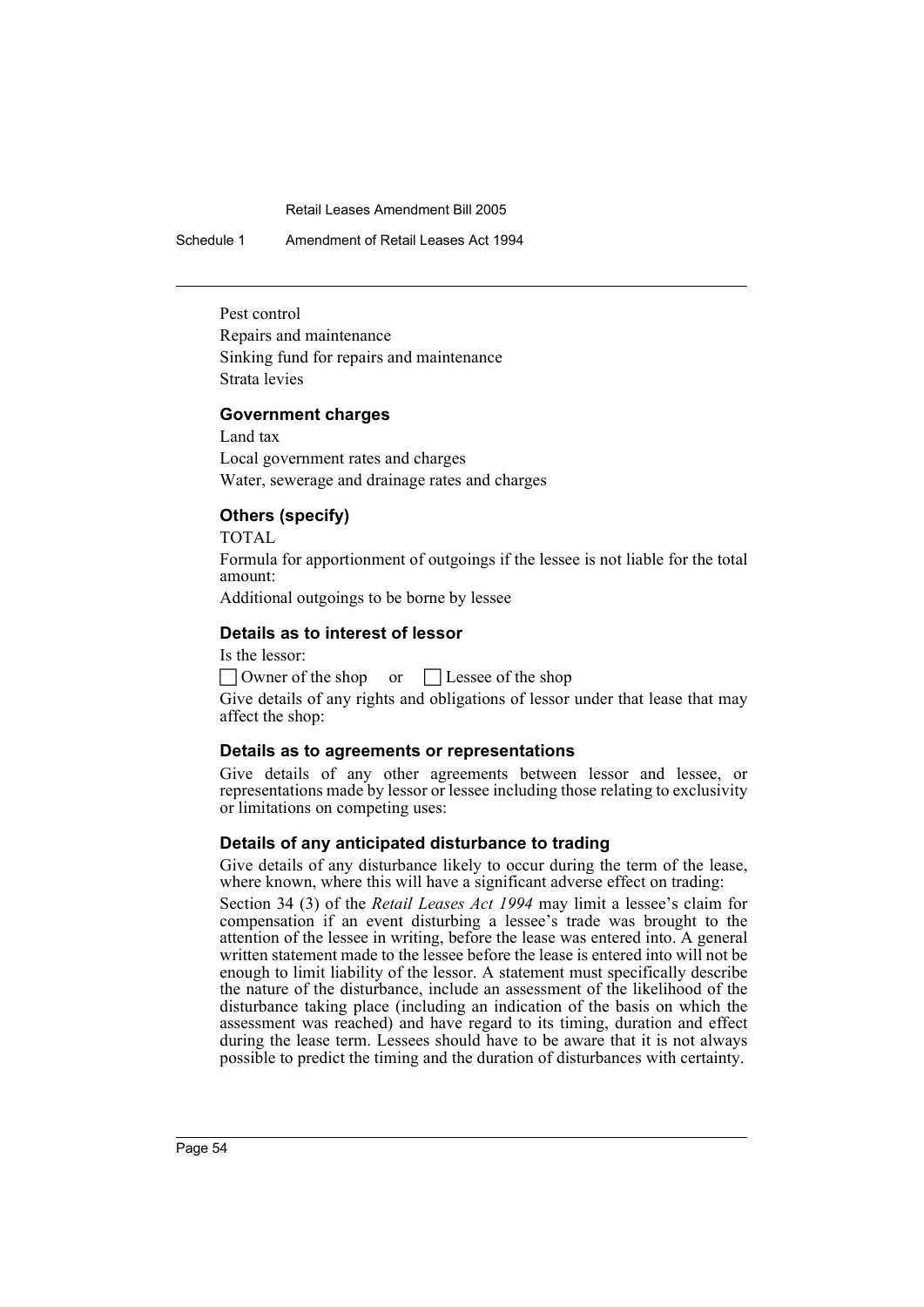Amendment of Retail Leases Act 1994 **Schedule 1** Schedule 1

## **Retail shopping centre details**

Name of retail shopping centre:

Address of retail shopping centre:

[*Suburb/Town*] [*Postcode*]

Number of retail shops in retail shopping centre:

Gross lettable area (sq m):

Parking facilities at retail shopping centre:

Number of bays available for customers:

Number of bays reserved for lessee:

Facilities and services provided by the lessor:

Annual turnover of the retail shopping centre (to the extent collected by the lessor) for the previous accounting period (see note 4):

Annual turnover for specialty shops, on a per square metre basis, for the previous accounting period. Minimum aggregation is to be on the basis of three types of categories (to the extent collected by the lessor) (see note 5):

food

non-food

services

Expiry date [*month/year*] of the leases of retailers with a lettable area more than 1,000 square metres:

Total centre traffic count (where available) for the previous accounting period: Cost of (or basis or formula for) lessor's works to prepare premises for fit-out (see note 6):

Changes or developments planned by the lessor for:

Retail shopping centre  $\Box$  No  $\Box$  Yes Attach details

Surrounding roads  $\Box$  No  $\Box$  Yes Attach details

Core trading hours (the times when retail shops in the shopping centre are required to be open for business):

Tenant mix (attach floor plan showing existing and proposed tenancy mix of the precinct and the location of common areas and kiosks within the precinct).

This arrangement applies as at the date of this statement but may be changed from time to time, subject to agreements or representations details of which are given in this disclosure statement.

Is the lessor able to assure the lessee that the current tenant mix as shown on the attached floor plan will not be altered through the introduction of a competitor or any other type of tenant  $\Box$  No  $\Box$  Yes

| <b>Tenant/Merchant Association</b> | $\Box$ No | $\Box$ Yes |
|------------------------------------|-----------|------------|
|------------------------------------|-----------|------------|

Attach details of constitution, voting rights, contributions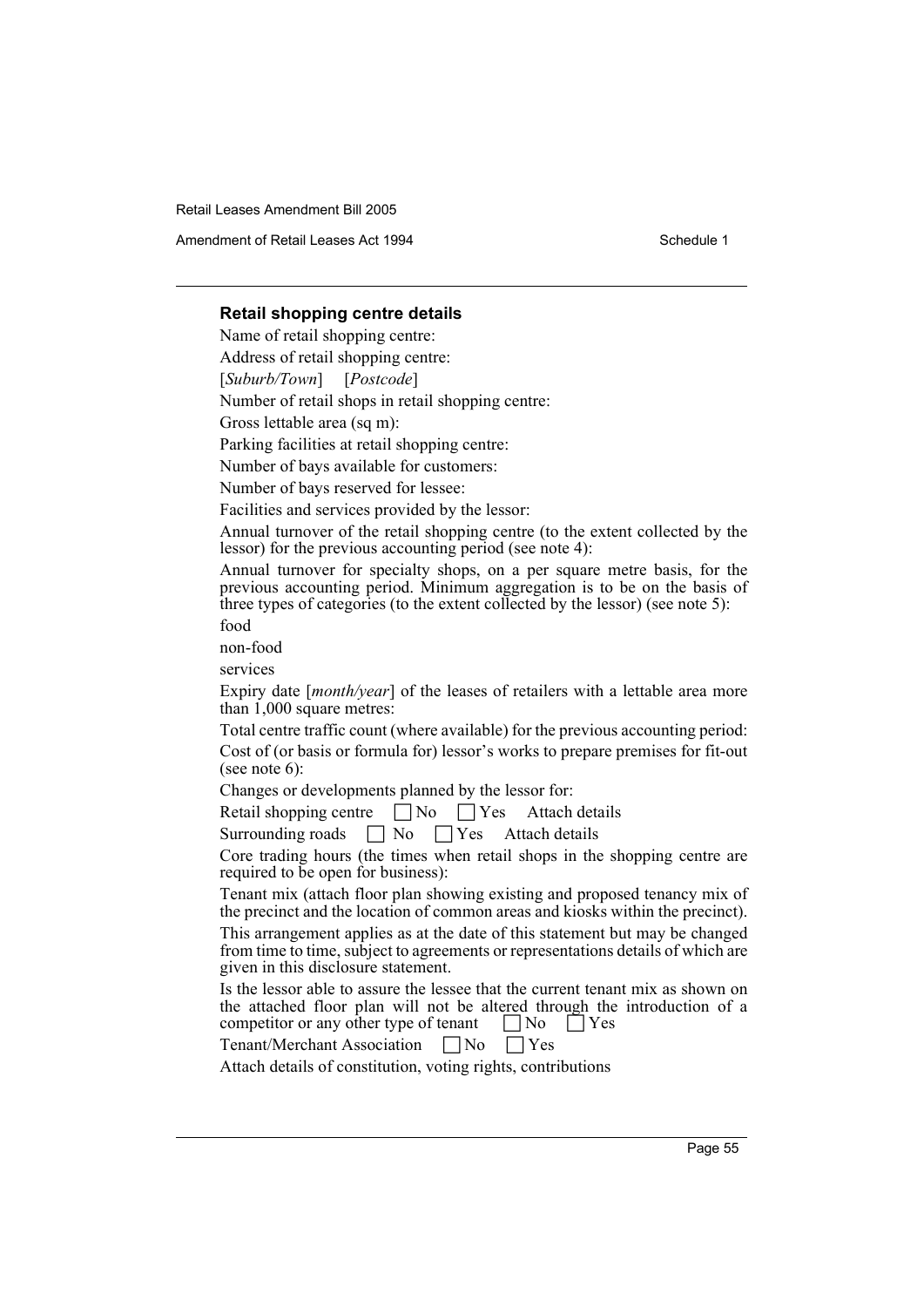Schedule 1 Amendment of Retail Leases Act 1994

Contribution to retail shopping centre advertising and promotion  $\Box$  No  $\Box$  Yes  $\Box$  Yes

Lessee's contribution \$ per annum

**Note 1.** Section 16 of the *Retail Leases Act 1994* provides for a minimum term of 5 years for a retail shop lease. The 5 year term can be made up of an initial term and any combination of options. If the parties to the lease agree to a term of less than 5 years, the lessee must provide the lessor with a certificate from the lessee's solicitor or conveyancer indicating that:

(a) the lessee's rights under section 16 have been explained to them, and

(b) the lessee has made an informed decision to accept a term of less than 5 years.

Making an informed decision about the viability of a retail business with a less than 5 year term should form part of the lease negotiation. A pro forma section 16 certificate is available for download from www.retailtenancy.nsw.gov.au. It can be provided to the lessor within 6 months of entering into the lease. Without a section 16 certificate, the lessee has the choice of extending the term of the lease to 5 years.

**Note 2.** Required only for shops in shopping centres or if the rent and/or outgoings is calculated on a "per square metre basis".

**Note 3.** If the lessor requires a particular standard of construction for fit-out, the lessee is to be provided with a fit-out guide, setting out this information, with this disclosure statement.

**Note 4.** The lessor is not liable for a claim under Division 2 of Part 7A of the Act for misrepresentation for any error in the annual turnover of the retail shopping centre if the error is the result of inaccurate information provided to the lessor by the lessee(s).

**Note 5.** This breakdown is not to identify an individual lessee. For example, if there are only one or two food lessees in a centre, the food category would be excluded from disclosure, or incorporated in non-food or services and noted. The lessor is not liable for a claim of misrepresentation under Division 2 of Part 7A of the Act for any error if this error is the result of inaccurate information provided to the lessor by the lessee(s).

**Note 6.** Lessor's works are the works which must be done by the lessor's trade contractors or employees prior to the commencement of the fit-out by the lessee. The cost of lessor's works is to be agreed before works are carried out and if actual cost exceeds the agreed cost, the lessee is not liable to bear the difference.

# **Appendix to Part 1 of Schedule 2**

#### **Information for the lessee to consider when entering into a retail shop lease**

Before signing a lease:

You should have detailed discussions with the lessor/agent and also seek advice from business associations, your solicitor and your accountant. Also consult your local Council about any regulations, permitted use or development applications affecting the shop.

Information on these topics is included in the retail tenancy guide.

Ensure that all agreements arrived at with the lessor are included in the lease. Documentation is critical to avoiding and managing disputes about the lease.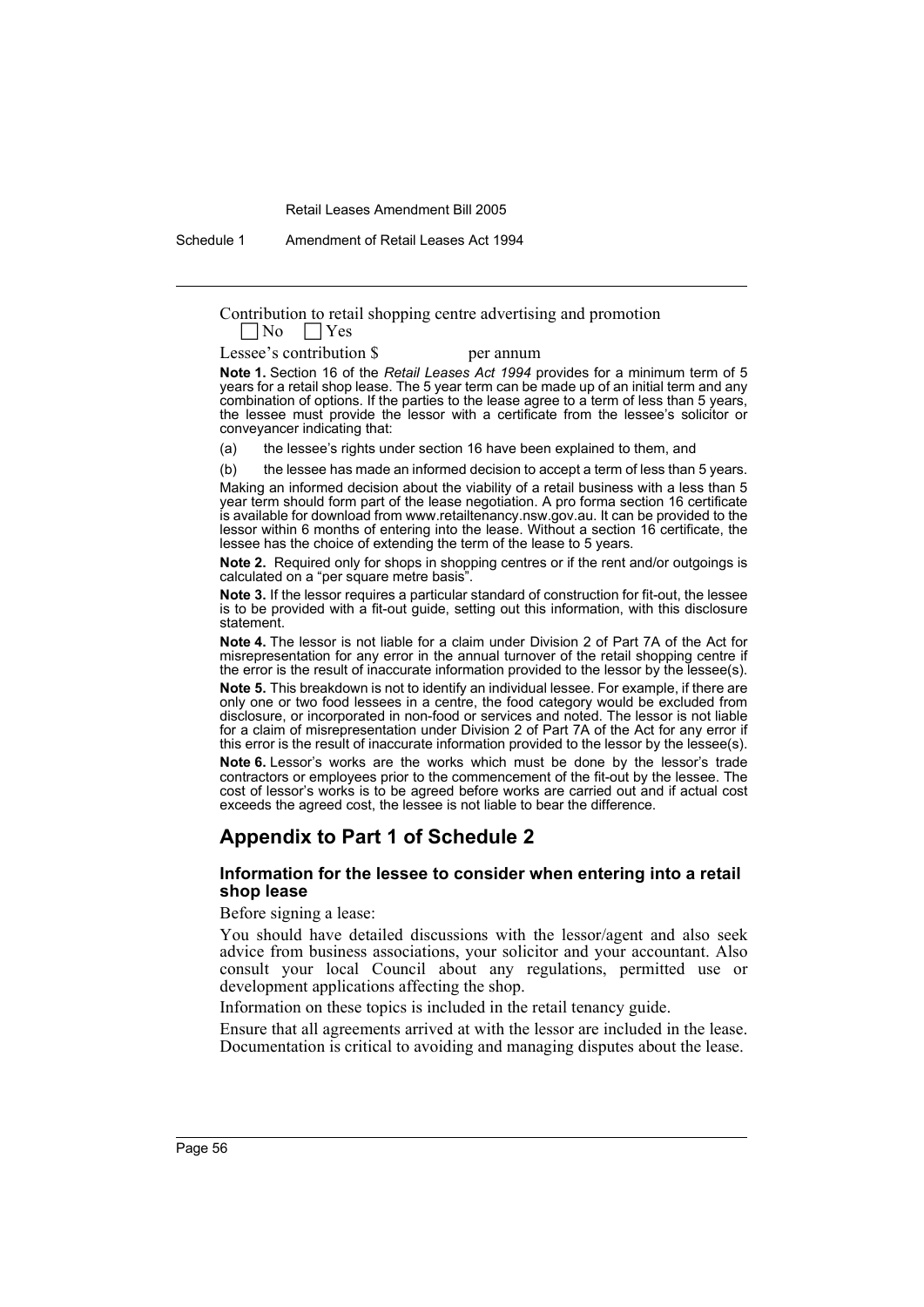Amendment of Retail Leases Act 1994 Schedule 1

## **Rent—be clear about the following issues:**

What the starting rent is, and on what basis it is calculated.

How the rent will increase during the lease.

If you have agreed to pay turnover rent, be clear as to how you will give this information to the lessor.

If there is an option as part of the lease, find the clauses of the lease that tell you how and when you must exercise the option and that explain how the rent will be set.

## **Lease establishment—check:**

That you have read the lease and asked for advice on what it means.

That the description of the premises in the lease is accurate and covers any rights you will have to use common areas or car parking for you, your staff or visitors.

Whether statements you have relied on in agreeing to the lease have been documented in the Lessee's Disclosure Statement, so as to avoid disagreements later.

Whether you need to provide a security bond or personal guarantee to secure the lease, and how much this will be. If a cash security bond is agreed to, be sure it is lodged under the NSW Government's retail bond scheme.

What expenses you will have to meet to fit-out the shop ready for trading, and whether you will have to meet any of the costs incurred by the lessor in preparing the shop for you to occupy it.

#### **The premises—you will need to be sure that:**

The location and building suit the proposed use you will make of the leased premises and to check whether you will have to renovate to enable the shop to operate.

The hours you can access the shop and open it to trade, as allowed by the lessor and the Council, will be sufficient to allow you to trade profitably.

You have, or can readily obtain, all the permits and licences required to operate the type of business you have chosen, and that the Council's zoning for the premises does not restrict you from operating this type of business.

You have a condition report or photos to document the state of the premises when taking possession, to prevent or address disputes at the end of the lease. Agreements about equipment should also be documented.

## **Outgoings and expenses—you need to understand:**

The extra expenses you will have to meet as outgoings, and how they may change over the term of the lease. These are set out in the Lessor's Disclosure **Statement**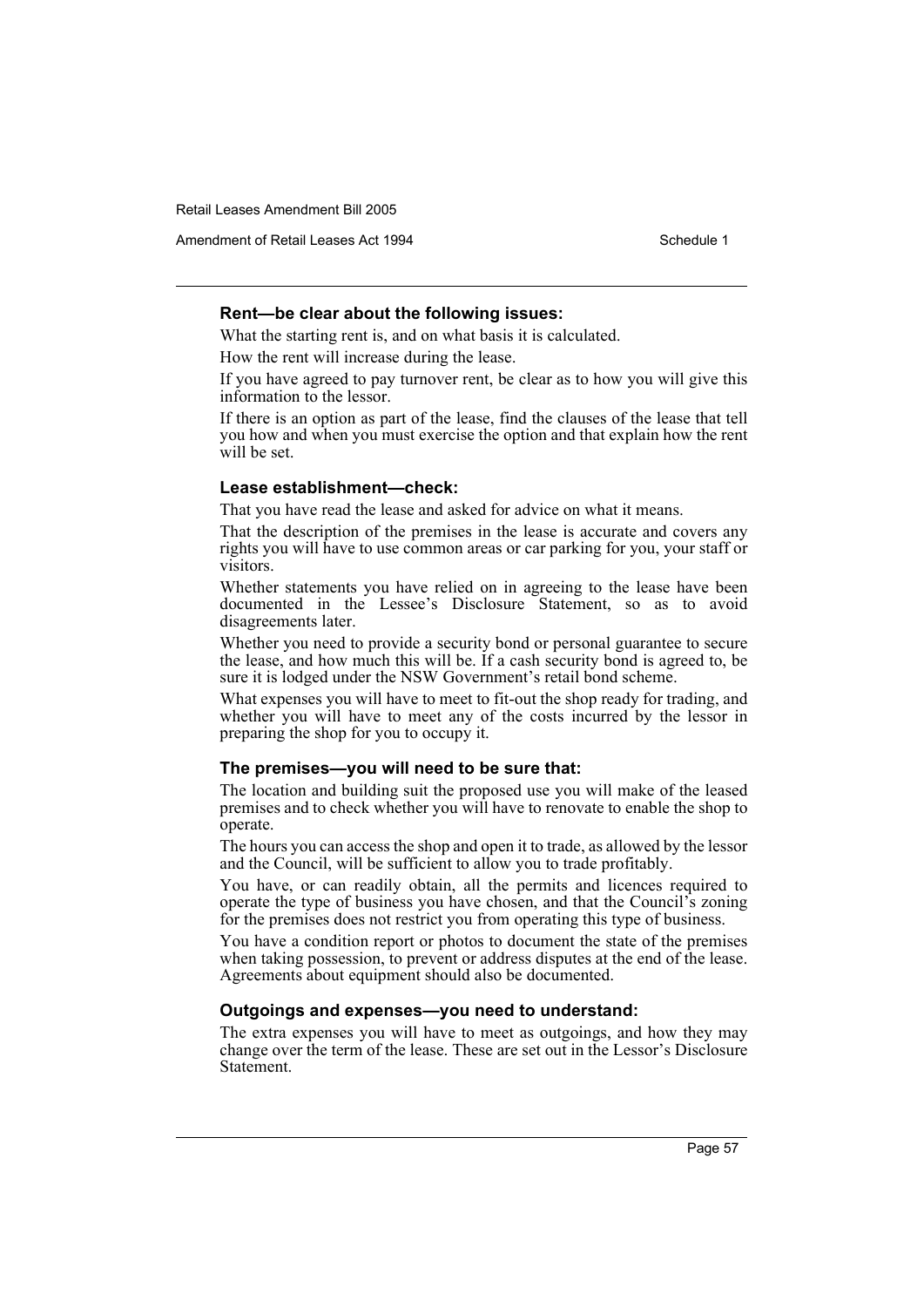Schedule 1 Amendment of Retail Leases Act 1994

The information that the lessor will provide and your rights to receive estimates to allow you to plan for these expenses.

The insurance costs you will have to meet, including any contribution to the lessor's insurance.

#### **When you want to sell the business**

If you want to sell your business, you need to be aware of the process set out in the *Retail Leases Act 1994* for assigning the lease. The lessee becomes the assignor of the lease, and the potential new lessee becomes the assignee. In brief, these are the steps:

- 1 Get an updated copy of the lessor's disclosure statement. If an updated disclosure statement has not been issued during the term of your lease, request one in writing from the lessor. If it is not provided within 14 days, provide the latest version of the disclosure statement you have to the assignee (or if none exists, this requirement does not apply to you).
- 2 Give a copy of the assignor's disclosure statement to the assignee (and to the lessor at least 7 clear days before the assignment if you want to be protected from on-going liability under the lease).
- 3 Gather, from the assignee, the following information to provide to the lessor:
	- (a) The assignee's name and contact details.
	- (b) Documentation to indicate the assignee's financial standing.
	- (c) Business experience of the assignee.
	- (d) Written records of statements made by the assignor or lessor which influenced the assignee in deciding to enter the assignment.
- 4 Provide information in point 3 to the lessor in writing, by:
	- (a) delivering it personally, or
	- (b) leaving it at or posting it to the last known residential or business address of the lessor,

or in any other manner referred to in section 81A of the Act.

- 5 The lessor must respond to the request for assignment of the lease within 28 days from the time all the required information is received, or the assignment is deemed to have taken place.
- 6 The reasons the lessor can refuse a request for assignment of a lease are:
	- (a) If the use of the premises is to change.
	- (b) If the assignee (new lessee) has inadequate retail skills compared to the assignor (current lessee).
	- (c) If the assignee has inferior financial resources to the proposed assignor.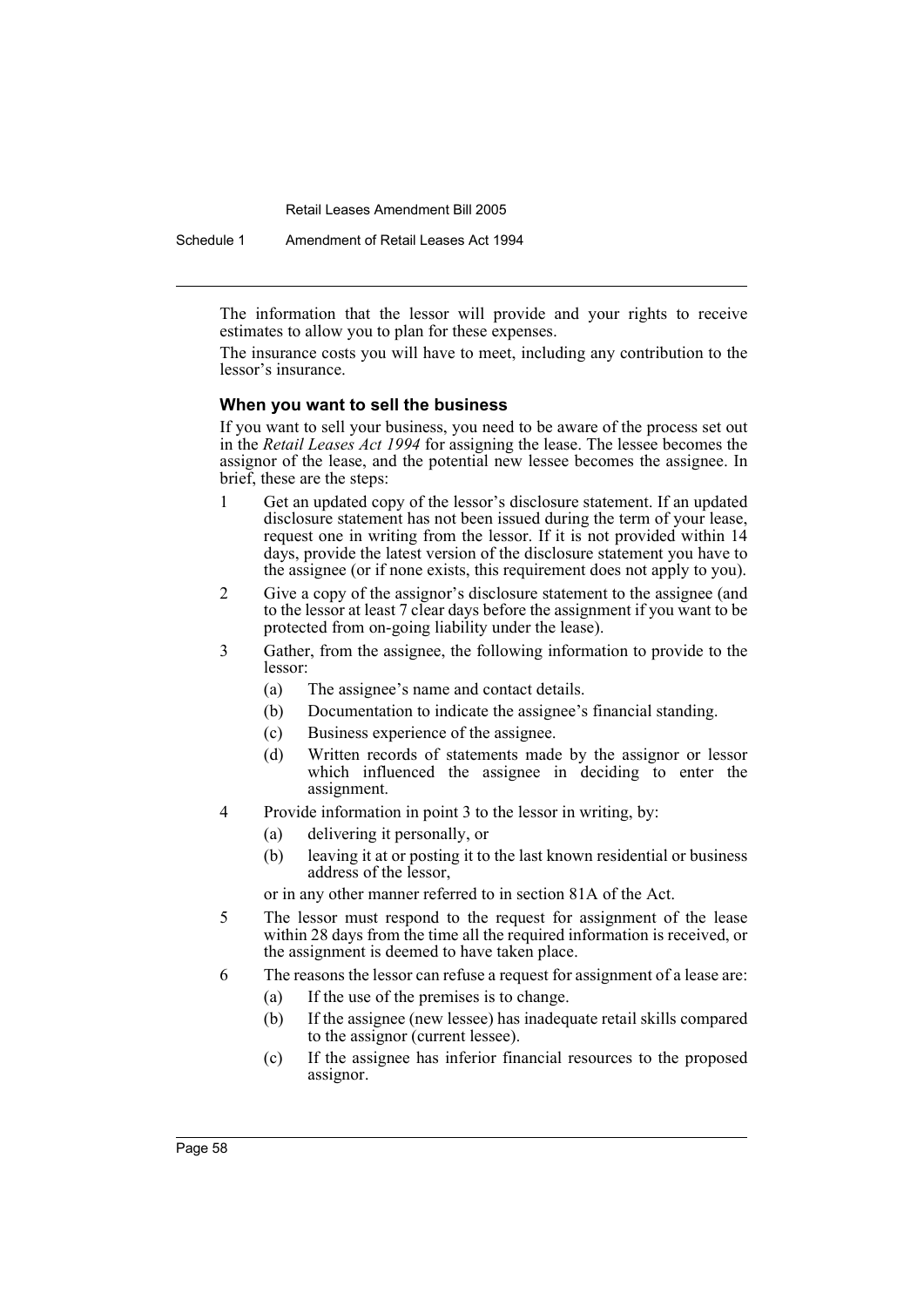Amendment of Retail Leases Act 1994 Schedule 1

- (d) If the lessee has not complied with the procedure for obtaining consent to the assignment, as set out in section 41 of the Act.
- (e) It the shop is in airside premises at Sydney (Kingsford-Smith) Airport and the lessor exercises the right to withhold consent to the assignment under section 80E of the Act.

#### **General**

Check with your accountant the most tax effective way to structure the payment of rent, fit-out costs and GST.

Make sure that all negotiated agreements are written into the lease.

Inspect the property and take notes and photographs prior to moving in.

Section 11A of the *Retail Leases Act 1994* requires a lessee's disclosure statement to be provided to the lessor within 7 days (or any agreed further period) of the lessee receiving the lessor's disclosure statement. The lessee may be liable to a penalty for an offence under that Act if the lessee's disclosure statement is not provided.

## **Part 2 Lessee's disclosure statement**

#### **Advice to the lessor**

- 1 The lessee acknowledges that the attached Part 1, Lessor's Disclosure Statement, was received from the lessor prior to entering into the lease.
- 2 The lessor has made available to the lessee a copy of the proposed retail shop lease and a copy of a retail tenancy guide as prescribed by or identified in the regulations.
- 3 The lessee has sought/not sought independent advice in respect of the commercial terms contained in the Lessor's Disclosure Statement and the obligations contained in the proposed retail shop lease.
- 4 The lessee believes that the lessee will be able to fulfil the obligations contained in the lease, including the payment of the proposed rent, outgoings and other amounts, based on the lessee's own business projections for the business.
- 5 In entering into the retail shop lease, the lessee has relied on the following statements or representations made by the lessor or the lessor's agents:

**Note.** Matters such as agreements or representations relating to exclusivity or limitations on competing uses, sales or customer traffic should be detailed.

6 Apart from the statements or representations set out above, no other promises, representations, warranties or undertakings (other than those contained in the lease) have been made by the lessor to the lessee in respect of the premises or the business to be carried out on the premises.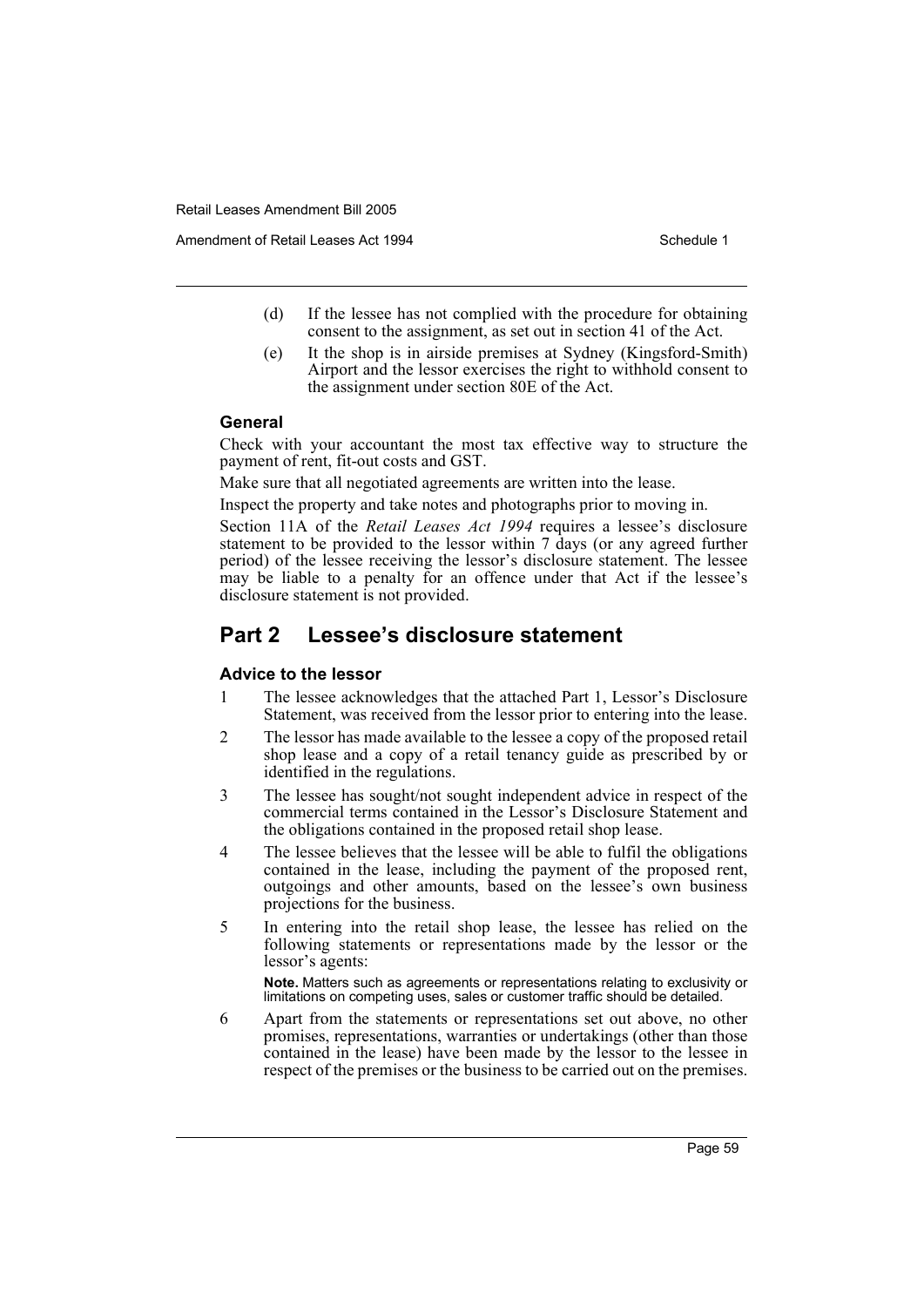Schedule 1 Amendment of Retail Leases Act 1994

Should more space be required please detail on another page. Signed by or for and on behalf of the lessee: Date:

# **Schedule 2A Assignor's disclosure statement**

(Section 41)

This statement is to be provided to the lessor when a lessee is requesting the lessor to agree to the assignment of a lease. In these circumstances the lessee is the assignor and the proposed new lessee is the assignee. The purpose of the form is to assure the lessor that the assignee has been made aware of the information specified as necessary for the assignment process, as set out in section 41 of the *Retail Leases Act 1994*. The lessor may take up to 28 days to consent to, or reject, the assignment of the lease, once the lessor receives all the information referred to in this disclosure statement. If the lessor does not respond in this period, the assignment is deemed to have been consented to.

The assignor certifies and the assignee acknowledges that:

- (a) The assignor has provided the assignee with the lessor's disclosure statement in respect of the lease together with details of any changes to the information contained in the disclosure statement since the statement was given.
- (b) The assignee has been advised that there are no outstanding notices in respect of the lease.
- (c) The assignee has been advised that there are no outstanding notices from any authority in respect of the retail shop.
- (d) The assignee has been advised that there are/are not any encumbrances on the lease.
- (e) The assignee has been advised that there are/are not any encumbrances on, or outside ownership of, any of the fixtures and fittings within the retail shop.
- (f) The lessor has/has not conferred any rent concessions or other benefits on the assignor during the term of the lease. The concessions and benefits conferred on the assignor are:
- (g) The assignor has provided to the assignee sales figures and relevant information as to the trading performance of the retail shop for the past three years or for such period as the lease has been in operation if that period is less than three years. The total (aggregate) sales figure for the past 3 years, or such lesser period as the lease has been in operation, is as follows:
	- $(i)$  (period/year) \$
	- (ii) (period/year) \$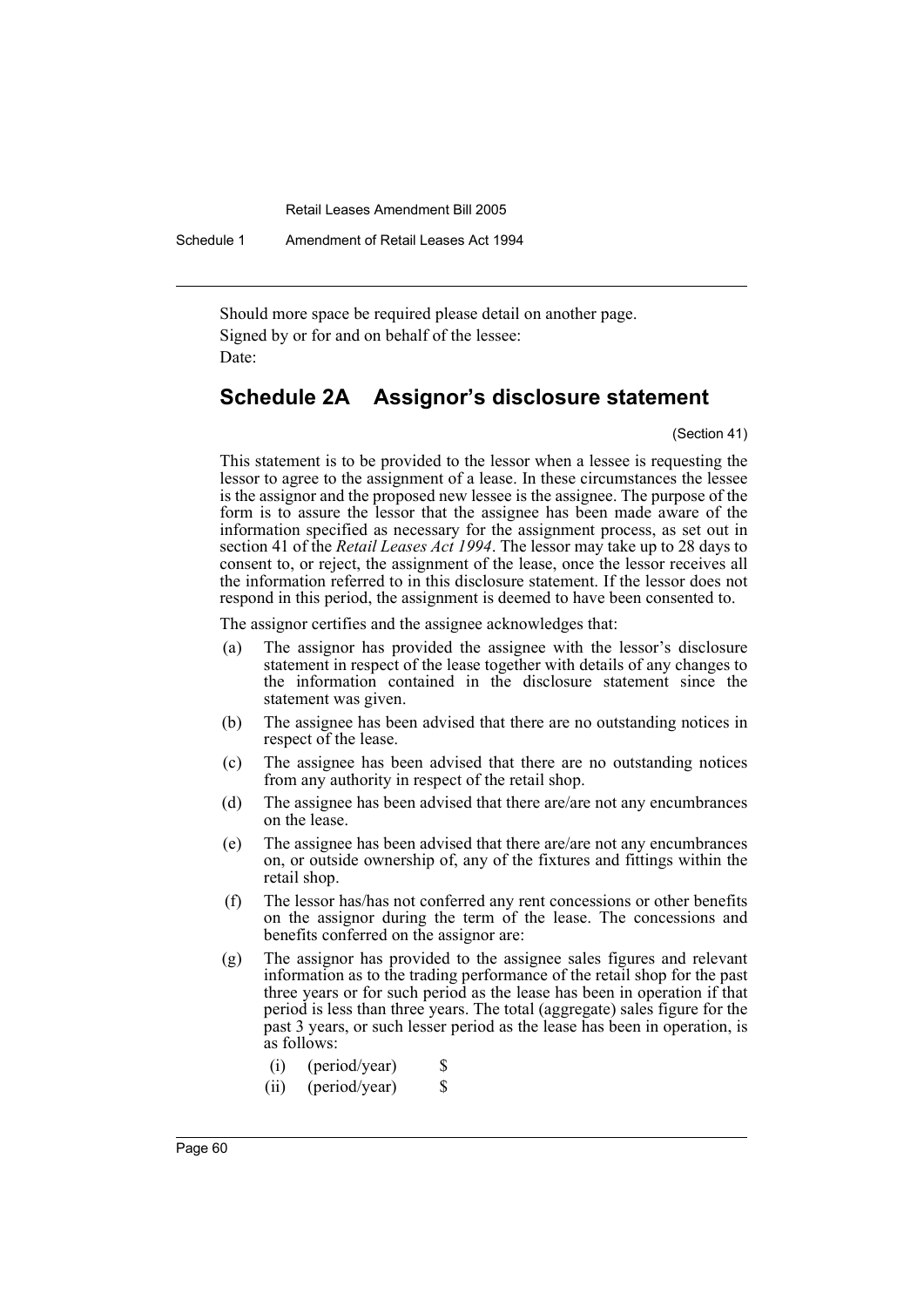Amendment of Retail Leases Act 1994 Schedule 1

(iii) (period/year)  $\$\$ 

**Note 1.** This information is to be given to the lessor in writing, by:

- (a) delivering it personally, or
- (b) leaving it at or posting it to the last known residential or business address of the lessor,

or in any other manner referred to in section 81A of the Act.

**Note 2.** Further information to be provided to the lessor about the assignee by the assignor in seeking consent to assignment is:

- (a) details of the assignee
- (b) documentation showing the financial standing of the assignee
- (c) business experience of the assignee
- (d) written statements of things said by the assignor or lessee which influenced the assignee to enter the assignment

I certify that I have provided the information set out in paragraphs  $(a)$ – $(g)$  to the assignee.

Assignor:

Date:

I acknowledge receipt of the information as set out in paragraphs  $(a)$ – $(g)$ .

Assignee:

Date:

#### **[92] Schedule 3 Savings and transitional provisions**

Insert at the end of clause 1 (1):

*Retail Leases Amendment Act 2005*

## **[93] Schedule 3, Part 6**

Insert after Part 5:

# **Part 6 Retail Leases Amendment Act 2005**

## **16 Meaning of "2005 Amending Act"**

In this Part: *2005 Amending Act* means the *Retail Leases Amendment Act 2005*.

#### **17 Prescribed businesses for definition of "retail shop"—section 3 and Schedule 1**

(1) Until regulations are made for the purposes of paragraph (a) of the definition of *retail shop* in section 3 and Schedule 1 is repealed by regulations under subclause (2):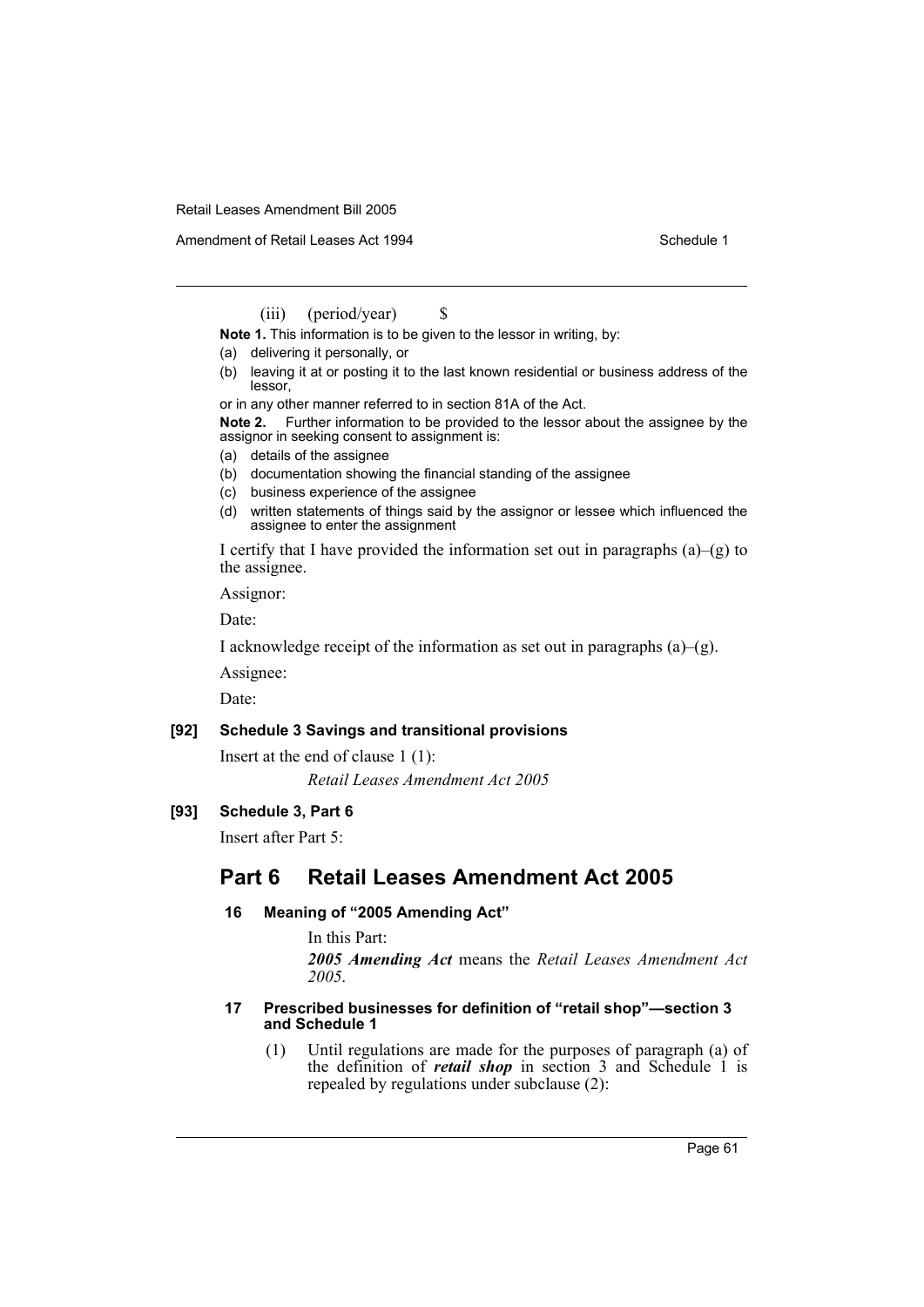Schedule 1 Amendment of Retail Leases Act 1994

- (a) the businesses specified in Schedule 1 are taken to be prescribed for the purposes of paragraph (a) of that definition, and
- (b) the regulations may amend Schedule 1.
- (2) Regulations made for the purposes of paragraph (a) of that definition may repeal Schedule 1.

#### **18 Application of Act to short-term leases—section 6A**

- (1) Section 6A (1) as inserted by the 2005 Amending Act extends to retail shop leases entered into before the commencement of section  $6\overline{A}$ .
- (2) Section 6A (2) as inserted by the 2005 Amending Act applies to retail shop leases entered into after the commencement of section 6A, but does not apply to or in respect of retail shop leases entered into before that commencement.
- (3) For the avoidance of doubt, section 6A (2) applies to a retail shop lease entered into after the commencement of section 6A by way of renewal of a retail shop lease entered into before that commencement, as referred to in section 80.

#### **19 Amended disclosure statements—sections 11, 11A and 41 and Schedules 2 and 2A**

- (1) The lessor's disclosure statement given or to be given on or before the relevant day by a prospective lessor (including the form of lessee's disclosure statement required to be attached) may be given as if Schedule 2 had not been substituted by the 2005 Amending Act, unless the lessor elects to use the substituted forms set out in Parts 1 and 2 of that Schedule.
- (2) The *relevant day* is the last day of the period of 6 months commencing on the date of the substitution of Schedule 2 by the 2005 Amending Act.
- (3) The lessee's disclosure statement to be given by a prospective lessee in response to a lessor's disclosure statement referred to in subclause  $(1)$  is to be given in the form in which it was provided by the lessor.
- (4) An assignor's disclosure statement provided, in relation to a proposed assignment of a retail shop lease, in the form set out in Schedule 2A before the substitution of Schedule 2A by the 2005 Amending Act may continue to be used in relation to that assignment on or after the date of the substitution.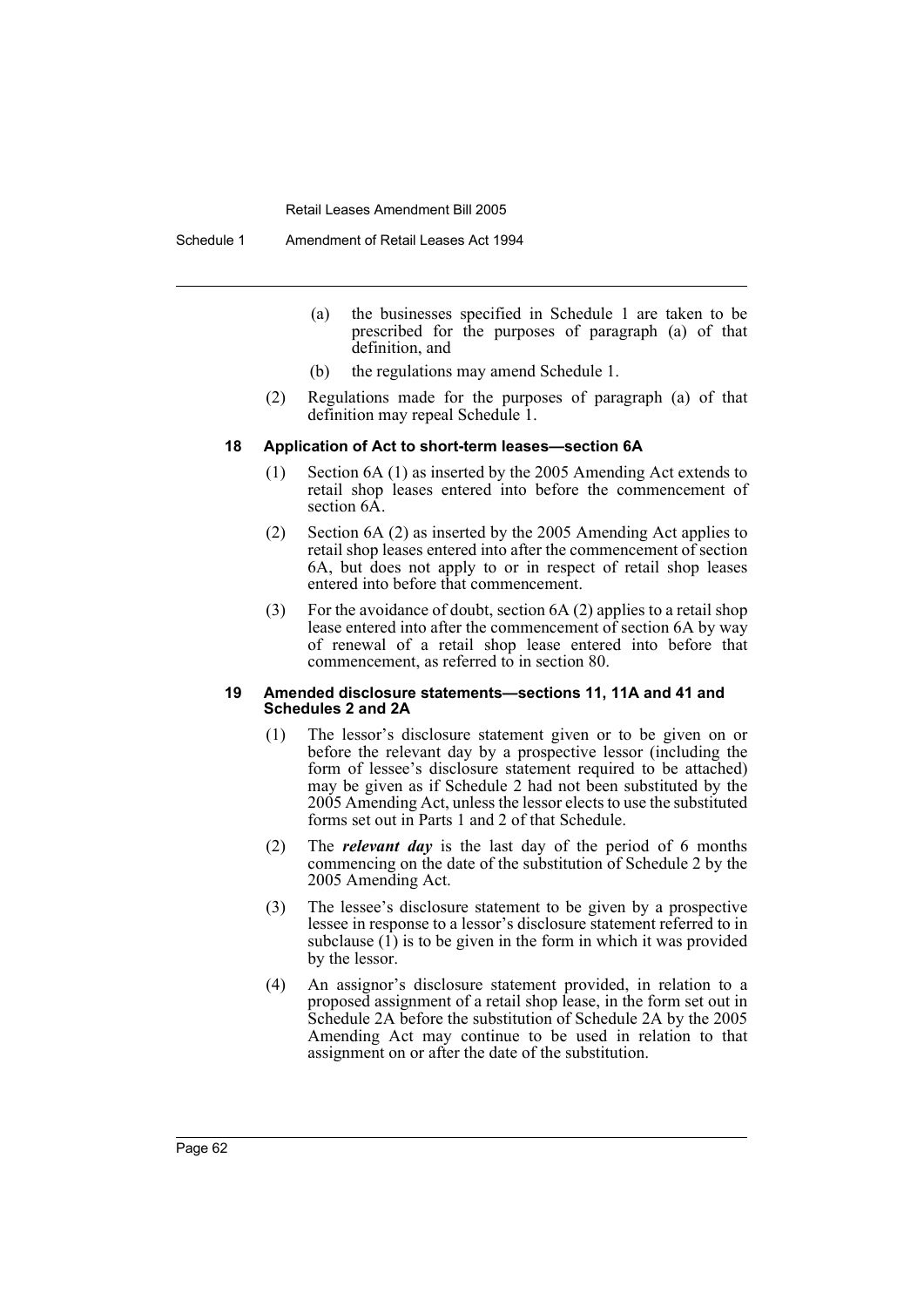Amendment of Retail Leases Act 1994 Schedule 1

#### **20 Prescribed forms of disclosure statements—sections 11, 11A and 41 and Schedules 2 and 2A**

- (1) Until regulations are made prescribing forms for the purposes of sections 11 and 11A and Schedule 2 is repealed:
	- (a) the form set out in Part 1 of Schedule 2 is taken to be prescribed for the purposes of section 11, and
	- (b) the form set out in Part 2 of Schedule 2 is taken to be prescribed for the purposes of section 11A, and
	- (c) the regulations may amend Schedule 2.
- (2) Until regulations are made prescribing a form for the purposes of section  $\overline{41}$  and Schedule  $2\overline{A}$  is repealed:
	- (a) the form set out in Schedule 2A is taken to be prescribed for the purposes of section 41, and
	- (b) the regulations may amend Schedule 2A.
- (3) Regulations made for the purposes of sections 11 and 11A may repeal Schedule 2.
- (4) Regulations made for the purposes of section 41 may repeal Schedule 2A.

#### **21 Costs before fit-out—section 13**

Section 13 as inserted by the 2005 Amending Act does not apply to leases entered into before the commencement of that section.

#### **22 Minimum 5 year term—section 16**

Section 16 as amended by the 2005 Amending Act extends to leases in force at the commencement of the amendments made to that section.

#### **23 Interest payable on security bonds—section 16M**

Until regulations are made for the purposes of section 16M (2), regulations are taken to include provisions providing that:

- (a) the prescribed rate at which an amount equivalent to interest is payable on a security bond is the rate payable (as at the last day of the month for which interest is being calculated) by the Commonwealth Bank of Australia on a Streamline Account balance of \$1,000, and
- (b) the interest payable on a security bond is to be compounded on 30 June and 31 December in each year.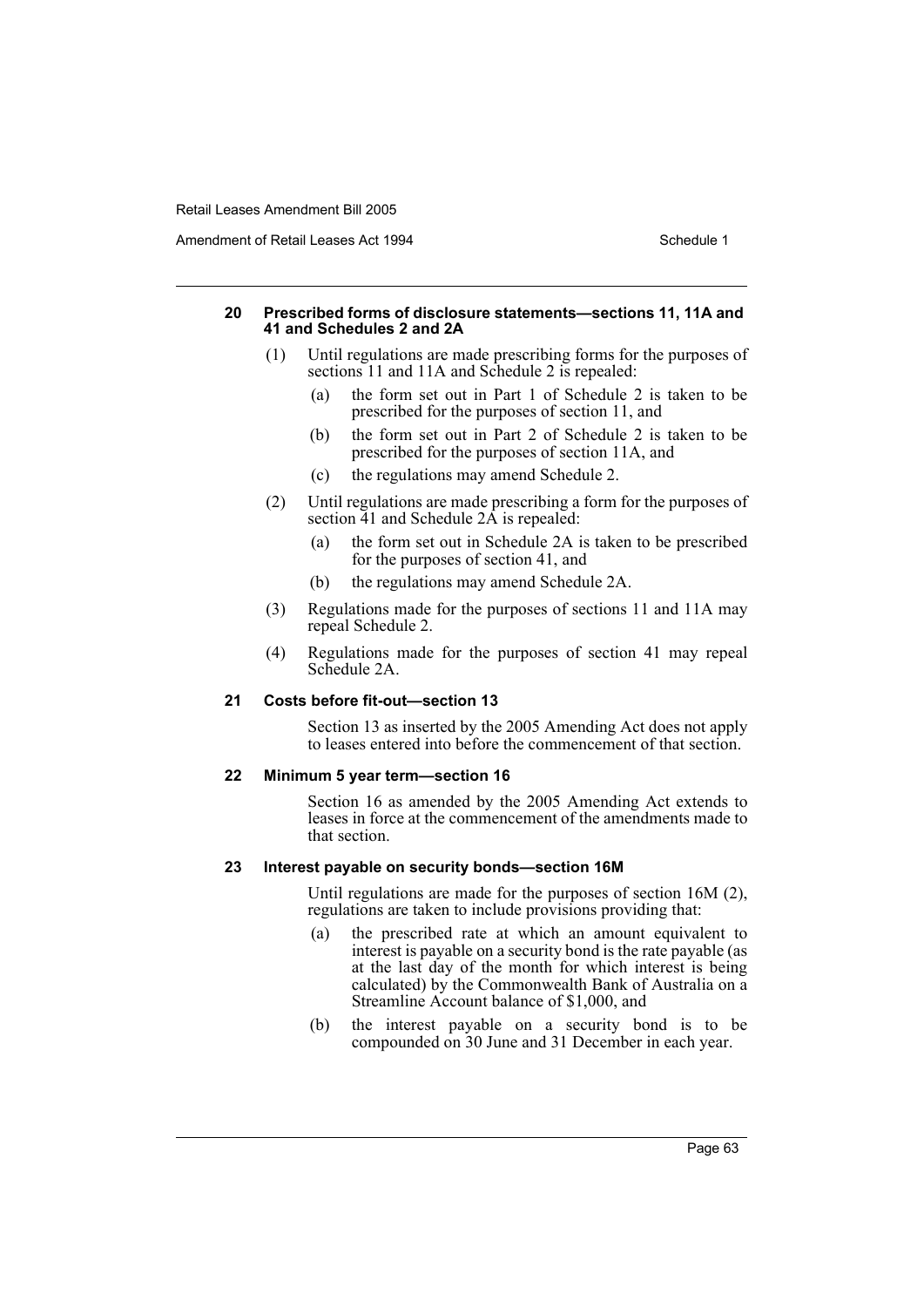Schedule 1 Amendment of Retail Leases Act 1994

#### **24 Keeping of copies of receipts for security bonds—section 16O**

Until regulations are made for the purposes of section 16O (3), regulations are taken to include a provision providing that a copy of a receipt given for money deposited or paid as a security bond must be kept for a term:

- (a) commencing on the date the money was received, and
- (b) ending with the date that is 6 months after the date of termination of the retail shop lease concerned.

## **25 Valuations by specialist retail valuer—sections 19 and 31**

The amendments made to section 19 or 31 by the 2005 Amending Act do not apply to or in respect of the determination by valuation of a current market rent if a specialist retail valuer was appointed before the commencement of those amendments in relation to that valuation.

#### **26 Outgoings estimates and statements—sections 27 and 28**

- (1) Section 27 (c) or 28 (b1) as inserted by the 2005 Amending Act applies, in relation to a retail shop lease entered into before or after the commencement of the paragraph, as on and from the relevant day, unless the lessor elects to act in conformity with the inserted paragraph.
- (2) The *relevant day* is the last day of the period of 6 months commencing on the date of commencement of that paragraph.
- (3) Section 28 (2) as inserted by the 2005 Amending Act does not apply where the auditor received the outgoings statement before the commencement of that subsection.

#### **27 Review of current market rent determinations—section 32A**

Section 32A as inserted by the 2005 Amending Act does not apply in relation to a determination made by a specialist retail valuer before the commencement of that section.

#### **28 Lessee to be compensated for disturbance—section 34**

The amendment made to section 34 by the 2005 Amending Act does not apply to retail shop leases entered into before the commencement of that amendment.

#### **29 Relocation—section 34A**

The amendments made to section 34A by the 2005 Amending Act do not apply to costs incurred before the commencement of those amendments.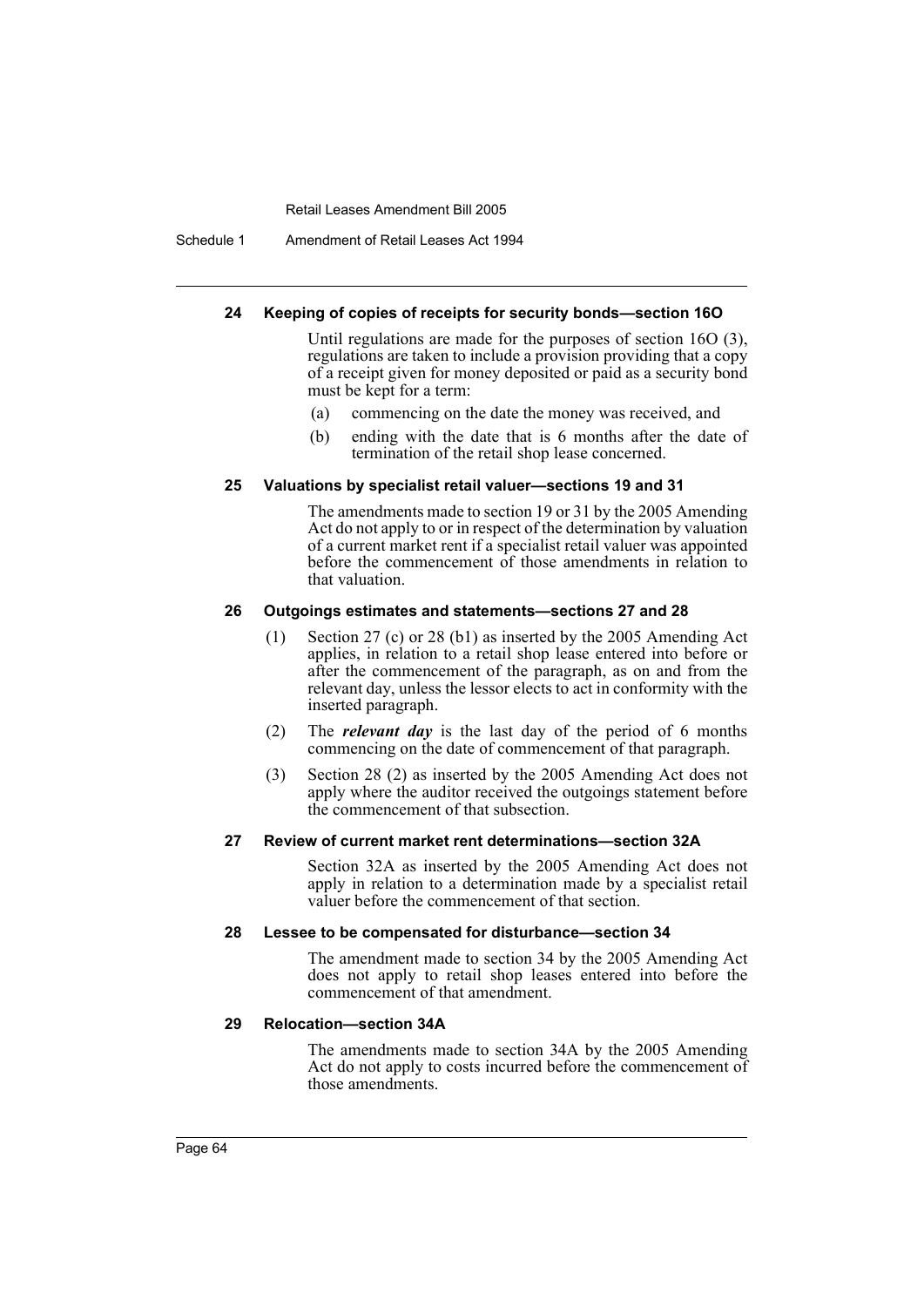Amendment of Retail Leases Act 1994 Schedule 1

#### **30 Negotiations for renewal or extension of lease—section 44A**

- (1) This clause applies to a retail shop lease entered into before the commencement of section 44A as inserted by the 2005 Amending Act.
- (2) Section 44A applies to the lease on and from the expiry of the period of 6 months commencing on the date of commencement of that section.

#### **31 Advertising and promotion expenditure statements—sections 54 and 55**

- (1) An amendment made by the 2005 Amending Act to section 54 or 55 applies, in relation to a retail shop lease entered into:
	- (a) before the commencement of that amendment, or
	- (b) after that commencement but before the relevant day,

as on and from the relevant day, unless the lessor elects to act in conformity with that amendment.

- (2) The *relevant day* is the last day of the period of 6 months commencing on the date of commencement of the amendment to section 54 or 55.
- (3) Section 55 (3) as inserted by the 2005 Amending Act does not apply where the auditor received the advertising statement before the commencement of that subsection.

#### **32 Non-provision of marketing plan or advertising and promotion statement—section 55A**

Section 55A as inserted by the 2005 Amending Act extends to and in respect of retail shop leases entered into before the commencement of that section, but does not apply in relation to a lessor's failure referred to in section 55A  $(1)$  $(a)$  that occurred before that commencement.

#### **33 Misleading or deceptive conduct—Division 2 of Part 7A (ss 62C–62E)**

Division 2 of Part 7A of this Act extends to a retail shop lease that was entered into before the commencement of that Division, but does not apply to conduct that occurred before that commencement.

### **34 Lodging of claims after 3 years—section 71B**

Section 71B as inserted by the 2005 Amending Act extends to a liability or obligation that arose, or conduct that occurred, before the commencement of that section.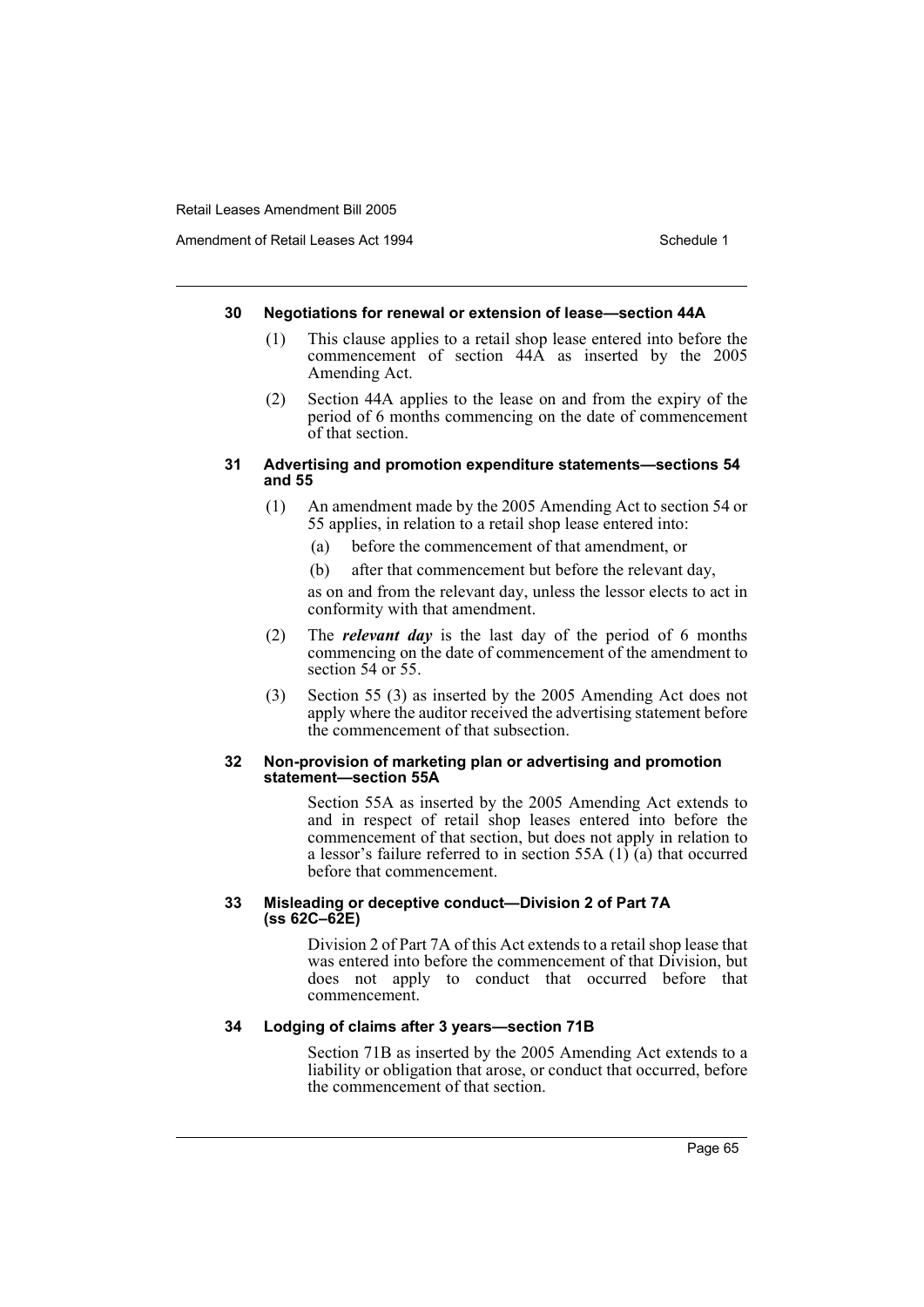Schedule 1 Amendment of Retail Leases Act 1994

## **35 Removal of proceedings to Supreme Court—section 76A**

The amendments made to section 76A by the 2005 Amending Act extend to unconscionable conduct occurring before the commencement of those amendments, but do not apply in relation to proceedings pending at that commencement.

## **36 Appeals—section 77**

The amendment made to section 77 by the 2005 Amending Act extends to unconscionable conduct occurring before the commencement of that amendment, but does not apply in relation to proceedings pending at that commencement.